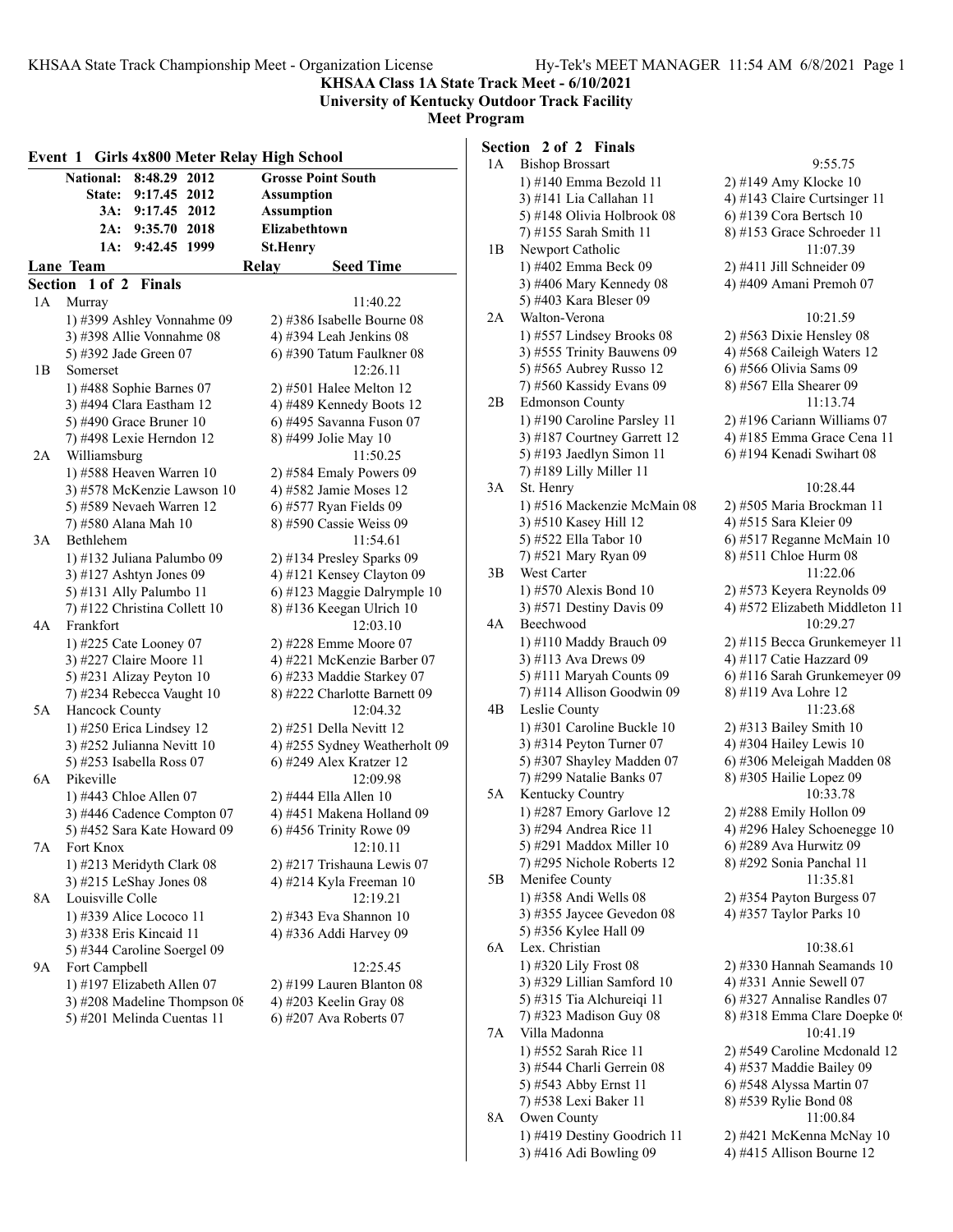#### **KHSAA Class 1A State Track Meet - 6/10/2021 University of Kentucky Outdoor Track Facility Meet Program**

## **Section 2 of 2 Finals**

|    | 5) #425 Jubilee Towles $11$ | 6) #418 Macie Chappell 11 |
|----|-----------------------------|---------------------------|
|    | 7) #422 Malyn Merchant 11   | 8) #420 Ann Malcomb 09    |
| 9Α | University Hts              | 11:03.28                  |
|    | 1) #532 Piper Hancock 11    | $2)$ #531 Audrey Grise 09 |
|    | 3) #530 Alison Bullen $12$  | 4) #534 Grace Pape 12     |
|    | 5) #536 Lucinda Wilkins 09  |                           |

#### **Event 2 Boys 4x800 Meter Relay High School**

|    | <b>National:</b><br>7:33.48<br>2009                 | <b>Warrington Central</b>                            |
|----|-----------------------------------------------------|------------------------------------------------------|
|    | State:<br>7:50.03<br>2016                           | <b>Central Hardin</b>                                |
|    | 2016<br>3A:<br>7:50.03                              | <b>Central Hardin</b>                                |
|    | 2A:<br>7:59.75 1998                                 | <b>Union County</b>                                  |
|    | 1A:<br>8:08.22<br>2008                              | St. Henry                                            |
|    | Lane Team                                           | Relay<br><b>Seed Time</b>                            |
|    | Section 1 of 2<br><b>Finals</b>                     |                                                      |
| 1A | Pikeville                                           | 8:56.71                                              |
|    | 1) #964 Carter Hurley 09                            | 2) #965 Drew Hurley 11                               |
|    | 3) #967 Rylan Keathley 10                           | 4) #968 Jason Lin 12                                 |
|    | 5) #973 Gabe Schaub 08                              | 6) #963 Skylar Hu 07                                 |
|    | 7) #972 Jacob Rogers 10                             | 8) #966 Carter Justice 09                            |
| 1B | East Ridge                                          | 9:32.91                                              |
|    | 1) #715 Brayden Sayers 09                           | 2) #717 Keghan Thompson 10                           |
|    | 3) #711 Gavin Cantrell 10                           | 4) #714 Eli Rose 12                                  |
|    | 5) #712 Dalton Cure 12                              | 6) #716 Solomon Smallwood 1.                         |
| 2A | Louisville Colle                                    | 8:57.36                                              |
|    | 1) #864 Michael Bush 11                             | 2) #876 Stewart Stites $10$                          |
|    | 3) #863 Benjamin Burke 12                           | 4) #873 Roman Sierpina 08                            |
|    | 5) #874 Caleb Smith 09                              | 6) #866 Brendan Moriarty 11                          |
| 3A | Fort Campbell                                       | 8:57.90                                              |
|    | 1) #734 Deontez Jenkins 12                          | 2) #730 Aiden Fix 09                                 |
|    | 3) #736 Nathan Kovacevic 10                         | 4) #744 Amari Waddy 10                               |
|    | 5) #745 Thomas Wood 11<br>7) #741 Grant Shader 11   | 6) #742 Brody Sharp 09<br>8) #737 Owen MacMurray 09  |
| 4A | Villa Madonna                                       | 9:06.69                                              |
|    | 1) #1064 Matt Davis 12                              | $2)$ #1065 Joey Grannen 10                           |
|    | 3) #1067 Ian Halpin 10                              | 4) #1063 Keegan Davis 10                             |
|    | 5) #1069 Adam Kolar 09                              | 6) #1066 Connor Gumm 09                              |
|    | 7) #1068 Adam Hassoun 09                            | 8) #1072 Alex Mate 12                                |
| 5A | Sayre                                               | 9:08.24                                              |
|    | 1) #1004 Marcum McLean 12                           | 2) #1005 Clay Monohan 10                             |
|    | 3) #1002 Will Marsden 11                            | 4) #1007 Ian Thornberry 12                           |
|    | 5) #1006 Nate Scudder 12                            | 6) #1008 Caleb Turner 08                             |
|    | 7) #1001 Asher Feddock 07                           |                                                      |
| 6A | Kentucky Country                                    | 9:12.28                                              |
|    | 1) #824 Ben Clift 12                                | 2) #825 Addison Garlove 09                           |
|    | 3) #826 Hayden Roberts 12                           | 4) #830 Parker Touma 11                              |
|    | 5) #823 Carter Brown 10                             |                                                      |
| 7Α | Williamsburg                                        | 9:15.10                                              |
|    | 1) #1093 Nick Baird 10                              | 2) #1104 Collin Taylor 12                            |
|    | 3) #1100 Andrew Myers 12                            | 4) #1103 Robel Schwarz 10                            |
|    | 5) #1097 Alex Gamble 09                             | 6) #1095 Riley Chinn 09                              |
|    | 7) #1099 Donovan Monhart 12                         | 8) #1106 Hunter Thomas 09<br>9:24.17                 |
| 8A | Leslie County                                       |                                                      |
|    | 1) #832 John Buckle 12                              | 2) #833 Matthew Buckle 10                            |
|    | 3) #838 Grayson Lewis 10<br>5) #835 Luke Collett 09 | 4) #839 Bryan Madden 09<br>6) #836 Chance Collins 07 |
|    | 7) #837 Danney Hensley 10                           | 8) #840 Ming Melton 09                               |
| 9А | Bethlehem                                           | 9:24.70                                              |
|    | 1) #628 Jeff Ashlock 12                             | 2) #639 Max Weston 10                                |
|    |                                                     |                                                      |

| 3) #629 Jack Ballard 09    | 4) #637 Isaac Riggs $08$ |
|----------------------------|--------------------------|
| 5) #632 Noah Jennings $09$ | 6) #634 Challen McCoy    |

7) #633 Lincoln Livers 07

 $(6)$  #634 Challen McCoy 10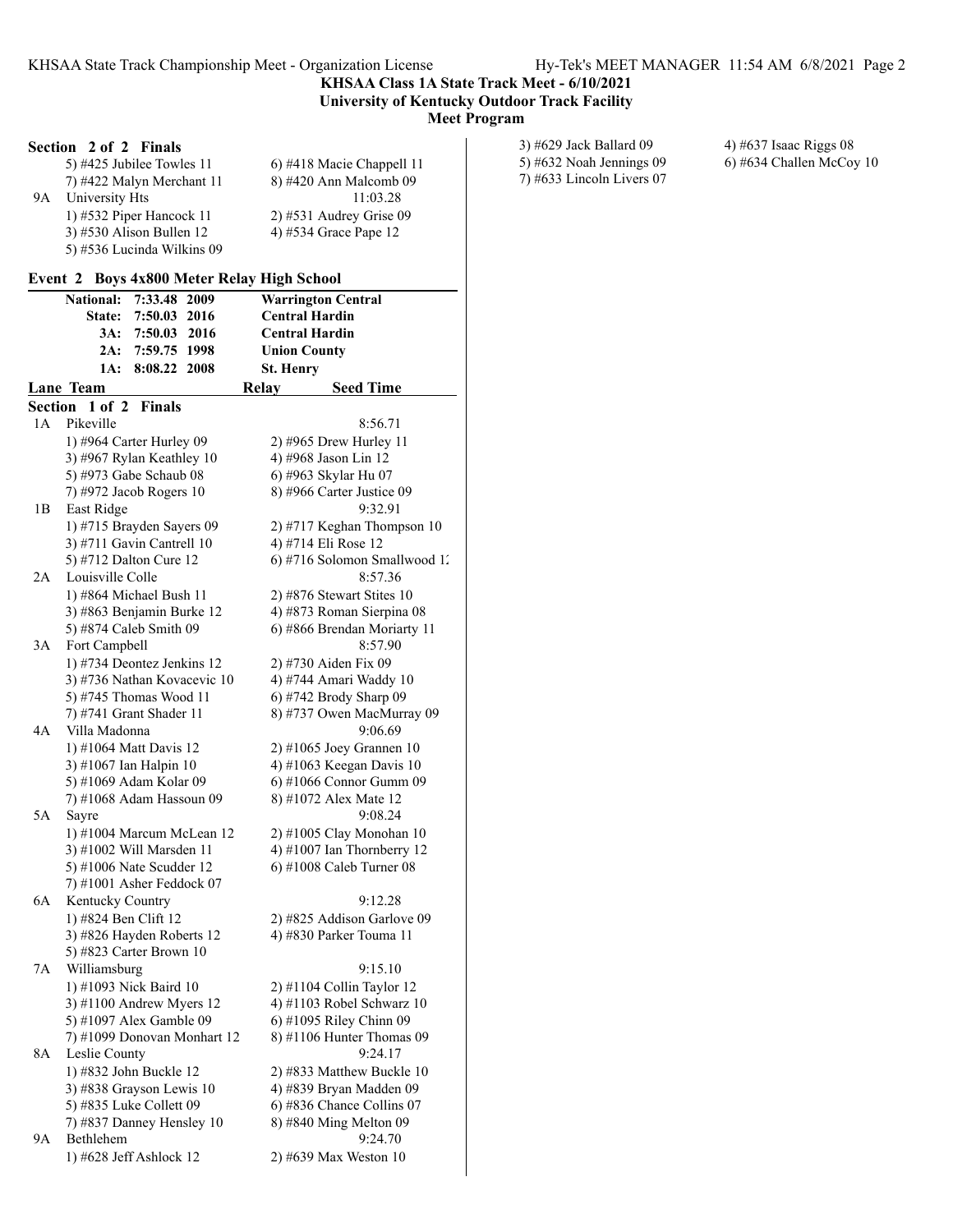## **KHSAA Class 1A State Track Meet - 6/10/2021 University of Kentucky Outdoor Track Facility**

| 1A   | Beechwood                                                 | Section 2 of 2 Finals(Event 2 Boys 4x800 Meter Relay High<br>8:24.94 | 3) #677 Lucas Toro 09<br>5) #674 Andre Antoine 08 | 4) #676 Caleb Howard 11 |
|------|-----------------------------------------------------------|----------------------------------------------------------------------|---------------------------------------------------|-------------------------|
|      | 1) #613 Ruben Rechtin $12$                                | 2) #608 Aiden Holt 11                                                |                                                   |                         |
|      | 3) #615 Natnael Weldemichael                              | 4) #611 Kaden Marker 12                                              |                                                   |                         |
|      | 5) #614 Christopher Roberdeau                             | 6) #607 Jack Greiner $10$                                            |                                                   |                         |
|      | 7) #610 Samuel Keith 11                                   | 8) #616 Samson Weldemichael                                          |                                                   |                         |
| 1B   | Cov. Holy Cross                                           | 8:52.89                                                              |                                                   |                         |
|      | 1) #794 Quentin Bergman 12                                | 2) #797 Kadin Engle 12                                               |                                                   |                         |
|      | 3) #803 Dalton Sunday 11                                  | 4) #804 Wyatt Sunday 10                                              |                                                   |                         |
|      | 5) #795 Parker Deaton 09                                  | 6) #796 Carter Engle 10                                              |                                                   |                         |
|      | 7) #800 Will Fuller 10                                    | 8) #801 Joel Kaiser 10                                               |                                                   |                         |
| 2A   | Walton-Verona                                             | 8:35.00                                                              |                                                   |                         |
|      | 1) #1080 Seth Cockrell 09                                 | 2) #1082 Davis Fritz 11                                              |                                                   |                         |
|      | 3) #1079 Alex Baker 12                                    | 4) #1084 Justin Pronk 12                                             |                                                   |                         |
|      | 5) #1083 Zane Perry 12                                    | $6$ ) #1081 Christian Dingus 11                                      |                                                   |                         |
|      | 7) #1085 Grady Shay 10                                    | 8) #1086 Bryson Stanley 12                                           |                                                   |                         |
| 2В   | Augusta                                                   | 8:53.09                                                              |                                                   |                         |
|      | 1) #599 Matthew Jones 11                                  | $2)$ #602 Conner Snapp 10                                            |                                                   |                         |
|      | 3) #597 Bryant Curtis 09<br>5) #598 John Hamm 07          | 4) #600 Michael Jones 11<br>$6$ ) #601 Grayson Miller 08             |                                                   |                         |
| 3A   | Lou. Holy Cross                                           | 8:36.51                                                              |                                                   |                         |
|      | 1) #807 Joshua Chodyniecki 12                             | 2) #809 Jackson Gawarecki 12                                         |                                                   |                         |
|      | 3) #813 Triston Key 10                                    | 4) #814 Josh Meiman 12                                               |                                                   |                         |
|      | 5) #817 Jaron Rhea 10                                     | 6) #819 DK Schnieders 12                                             |                                                   |                         |
|      | 7) #815 Nick Meiman 12                                    | 8) #816 Bryce Perkins 11                                             |                                                   |                         |
| 3В   | Livingston Cent.                                          | 8:55.13                                                              |                                                   |                         |
|      | 1) #855 Carson Kitchens 12                                | 2) #858 Jack Thomasson 08                                            |                                                   |                         |
|      | 3) #854 MACHI Davidson 09                                 | 4) #857 Robert Schmitt 12                                            |                                                   |                         |
|      | 5) #856 Aiden Morgan 10                                   |                                                                      |                                                   |                         |
| 4A   | <b>Bishop Brossart</b>                                    | 8:37.50                                                              |                                                   |                         |
|      | 1) #654 Matt Hickman 12                                   | 2) #650 Ryan Branch 11                                               |                                                   |                         |
|      | 3) #649 Landon Bain 10                                    | 4) #652 Ryan Clines 09                                               |                                                   |                         |
|      | 5) #651 Mick Clines 12                                    | 6) #658 Parker Losure 11                                             |                                                   |                         |
|      | 7) #661 Nathan Ruth 09                                    | 8) #664 Andrew Schwartz 11                                           |                                                   |                         |
| 4B   | Williamstown                                              | 8:55.61                                                              |                                                   |                         |
|      | 1) #1108 McKinnley Cheeks 11                              | 2) #1109 Joel McCain 11                                              |                                                   |                         |
|      | 3) #1110 Alex Mirones $10$                                | 4) #1111 Elijah Walters 12                                           |                                                   |                         |
| 5A   | Trimble County                                            | 8:41.80                                                              |                                                   |                         |
|      | 1) #1045 Jessup Smith $10$<br>3) #1033 Hunter Bachmann 09 | 2) #1043 Alex Seward 12<br>4) #1034 Matthew Craig 11                 |                                                   |                         |
|      | 5) #1047 Walker Tingle 11                                 | $(6)$ #1046 Brayden Taylor 10                                        |                                                   |                         |
|      | 7) #1042 Luke Mullins $10$                                | 8) #1035 Dru Ferguson 11                                             |                                                   |                         |
| 5Β   | Danville                                                  | 8:55.76                                                              |                                                   |                         |
|      | 1) #696 Brady Bischoff 11                                 | $2)$ #697 Jesse Cummings 12                                          |                                                   |                         |
|      | 3) #699 Holden McKnight 11                                | 4) #700 Gabe Suarez 12                                               |                                                   |                         |
| 6A   | University Hts                                            | 8:44.41                                                              |                                                   |                         |
|      | 1) #1051 Tobias Duncan $08$                               | 2) #1054 Walter Kunnmann 11                                          |                                                   |                         |
|      | 3) #1053 Chase Hendricks 11                               | 4) #1052 Tomas Duncan $12$                                           |                                                   |                         |
| 7A - | Green County                                              | 8:45.88                                                              |                                                   |                         |
|      | 1) #772 Blake Bryant 10                                   | 2) #773 Gage Cornett 12                                              |                                                   |                         |
|      | 3) #778 Jayden Marr 09                                    | 4) #775 Zach Jewell 11                                               |                                                   |                         |
|      | 5) #784 Tanner Willis 09                                  | 6) #785 Jeff York 08                                                 |                                                   |                         |
|      | 7) #774 Houston Hodges 09                                 |                                                                      |                                                   |                         |
| 8A - | St. Henry                                                 | 8:47.66                                                              |                                                   |                         |
|      | 1) #1028 Mark Ryan 11                                     | 2) #1022 Lake Durrett 09                                             |                                                   |                         |
|      | 3) #1014 Sam Baker 09<br>5) #1015 Charlie Barsan 11       | 4) #1027 Dixon Ryan 10<br>6) #1016 George Barsan 11                  |                                                   |                         |
|      | 7) #1023 Tyler Goetz 10                                   | 8) #1024 Jack Goodwin 10                                             |                                                   |                         |
| 9A   | Calvary                                                   | 8:52.64                                                              |                                                   |                         |
|      | 1) #678 Gavin Yusko 11                                    | 2) #675 Scott Heyob 10                                               |                                                   |                         |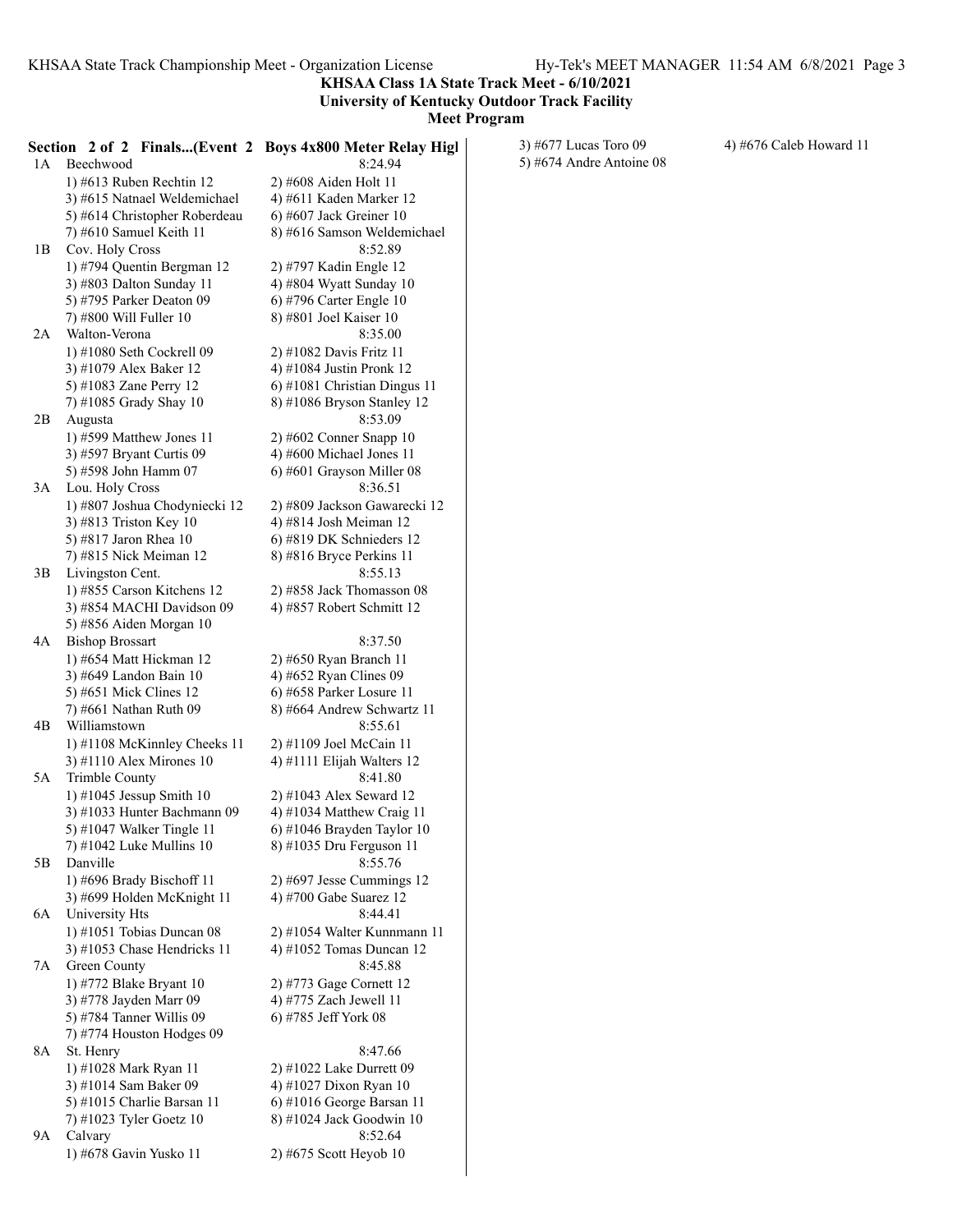**KHSAA Class 1A State Track Meet - 6/10/2021**

**University of Kentucky Outdoor Track Facility**

**Meet Program**

|                         | Event 3 Girls 100 Meter Hurdles High School               |               |      |                    |                                           |                  |  |  |
|-------------------------|-----------------------------------------------------------|---------------|------|--------------------|-------------------------------------------|------------------|--|--|
|                         | <b>Vashti Thomas</b><br><b>National:</b><br>13.03<br>2007 |               |      |                    |                                           |                  |  |  |
|                         | <b>State:</b>                                             | 14.03 1998    |      |                    | <b>Danielle Carruthers</b>                |                  |  |  |
|                         | 3A:                                                       | 14.29 1992    |      | <b>Shandy Boyd</b> |                                           |                  |  |  |
|                         | 3A:                                                       | 14.29 2014    |      |                    | Kianna Gray                               |                  |  |  |
|                         | 2A:                                                       | 14.03 1998    |      |                    | <b>Danielle Carruthers</b>                |                  |  |  |
|                         | 1A:                                                       | 14.63         | 2018 |                    | <b>Melanie Welsing</b>                    |                  |  |  |
|                         | <b>Lane Name</b>                                          |               |      |                    | Yr School                                 | <b>Seed Time</b> |  |  |
|                         | Section 1 of 3                                            | <b>Finals</b> |      |                    |                                           |                  |  |  |
| 3                       | 365 Haven Hatfield                                        |               |      | 11 -               | Middlesboro                               | 19.37            |  |  |
| $\overline{\mathbf{4}}$ | 319 Sydney Fischer                                        |               |      |                    | 10 Lex. Christian                         | 19.36            |  |  |
| 5                       | 167 Raegan Taylor                                         |               |      |                    | 07 Burgin                                 | 19.19            |  |  |
| 6                       | 246 Emma Renfrow                                          |               |      |                    | 11 Green County                           | 19.21            |  |  |
| 7                       | 198 Abigail Barker                                        |               |      |                    | 08 Fort Campbell                          | 19.36            |  |  |
| 8                       | 239 Mia Blaydes                                           |               |      |                    | 08 Green County                           | 19.41            |  |  |
|                         | Section 2 of 3 Finals                                     |               |      |                    |                                           |                  |  |  |
| 1                       | 524 Makayla Abbott<br>450 Olivia Hamilton                 |               |      |                    | 11 Trimble County                         | 19.17            |  |  |
| $\overline{2}$          |                                                           |               |      |                    | 10 Pikeville                              | 18.83            |  |  |
| 3<br>$\overline{4}$     | 174 Lily Young                                            |               |      |                    | 12 Carroll County<br>07 Raceland          | 18.70            |  |  |
|                         | 476 Sophie Maynard                                        |               |      |                    |                                           | 18.00            |  |  |
| 5                       | 556 Emily Bowlin                                          |               |      |                    | 09 Walton-Verona                          | 17.93            |  |  |
| 6                       | 553 Amelia Svidal                                         |               |      |                    | 10 Walden                                 | 17.98            |  |  |
| 7                       | 526 Meagan Kainer                                         |               |      |                    | 12 Trimble County                         | 18.57            |  |  |
| 8                       | 496 Madison Garland                                       |               |      |                    | 12 Somerset                               | 18.73            |  |  |
| 9                       | 465 Aria Suggs                                            |               |      | 11 -               | Presentation                              | 19.03            |  |  |
|                         | Section 3 of 3 Finals                                     |               |      |                    |                                           |                  |  |  |
| 1                       | 497 Emily Ham                                             |               |      |                    | 11 Somerset                               | 17.75            |  |  |
| $\overline{c}$<br>3     | 312 Iris Napier                                           |               |      |                    | 10 Leslie County                          | 17.40            |  |  |
| $\overline{\mathbf{4}}$ | 581 Lylah Mattingly<br>513 Mackenzie Kent                 |               |      |                    | 09 Williamsburg                           | 17.21<br>16.58   |  |  |
| 5                       |                                                           |               |      |                    | 12 St. Henry                              |                  |  |  |
|                         | 385 Krista Perry                                          |               |      |                    | 12 Morgan County                          | 14.67            |  |  |
| 6                       | 533 Evelyn Morales                                        |               |      |                    | 12 University Hts<br>11 Danville          | 16.57            |  |  |
| 7                       | 180 Love Mays                                             |               |      |                    |                                           | 17.02            |  |  |
| 8                       | 519 Teresa Pope                                           |               |      |                    | 12 St. Henry                              | 17.36            |  |  |
| 9                       | 161 Rebecca Biggs                                         |               |      |                    | 11 Burgin                                 | 17.66            |  |  |
| Event 4                 |                                                           |               |      |                    | <b>Boys 110 Meter Hurdles High School</b> |                  |  |  |
|                         | <b>National:</b>                                          | 13.10 1980    |      |                    | <b>Dennis Brantley</b>                    |                  |  |  |
|                         | State:                                                    | 13.76 2017    |      |                    | Isaiah McCall                             |                  |  |  |
|                         | 3A:                                                       | 13.76         | 2017 |                    | Isaiah McCall                             |                  |  |  |
|                         | $2A$ :                                                    | 13.90         | 1964 |                    | <b>Larry White</b>                        |                  |  |  |
|                         | 1A:                                                       | 14.40         | 1979 |                    | <b>Jay Sprague</b>                        |                  |  |  |
|                         | <b>Lane Name</b>                                          |               |      |                    | Yr School                                 | <b>Seed Time</b> |  |  |
| <b>Section</b>          | $1$ of $3$                                                | <b>Finals</b> |      |                    |                                           |                  |  |  |
| 3                       | 806 Tyler Ballard                                         |               |      |                    | 10 Lou. Holy Cross                        | 19.54            |  |  |
| $\overline{4}$          | 733 Darrion Hutson                                        |               |      |                    | 10 Fort Campbell                          | 18.91            |  |  |
| 5                       | 990 Cole Conlon                                           |               |      | 11                 | Raceland                                  | 18.16            |  |  |
| 6                       | 605 Hunter Middleton                                      |               |      |                    | 12 Bath County                            | 18.16            |  |  |
| 7                       | 671 Payton Tully                                          |               |      | 11                 | <b>Bracken County</b>                     | 19.34            |  |  |
| 8                       | 1035 Dru Ferguson                                         |               |      | 11                 | Trimble County                            | 19.86            |  |  |

## **Section 2 of 3 Finals...(Event 4 Boys 110 Meter Hurdles High**

| 1 | 798 Jeremy Faulhaber         |    | 12 Cov. Holy Cross     | 18.08 |
|---|------------------------------|----|------------------------|-------|
| 2 | 931 Connor Enxel             | 12 | Newport Catholi        | 17.83 |
| 3 | 905 Nathan Napier            | 12 | Middlesboro            | 17.54 |
| 4 | 1021 Charlie Casey           | 11 | St. Henry              | 17.36 |
| 5 | 660 Mason Meyer              | 10 | <b>Bishop Brossart</b> | 17.00 |
| 6 | 644 Reese Music              | 10 | Betsy Layne            | 17.23 |
| 7 | 776 Nash Johnson             | 12 | Green County           | 17.38 |
| 8 | 786 Sebastain Fredell        | 12 | Hancock County         | 17.79 |
| 9 | 771 Jake Bishop              | 09 | Green County           | 17.86 |
|   | <b>Section 3 of 3 Finals</b> |    |                        |       |
| 1 | 807 Joshua Chodyniecki       |    | 12 Lou. Holy Cross     | 16.82 |
| 2 | 995 William Nichols          | 12 | Raceland               | 16.59 |
| 3 | 1050 Connor Dill             | 11 | University Hts         | 15.75 |
| 4 | 1012 Grayson Turner          | 11 | Somerset               | 15.63 |
| 5 | 1081 Christian Dingus        | 11 | Walton-Verona          | 15.47 |
| 6 | 609 Nathan Howard            | 11 | Beechwood              | 15.57 |
| 7 | 1085 Grady Shay              | 10 | Walton-Verona          | 15.66 |
| 8 | 1020 Michael Brockman        | 12 | St. Henry              | 16.52 |
| 9 |                              | 11 | Bellevue               | 16.69 |
|   | 625 Zachary Noonchester      |    |                        |       |

## **Event 5 Girls 100 Meter Dash High School**

|   | <b>National:</b>      | 11.14 1992              |    | <b>Marion Jones</b>           |                  |
|---|-----------------------|-------------------------|----|-------------------------------|------------------|
|   | State:                | 11.69 2019              |    | <b>Rosalynd Hollingsworth</b> |                  |
|   | 3A:                   | 11.69 2019              |    | <b>Rosalynd Hollingsworth</b> |                  |
|   | 2A:                   | 11.97 1998              |    | <b>Danielle Carruthers</b>    |                  |
|   | 1A:                   | 12.20 1980              |    | <b>Angela Payne</b>           |                  |
|   | Lane Name             |                         |    | Yr School                     | <b>Seed Time</b> |
|   | Section 1 of 3 Finals |                         |    |                               |                  |
| 2 | 147 Hayley Hickman    |                         |    | 10 Bishop Brossart            | 13.95            |
| 3 | 171 Shawna McAlister  |                         |    | 11 Carroll County             | 13.74            |
| 4 |                       | 160 Chabely Perez Tolon |    | 08 Brown                      | 13.68            |
| 5 | 114 Allison Goodwin   |                         |    | 09 Beechwood                  | 13.60            |
| 6 | 380 Heaven Carver     |                         | 11 | Morgan County                 | 13.60            |
| 7 | 322 Olivia Griese     |                         |    | 11 Lex. Christian             | 13.69            |
| 8 | 487 Faith Newsome     |                         |    | 10 Shelby Valley              | 13.74            |
|   | Section 2 of 3 Finals |                         |    |                               |                  |
| 1 | 210 Savannah Ziegler  |                         |    | 10 Fort Campbell              | 13.58            |
| 2 | 238 Ava Mylor         |                         |    | 10 Gallatin County            | 13.49            |
| 3 | 428 Emilee Cecil      |                         |    | 11 Owensboro Cath             | 13.43            |
| 4 | 376 Aubrey Graves     |                         |    | 10 Monroe County              | 13.41            |
| 5 | 229 Katie Norman      |                         |    | 09 Frankfort                  | 13.29            |
| 6 | 237 Javona Davis      |                         |    | 09 Fulton County              | 13.35            |
| 7 | 128 Rebecca Lee       |                         |    | 11 Bethlehem                  | 13.42            |
| 8 | 375 Hailee Garmon     |                         |    | 10 Monroe County              | 13.47            |
| 9 | 586 Mikkah Siler      |                         |    | 12 Williamsburg               | 13.55            |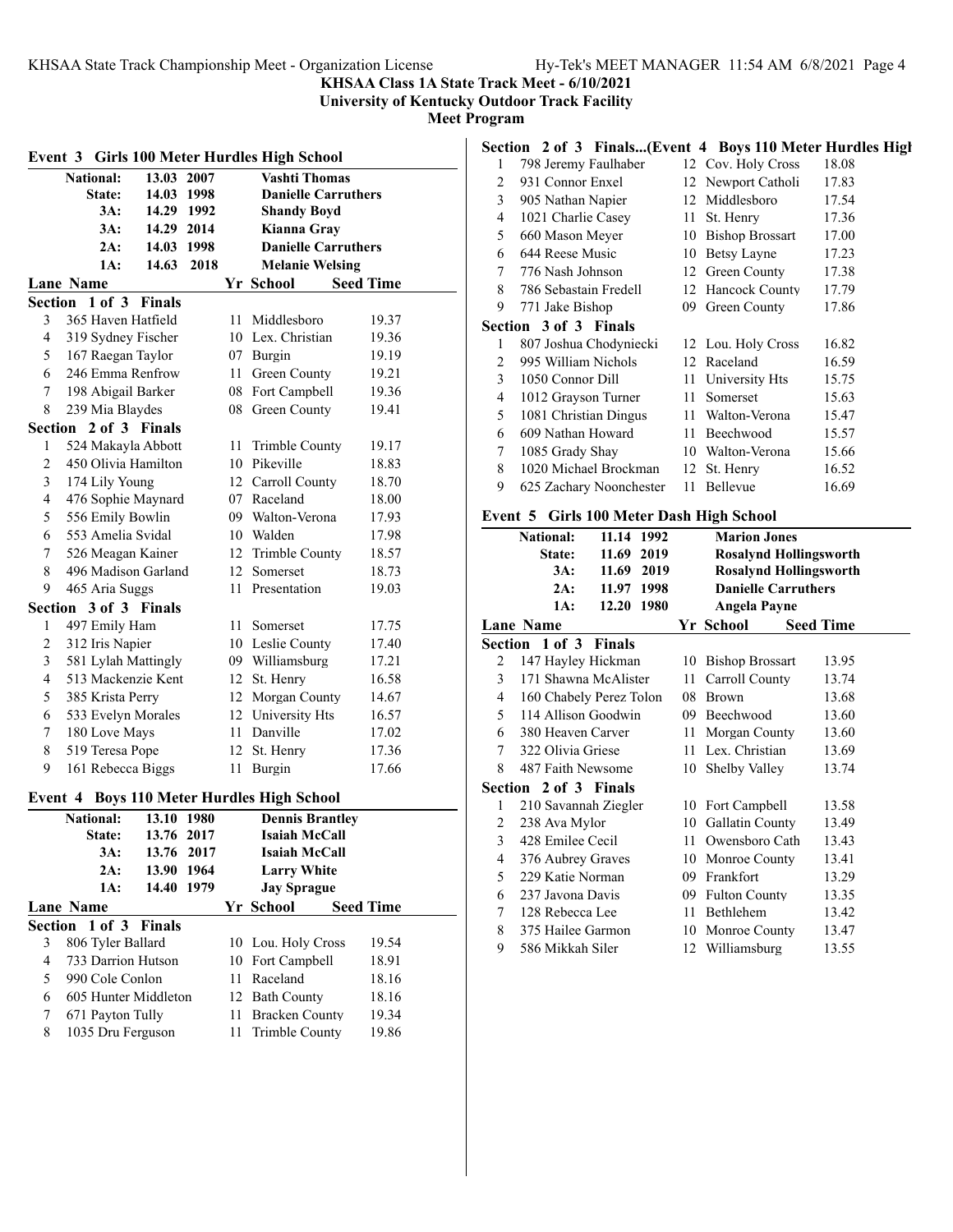**University of Kentucky Outdoor Track Facility**

**Meet Program**

## **Section 3 of 3 Finals**

|   | 312 Iris Napier     |     | 10 Leslie County    | 13.28 |
|---|---------------------|-----|---------------------|-------|
| 2 | 387 Hollis Bourque  |     | 11 Murray           | 12.97 |
| 3 | 385 Krista Perry    |     | 12 Morgan County    | 12.94 |
| 4 | 335 Alexandra Allen |     | 08 Louisville Colle | 12.76 |
| 5 | 492 Kendall Burgess |     | 12 Somerset         | 12.40 |
| 6 | 439 Briley Cline    | 09. | Paris               | 12.69 |
|   | 461 Ta'Mya Davis    |     | 10 Presentation     | 12.84 |
| 8 | 211 Kennedi Alford  |     | 08 Fort Knox        | 12.96 |
| 9 | 483 Jermani Morris  |     | Russellville        | 13.24 |

## **Event 6 Boys 100 Meter Dash High School**

|                | <b>National:</b>        | 10.15      | 2011 | <b>Jaylon Hicks</b> |                         |                  |  |
|----------------|-------------------------|------------|------|---------------------|-------------------------|------------------|--|
|                | State:                  | 10.23      | 2019 |                     | <b>Langston Jackson</b> |                  |  |
|                | 3A:                     | 10.23      | 2019 |                     | <b>Langston Jackson</b> |                  |  |
|                | 2A:                     | 10.61 1996 |      |                     | <b>Josh Ellis</b>       |                  |  |
|                | 1A:                     | 10.70 1985 |      |                     | <b>Al Baker</b>         |                  |  |
|                | <b>Lane Name</b>        |            |      |                     | Yr School               | <b>Seed Time</b> |  |
|                | Section 1 of 3 Finals   |            |      |                     |                         |                  |  |
| 3              | 861 Zaire Monroe        |            |      | 12                  | Lloyd Memorial          | 11.64            |  |
| $\overline{4}$ | 1088 Leetavious Cline   |            |      | 12                  | <b>West Carter</b>      | 11.57            |  |
| 5              | 635 Ladarion Montgomery |            |      | 10                  | <b>Bethlehem</b>        | 11.51            |  |
| 6              | 1112 Eli Thompson       |            |      |                     | 12 Bishop Brossart      | 11.56            |  |
| 7              | 1086 Bryson Stanley     |            |      |                     | 12 Walton-Verona        | 11.58            |  |
| 8              | 673 Austin Sperry       |            |      | 09                  | <b>Breathitt County</b> | 11.66            |  |
| Section        | 2 of 3 Finals           |            |      |                     |                         |                  |  |
| $\mathbf{1}$   | 651 Mick Clines         |            |      | 12                  | <b>Bishop Brossart</b>  | 11.49            |  |
| $\overline{c}$ | 684 Reggie Thomas       |            |      | 12                  | Campbellsville          | 11.46            |  |
| 3              | 688 Tristan Davidson    |            | 11   | Crittenden Co.      | 11.45                   |                  |  |
| $\overline{4}$ | 766 Corey Smith II      |            |      | 12 Fulton County    | 11.41                   |                  |  |
| 5              | 848 Frankie Knight      |            |      | 11                  | Lex. Christian          | 11.37            |  |
| 6              | 808 Tate Gaw            |            |      |                     | 12 Lou. Holy Cross      | 11.38            |  |
| 7              | 1003 Jackson Marshall   |            |      | 11                  | Sayre                   | 11.41            |  |
| 8              | 933 Sam Lavin           |            |      | 12                  | Newport Catholi         | 11.45            |  |
| 9              | 756 Jayden Thorpe       |            |      | 10                  | Fort Knox               | 11.49            |  |
|                | Section 3 of 3 Finals   |            |      |                     |                         |                  |  |
| 1              | 1012 Grayson Turner     |            |      | 11                  | Somerset                | 11.36            |  |
| $\overline{2}$ | 969 Zac Lockhart        |            |      | 11                  | Pikeville               | 11.33            |  |
| 3              | 743 Niklas Sujanani     |            |      | 11                  | Fort Campbell           | 11.24            |  |
| $\overline{4}$ | 865 Trevor Holbrook     |            |      |                     | 12 Louisville Colle     | 11.16            |  |
| 5              | 747 Malik Blunt         |            |      | 11                  | Fort Knox               | 10.95            |  |
| 6              | 1041 Ryan Long          |            |      | 12                  | Trimble County          | 11.09            |  |
| 7              | 986 Brayden Slone       |            |      |                     | 12 Prestonsburg         | 11.21            |  |
| 8              | 909 Anthony Cole        |            |      | 09                  | Model                   | 11.31            |  |
| 9              | 872 Hunter Sekelsky     |            |      | 12                  | Louisville Colle        | 11.34            |  |

|   | Event 7 Girls 4x200 Meter Relay High School |                                |
|---|---------------------------------------------|--------------------------------|
|   | <b>National:</b><br>1:33.87<br>2004         | <b>Long Beach Poly</b>         |
|   | 1:39.30<br>2019<br>State:                   | <b>Tates Creek</b>             |
|   | 3A:<br>1:39.30<br>2019                      | <b>Tates Creek</b>             |
|   | 2A: 1:42.76 2019                            | <b>Boyle County</b>            |
|   | 1:43.30 1982<br>1A:                         | <b>Trigg County</b>            |
|   | Lane Team                                   | Relay<br><b>Seed Time</b>      |
|   | <b>Section 1 of 3 Finals</b>                |                                |
| 3 | Lex. Christian                              | 2:01.01                        |
|   | 1) #317 Lucy Cranfill 08                    | 2) #321 Ella Gabbert 08        |
|   | 3) #330 Hannah Seamands 10                  | 4) #324 Lilianne Hutchinson 10 |
|   | 5) #325 Lindsay Joseph 07                   | $6$ ) #316 Jentry Bertram 07   |
|   | 7) #326 Amanda Ragland 07                   | 8) #328 Anna Rupp 11           |
| 4 | Pikeville                                   | 1:59.12                        |
|   | 1) #453 Taylor Mckinney 11                  | 2) #454 Emma Ratliff 12        |
|   | 3) #455 Ava Rogers 07                       | 4) #449 Kylie G Hall 09        |
|   | 5) #445 Elizabeth Brown 11                  | 6) #447 Mattie Crum 11         |
|   | 7) #448 Catherine Dolihite 07               |                                |
| 5 | Somerset                                    | 1:57.81                        |
|   | 1) #497 Emily Ham 11                        | $2)$ #501 Halee Melton 12      |
|   | 3) #488 Sophie Barnes 07                    | 4) #491 Grace Burgess $09$     |
|   | 5) #490 Grace Bruner 10                     | 6) #498 Lexie Herndon 12       |
|   | 7) #492 Kendall Burgess 12                  | 8) #489 Kennedy Boots 12       |
| 6 | Williamstown                                | 1:58.64                        |
|   | 1) #591 Lily Fabela 08                      | 2) #592 Victoria Fryman 11     |
|   | 3) #596 Kailey Varner 11                    | 4) #593 Trinity Pence $11$     |
| 7 | Fort Campbell                               | 1:59.22                        |
|   | 1) #210 Savannah Ziegler 10                 | $2)$ #206 Kennedy Leary 07     |
|   | 3) #198 Abigail Barker 08                   | 4) #200 Asia Cabili 10         |
|   | 5) #209 Hailey Villegas 10                  | $6)$ #199 Lauren Blanton 08    |
| 8 | Presentation                                | 2:01.70                        |
|   | 1) #459 Kaelyn Benner 11                    | 2) #458 Ce'Onna Beason 12      |
|   | 3) #462 Clara Kelty 09                      | 4) #460 Shanya Bibbs 11        |
|   | 5) #465 Aria Suggs 11                       | 6) #463 Lily Norton 11         |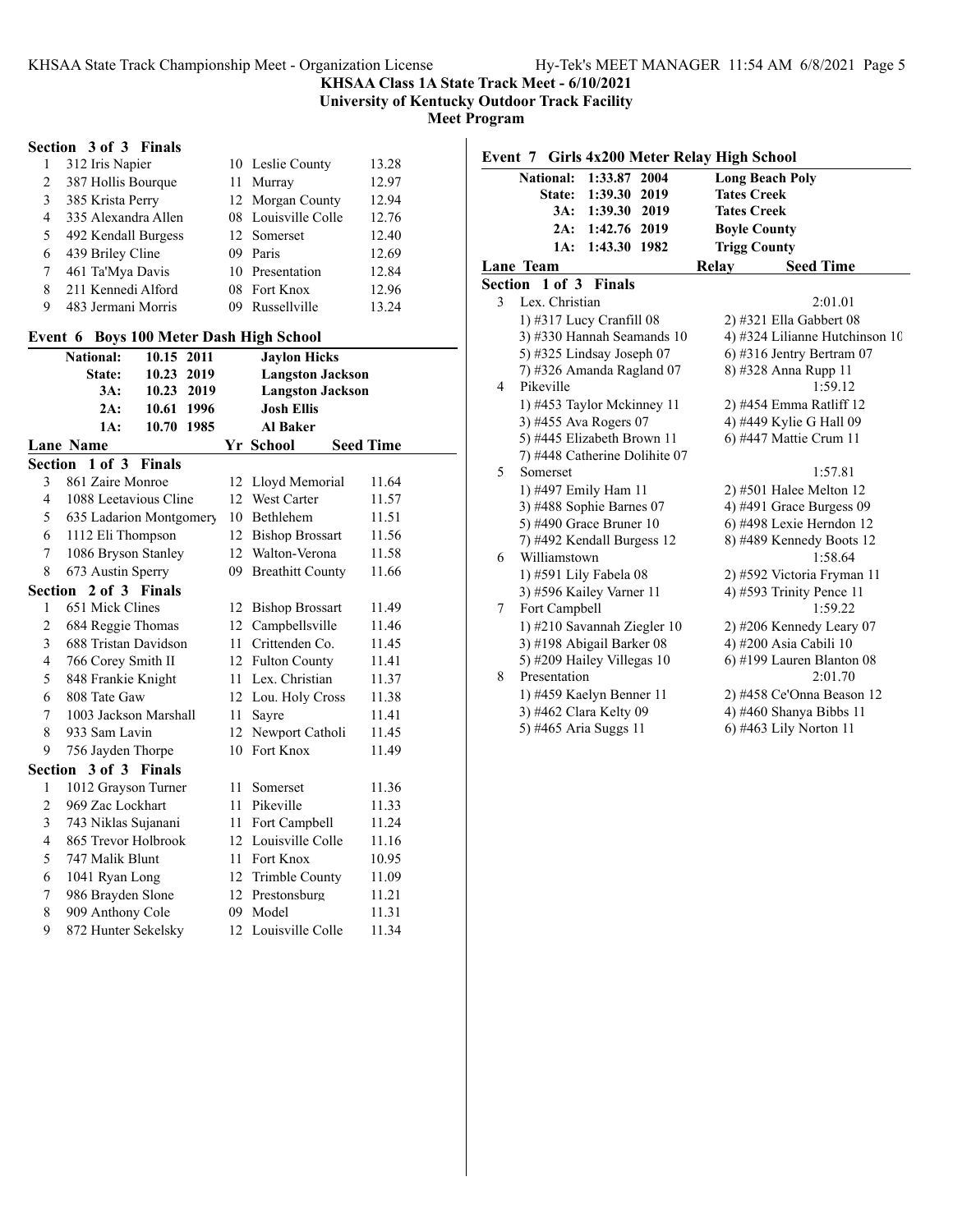**KHSAA Class 1A State Track Meet - 6/10/2021 University of Kentucky Outdoor Track Facility**

## **Meet Program**

#### **Section 2 of 3 Finals**

1 Owensboro Cath. 1:57.81 1) #430 Gracie Johnson 10 2) #434 Maleigha Shelton 11 3) #427 Mallary Bailey 09  $\qquad \qquad$  4) #432 Abby Payne 09 5) #426 Susan Aung 08 6) #435 Carol Staples 11 7) #433 Kash Rice 08 8) #431 Caroline Kanipe 12 2 Burgin 1:57.56 1) #166 Anderson Taylor 10 2) #161 Rebecca Biggs 11 3)  $\#164$  Ellie Jenkins 11 4)  $\#163$  Kate Hatfield 07 5) #162 Abigale Church 11  $\qquad$  6) #165 Mackenzi Mathews 11 7) #167 Raegan Taylor 07 3 Middlesboro 1:56.97 1) #364 Katelyn Delk 12 2) #362 Reagan Ausmus 09 3) #363 Ryleigh Ausmus 09 4) #370 Grace Rose 12 5) #369 Madison McClelland 1. 6) #366 Amelia Hooks 07 7) #365 Haven Hatfield 11 4 Owen County 1:56.00 1) #418 Macie Chappell 11 2) #425 Jubilee Towles 11 3) #416 Adi Bowling  $09 \t 4$  +415 Allison Bourne 12 5) #414 Savannah Anderson  $08$  6) #417 Gracie Bruener 11 7) #420 Ann Malcomb 09 8) #419 Destiny Goodrich 11 5 Murray 1:55.76 1) #388 Abby Elmore 12 2) #399 Ashley Vonnahme 09 3) #387 Hollis Bourque 11  $\qquad$  4) #393 Farris Howard 11 5) #400 Alyssa Watkins 10 6) #394 Leah Jenkins 08 6 Lou. Holy Cross 1:55.83 1) #279 Trinity Howard 09 2) #280 Becca Kaelin 10 3) #281 Emily Kulp 09 4) #285 Mattie Streble 10 5) #274 Emma Baxter 09 6) #283 Laurelle Skillman 11 7) #286 Mackenzie Turner 11 8) #276 Savannah Dennison 11 7 Green County 1:56.82 1) #242 Amelia Creason 10 2) #246 Emma Renfrow 11 3) #247 Makyla Shively 07 4) #245 Brianna Purvis 11 5) #239 Mia Blaydes 08 6) #243 Emma Emmons 07 7) #240 Anna Coffey 11 8) #244 Caleigh Harmon 07 8 Raceland 1:56.99 1) #479 Macie Webb 10 2) #478 Olivia Porter 10 3) #477 Shaylen Newman 10  $\qquad$  4) #476 Sophie Maynard 07 5) #475 Sophie Hale 10 6) #480 Hannah Wilson 12 9 Leslie County 1:57.71 1) #311 Ava Napier 07 2) #300 Emily Bowling 12 3) #301 Caroline Buckle 10  $\qquad$  4) #308 Eden Melton 10 5) #304 Hailey Lewis 10 6) #312 Iris Napier 10

7) #307 Shayley Madden 07 8) #303 Kenna Collett 09

|   |                                                       | Section 3 of 3 Finals(Event 7 Girls 4x200 Meter Relay High |
|---|-------------------------------------------------------|------------------------------------------------------------|
| 1 | <b>Edmonson County</b>                                | 1:55.49                                                    |
|   | 1) #193 Jaedlyn Simon 11                              | 2) #195 Lilly Jane Vincent 10                              |
|   | 3) #187 Courtney Garrett 12                           | 4) #188 Katie Lindsey 12                                   |
|   | 5) #190 Caroline Parsley 11                           | 6) #192 Maham Shabazz 11                                   |
|   | 7) #185 Emma Grace Cena 11                            | 8) #186 Christina Compton 10                               |
| 2 | Walton-Verona                                         | 1:54.66                                                    |
|   | 1) #568 Caileigh Waters 12                            | 2) #555 Trinity Bauwens 09                                 |
|   | 3) #564 Kaylee Neace 10                               | 4) #566 Olivia Sams 09                                     |
|   | 5) #559 Olivia Drohan 11                              | 6) #556 Emily Bowlin 09                                    |
|   | 7) #560 Kassidy Evans 09                              | 8) #561 Meg Gamm 12                                        |
| 3 | University Hts                                        | 1:53.29                                                    |
|   | 1) #531 Audrey Grise 09                               | 2) #529 Aliviah Acree 08                                   |
|   | 3) #532 Piper Hancock 11                              | 4) #533 Evelyn Morales 12                                  |
|   | 5) #534 Grace Pape 12                                 |                                                            |
| 4 | St. Henry                                             | 1:51.73                                                    |
|   | 1) #506 Cassidy Cline 10                              | 2) #513 Mackenzie Kent 12                                  |
|   | 3) #518 Natalie Noll 11                               | 4) #519 Teresa Pope 12                                     |
|   | 5) #520 Kate Ryan 10                                  | 6) #512 Lauren Kent 11                                     |
|   | 7) #514 Kaelyn King 10                                | 8) #507 Jadyn Danbury 10                                   |
| 5 | <b>Bishop Brossart</b>                                | 1:50.50                                                    |
|   | 1) #144 Lauren Gooderson 10                           | 2) #146 Chloe Hein 10                                      |
|   | 3) #152 Sophie Neufelder 11                           | 4) #154 Rylee Schultz 11                                   |
|   | 5) #141 Lia Callahan 11                               | 6) #150 Hannah Kramer 10                                   |
| 6 | 7) #151 Kaitlyn Kramer 08<br>Beechwood                | 8) #138 Jeanna Alwell 11                                   |
|   |                                                       | 1:51.52<br>2) #111 Maryah Counts 09                        |
|   | 1) #110 Maddy Brauch 09<br>3) #114 Allison Goodwin 09 | 4) #120 Sarah Sizemore 10                                  |
|   | 5) #115 Becca Grunkemeyer 11                          | 6) #119 Ava Lohre 12                                       |
|   | 7) #116 Sarah Grunkemeyer 09                          | 8) #118 Madeline Hudepohl 10                               |
| 7 | Bethlehem                                             | 1:52.99                                                    |
|   | 1) #128 Rebecca Lee 11                                | 2) #137 Chloe Young 08                                     |
|   | 3) #129 Lilly Meredith 10                             | 4) #135 Carlie Thurmond 09                                 |
|   | 5) #133 Kasey Spalding 11                             | $6$ ) #130 Aslyn Miles 08                                  |
|   | 7) #125 Dolce Dillard 11                              | 8) #126 Presley Hagan 09                                   |
| 8 | Cov. Holy Cross                                       | 1:53.80                                                    |
|   | 1) #263 Isabelle Fisk 12                              | 2) #266 Jyasiah Hill 11                                    |
|   | 3) #268 Kylie MacDonald 12                            | 4) #269 Olivia Miller 12                                   |
|   | 5) #272 Madison Quandt 11                             | 6) #271 Piper Patterson 07                                 |
|   | 7) #267 Maya Lowe 11                                  | 8) #262 Maggie Davis 12                                    |
| 9 | Newport Catholic                                      | 1:55.25                                                    |
|   | 1) #410 Elizabeth Roderick 10                         | 2) #403 Kara Bleser 09                                     |
|   | 3) #411 Jill Schneider 09                             | 4) #407 Joelle Kinnett 10                                  |
|   | 5) #405 Darnasia Howard 07                            | 6) #402 Emma Beck 09                                       |
|   | 7) #404 Serena Drury 09                               | 8) #408 Camryn Kohrs 10                                    |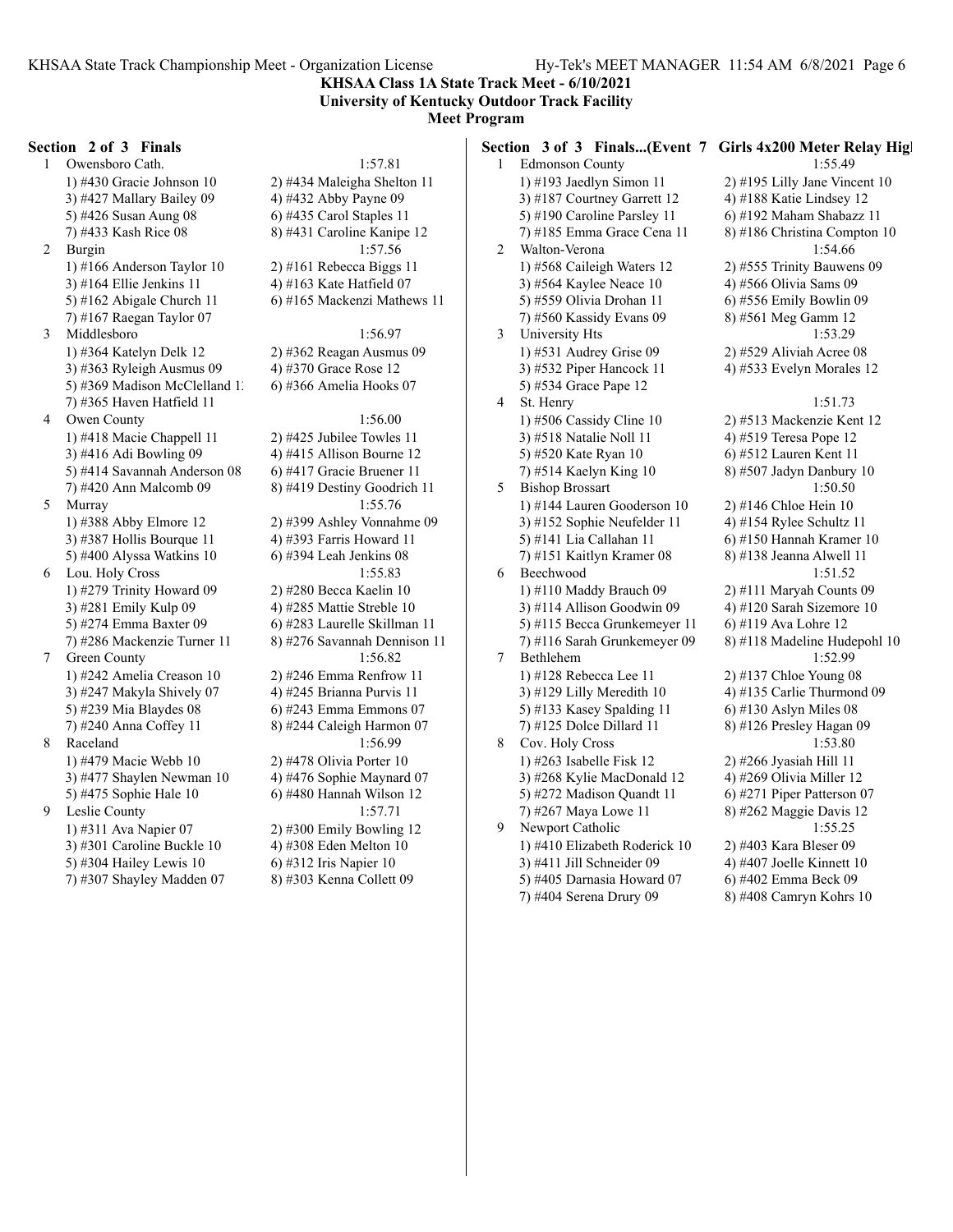**KHSAA Class 1A State Track Meet - 6/10/2021 University of Kentucky Outdoor Track Facility**

**Meet Program**

| Event 8 Boys 4x200 Meter Relay High School |                             |                              |  |  |  |
|--------------------------------------------|-----------------------------|------------------------------|--|--|--|
|                                            | National: 1:23.52 2017      | <b>Port Arthur Memorial</b>  |  |  |  |
|                                            | State: 1:25.78 2015         | <b>Henry Clay</b>            |  |  |  |
|                                            | 3A: 1:25.78 2015            | <b>Henry Clay</b>            |  |  |  |
|                                            | 2A: 1:28.76 2018            | <b>Boyle County</b>          |  |  |  |
|                                            | 1:29.00 2018<br>1A:         | <b>Fort Knox</b>             |  |  |  |
|                                            | Lane Team                   | <b>Seed Time</b><br>Relay    |  |  |  |
|                                            | Section 1 of 3 Finals       |                              |  |  |  |
| 3                                          | Middlesboro                 | 1:39.04                      |  |  |  |
|                                            | 1) #898 Caleb Baker 12      | 2) #902 Cayden Grigsby 09    |  |  |  |
|                                            | 3) #908 Spencer Wheeler 09  | 4) #905 Nathan Napier 12     |  |  |  |
|                                            | 5) #899 Nashawn Brooks 08   | 6) #901 Kameron Delph 07     |  |  |  |
|                                            | 7) #903 Bailey Helton 11    |                              |  |  |  |
| 4                                          | Kentucky Country            | 1:38.90                      |  |  |  |
|                                            | 1) #823 Carter Brown 10     | 2) #828 Max Stucky 10        |  |  |  |
|                                            | 3) #827 Isaiah Robinson 11  | 4) #830 Parker Touma 11      |  |  |  |
|                                            | 5) #829 Jalen Todd 12       | 6) #822 Clay Bockhorst 11    |  |  |  |
| 5                                          | Nicholas County             | 1:38.30                      |  |  |  |
|                                            | 1) #937 Carter Fryman 09    | 2) #940 CJ Koeder 11         |  |  |  |
|                                            | 3) #943 Zach Newell 12      | 4) #944 Andrew Watkins 11    |  |  |  |
|                                            | 5) #939 Alex Koeder 08      | $6$ ) #938 Triston Hess 11   |  |  |  |
| 6                                          | Williamsburg                | 1:38.40                      |  |  |  |
|                                            | 1) #1106 Hunter Thomas $09$ | 2) #1099 Donovan Monhart 12  |  |  |  |
|                                            | $3)$ #1105 Gavon Thomas 12  | 4) #1101 Jayden Rainwater 11 |  |  |  |
|                                            | 5) #1094 Bronson Bates 11   | 6) #1096 Justin Decker 12    |  |  |  |
|                                            | 7) #1095 Riley Chinn 09     | 8) #1102 Max Rose 09         |  |  |  |
| 7                                          | <b>Betsy Layne</b>          | 1:38.96                      |  |  |  |
|                                            | 1) #644 Reese Music 10      | $2)$ #646 Dillon Williams 10 |  |  |  |
|                                            | 3) #641 Jaxson Burchett 10  | 4) #640 Davey Bentley 12     |  |  |  |
|                                            | 5) #647 Scott Williams 09   | 6) #643 Owen Hall 10         |  |  |  |
|                                            | 7) #645 Skyler Salisbury 11 |                              |  |  |  |
| 8                                          | Cov. Holy Cross             | 1:39.14                      |  |  |  |
|                                            | 1) #798 Jeremy Faulhaber 12 | 2) #801 Joel Kaiser 10       |  |  |  |
|                                            | 3) #802 Joseph Mullins 11   | 4) #803 Dalton Sunday 11     |  |  |  |
|                                            | 5) #799 Will Fisk 09        | 6) #804 Wyatt Sunday 10      |  |  |  |
|                                            | 7) #800 Will Fuller 10      | 8) #805 Nathan Wendt 10      |  |  |  |

#### **Section 2 of 3 Finals...(Event 8 Boys 4x200 Meter Relay High** 1 Campbellsville 1:38.28 1) #685 Camren Vicari 10 2) #682 Gabriel Noyola 08 3) #679 Zaquan Cowan 12  $\qquad$  4) #684 Reggie Thomas 12 5) #686 Deondre Weathers 09  $\qquad$  6) #681 Tashaun Hart 09 7) #687 Keondre Weathers 10 2 University Hts 1:37.11 1) #1050 Connor Dill 11 2) #1055 Mason Price 11 3) #1056 Elvin Wagner 12 4) #1057 Trey Wyatt 11 5) #1054 Walter Kunnmann 11 3 Mayfield 1:36.94 1) #881 Daniel Coles 11 2) #884 Kylan Galbreath 12 3) #882 Brajone Dabney 09 4) #886 Isaac Stevenson 11 5) #885 Braden Morris 10 4 Fort Campbell 1:36.04 1) #743 Niklas Sujanani 11 2) #740 DaQuan Robinson 09 3) #738 Cole MacMurry 12 4) #732 Jeremiah Holley 12 5) #733 Darrion Hutson 10 6) #731 Jacob Gamez 09 7) #729 Mateo Cerritos Gatto 0 8) #735 Ja'Torreyeon Jones 10 5 Lex. Christian 1:35.75 1) #843 Evan Brown 10 2) #848 Frankie Knight 11 3)  $\#845$  Aiden Finley 09 4)  $\#853$  Thomas White 12 5) #842 Will Bivens 09 6) #850 Joshua Tejerina 10 7) #851 Evan Thompson 11 8) #844 Xavier Brown 11 6 Bishop Brossart 1:35.98 1) #667 Tyler Twehues 11 2) #648 Andrew Alwell 12 3) #663 Carson Schirmer 12  $\qquad \qquad$  4) #660 Mason Meyer 10 5) #1112 Eli Thompson 12 6) #649 Landon Bain 10 7) #656 Nolan Jordan 10 8) #651 Mick Clines 12 7 McLean County 1:36.43 1) #893 Andrew Munster 12 2) #887 Zach Clayton 11 3) #889 Elliot Evans 12 4) #891 Kadyn McElvain 11 5) #895 Caleb Stein 12 6) #894 Braeden Peercy 12 7) #888 Bryce Durbin 11 8) #896 Jessee Wood 12 8 Murray 1:36.97 1) #914 Xavier Biggers 09 2) #923 Kainoa Olive 09 3) #916 Caleb Cauley 11 4) #924 Christian Seavers 10 5) #922 Dijon Miles 12 6) #915 Zavion Carman 09 7) #918 Brendan Dahncke 12

7) #726 Braden Wall 10

9 Edmonson County 1:37.27

1) #725 Payton Vincent 12 2) #719 Zander Bass 10 3) #718 Tyler Anderson 10 4) #722 Lane Lindsey 12

5) #727 Daniel Woosley 12  $\qquad$  6) #721 Hunter Hayes 10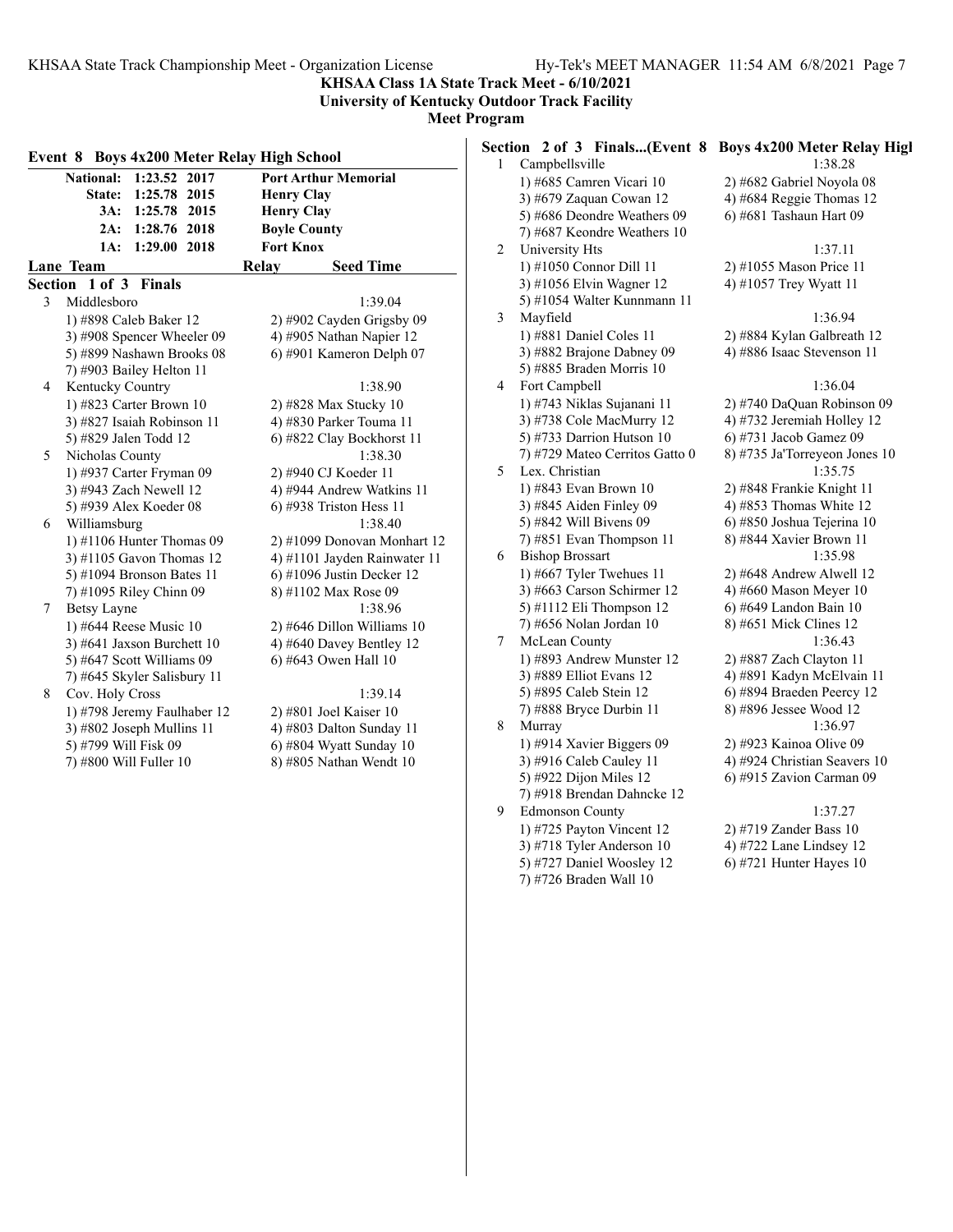#### **KHSAA Class 1A State Track Meet - 6/10/2021 University of Kentucky Outdoor Track Facility**

**Meet Program**

#### **Section 3 of 3 Finals**

1 Lou. Holy Cross 1:35.54<br>1) #806 Tyler Ballard 10 2) #807 Joshua Chodyn 3) #808 Tate Gaw 12 4) #812 Jayse Hardesty 09 5) #821 Lex Thomas 12 6) #820 Nate Siegrist 11 7) #818 Johnny Rogers 11 8) #810 Chaz Geraghty 12 2 Louisville Colle 1:35.10 1) #872 Hunter Sekelsky 12 2) #875 Nolan Smith 11 3)  $\#871$  Barton Ritchay 11  $\qquad \qquad$  4)  $\#878$  Oliver Veliquette 09 5) #879 Henri Zamanian 10  $\qquad$  6) #877 Julian Valiquette 08 3 Fort Knox 1:34.56 1) #754 Jeremy Remble 12 2) #755 Lionel Taylor Jr 11 3) #746 Prentiss Alford 12  $\qquad \qquad$  4) #756 Jayden Thorpe 10 5) #747 Malik Blunt 11 6) #748 Tristin Griffin 11 4 Trimble County 1:33.59 1) #1036 Corbin Ginn 10 2) #1039 Damien Johnson 10 3) #1037 Ricky Gray 10 4) #1041 Ryan Long 12 5) #1034 Matthew Craig 11 6) #1047 Walker Tingle 11<br>
7) #1044 Nathan Sharp 10 8) #1038 Ethan Horn 09 7) #1044 Nathan Sharp  $10$ 5 Walton-Verona 1:32.57 1) #1085 Grady Shay 10 2) #1086 Bryson Stanley 12 3) #1081 Christian Dingus 11  $\qquad$  4) #1083 Zane Perry 12 5) #1082 Davis Fritz 11 6) #1084 Justin Pronk 12 7) #1080 Seth Cockrell 09 8) #1079 Alex Baker 12 6 Beechwood 1:32.84 1) #613 Ruben Rechtin 12 2) #617 Alex Woods 11 3) #609 Nathan Howard 11  $\qquad$  4) #610 Samuel Keith 11 5) #611 Kaden Marker 12 6) #606 Alexander Courtney 10 7) #608 Aiden Holt 11 8) #612 Mitchell Mohney 12 7 Prestonsburg 1:34.03 1) #977 Eric Armstrong 12 2) #984 Taylor Ousley 10 3) #979 Preston Crase 12 4) #986 Brayden Slone 12 5) #983 Bryan Maynard 09 6) #980 Caleb Gearheart 10 7) #985 Payton Peters 09 8) #978 Isaiah Collins 11 8 West Carter 1:34.58 1) #1088 Leetavious Cline 12 2) #1089 Connor Greene 10<br>3) #1091 Gage Leadingham 12 4) #1092 Kaden Wilson 11 3) #1091 Gage Leadingham  $12$ 9 Green County 1:35.25 1) #771 Jake Bishop 09 2) #776 Nash Johnson 12 3) #782 Jullian Seymour 09 4) #781 Darian Mitchell 11 5) #770 Gage Bale 08 6) #777 Jacob Keith 11

2) #807 Joshua Chodyniecki 12 7) #784 Tanner Willis 09 8) #779 Austin McCandless 09

| Event 9 Girls 1600 Meter Run High School |                                            |      |                        |         |  |  |  |  |  |
|------------------------------------------|--------------------------------------------|------|------------------------|---------|--|--|--|--|--|
|                                          | 4:33.29 2014<br><b>National:</b>           |      | <b>Alexa Efraimson</b> |         |  |  |  |  |  |
|                                          | <b>State:</b><br>4:53.45<br>2015           |      | <b>Gabriella Karas</b> |         |  |  |  |  |  |
|                                          | 2010<br>3A:<br>4:53.66                     |      | <b>Emma Brink</b>      |         |  |  |  |  |  |
|                                          | 2A: 4:53.45 2015                           |      | <b>Gabriella Karas</b> |         |  |  |  |  |  |
|                                          | 5:02.25 1993<br>1A:                        |      | Maureen Egan           |         |  |  |  |  |  |
|                                          | Yr School<br><b>Seed Time</b><br>Lane Name |      |                        |         |  |  |  |  |  |
|                                          | Section 1 of 1 Finals                      |      |                        |         |  |  |  |  |  |
| 1А                                       | 342 Reese Ragland                          | 11   | Louisville Colle       | 5:16.36 |  |  |  |  |  |
| 1B                                       | 253 Isabella Ross                          |      | 07 Hancock County      | 5:47.50 |  |  |  |  |  |
| 1 <sup>C</sup>                           | 429 Ella Claire Goetz                      |      | 10 Owensboro Cath      | 5:57.75 |  |  |  |  |  |
| 2A                                       | 148 Olivia Holbrook                        |      | 08 Bishop Brossart     | 5:19.55 |  |  |  |  |  |
| 2B                                       | 228 Emme Moore                             |      | 07 Frankfort           | 5:49.53 |  |  |  |  |  |
| 2C                                       | 572 Elizabeth Middleton                    |      | 11 West Carter         | 5:58.49 |  |  |  |  |  |
| 3A                                       | 502 Rosemary Peters                        | 10   | St. Francis            | 5:26.03 |  |  |  |  |  |
| 3B                                       | 176 Kate Keller                            |      | 12 Crittenden Co.      | 5:51.01 |  |  |  |  |  |
| 3C                                       | 378 Abby Allen                             |      | 09 Morgan County       | 5:58.82 |  |  |  |  |  |
| 4A                                       | 143 Claire Curtsinger                      |      | 11 Bishop Brossart     | 5:29.42 |  |  |  |  |  |
| 4B                                       | 165 Mackenzi Mathews                       |      | 11 Burgin              | 5:52.16 |  |  |  |  |  |
| 4C                                       | 421 McKenna McNay                          |      | 10 Owen County         | 6:03.31 |  |  |  |  |  |
| 5A                                       | 528 Kinley Kunkel                          |      | 10 Trimble County      | 5:30.54 |  |  |  |  |  |
| 5B                                       | 287 Emory Garlove                          |      | 12 Kentucky Count      | 5:52.51 |  |  |  |  |  |
| 5C                                       | 523 Miranda Gartner                        | 10   | St. Marv               | 6:03.46 |  |  |  |  |  |
| 6A                                       | 484 Catherine Graves                       | 11   | Sayre                  | 5:36.10 |  |  |  |  |  |
| 6B                                       | 315 Tia Alchureigi                         |      | 11 Lex. Christian      | 5:53.36 |  |  |  |  |  |
| 6C                                       | 500 Lucy McArthur                          | 11 - | Somerset               | 6:15.39 |  |  |  |  |  |
| 7A                                       | 543 Abby Ernst                             |      | 11 Villa Madonna       | 5:37.88 |  |  |  |  |  |
| 7B                                       | 589 Nevaeh Warren                          |      | 12 Williamsburg        | 5:53.94 |  |  |  |  |  |
| 8A                                       | 516 Mackenzie McMain                       |      | 08 St. Henry           | 5:39.67 |  |  |  |  |  |
| 8B                                       | 419 Destiny Goodrich                       | 11 - | Owen County            | 5:54.02 |  |  |  |  |  |
| <b>9A</b>                                | 221 McKenzie Barber                        |      | 07 Frankfort           | 5:45.15 |  |  |  |  |  |
| 9 <sub>B</sub>                           | 179 Graci Craft                            | 09   | Cumberland Co.         | 5:54.88 |  |  |  |  |  |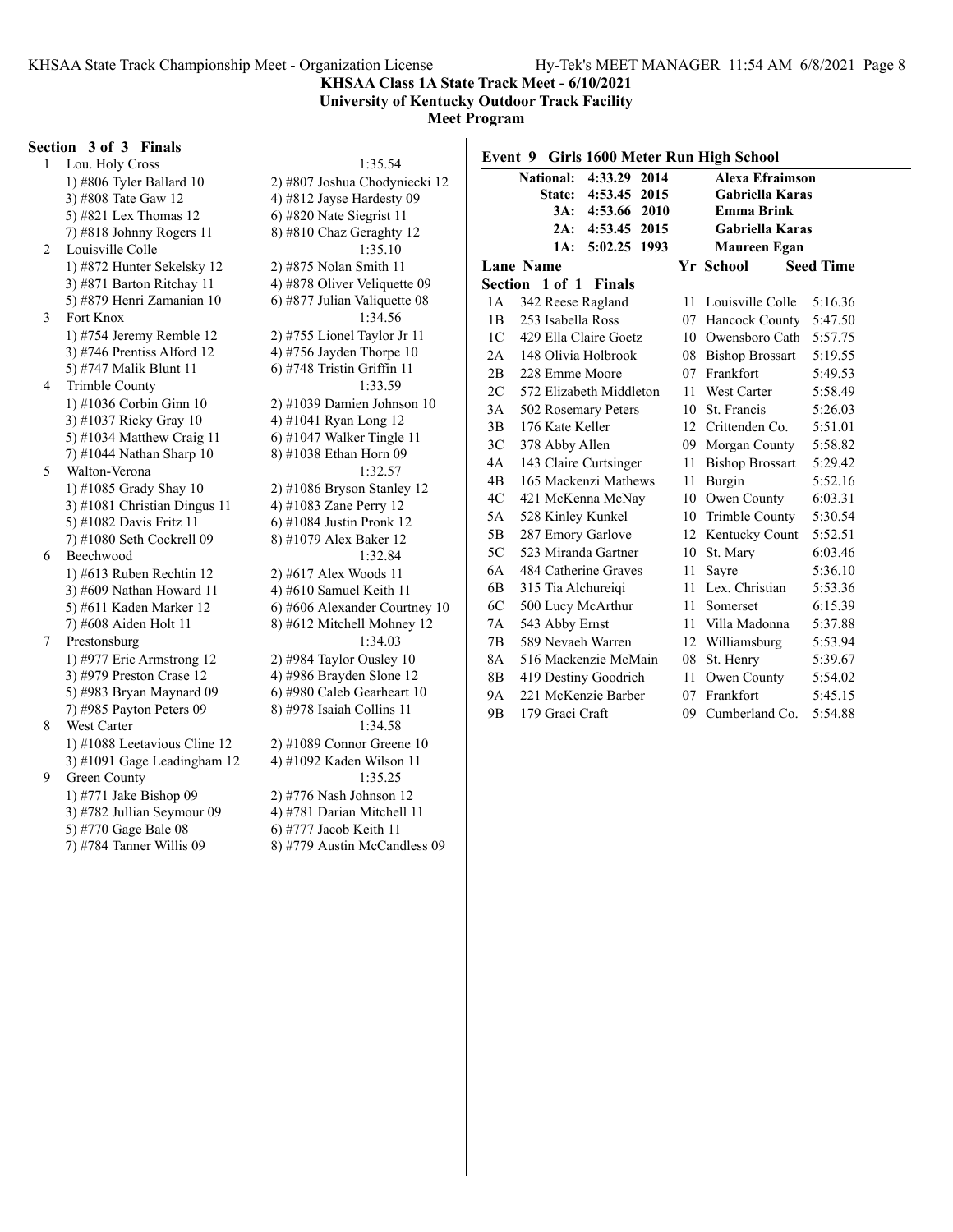## **KHSAA Class 1A State Track Meet - 6/10/2021**

**University of Kentucky Outdoor Track Facility**

|                | Event 10 Boys 1600 Meter Run High School |    |                        |                  |
|----------------|------------------------------------------|----|------------------------|------------------|
|                | 3:59.51<br><b>National:</b><br>2001      |    | <b>Alan Webb</b>       |                  |
|                | 4:09.99<br>2013<br>State:                |    | <b>Jacob Thomson</b>   |                  |
|                | 3A:<br>4:10.15<br>2015                   |    | <b>Ben Young</b>       |                  |
|                | 4:15.96<br>1996<br>2A:                   |    | <b>La'Mone Owens</b>   |                  |
|                | 4:09.99<br>2013<br>1A:                   |    | <b>Jacob Thomson</b>   |                  |
|                | <b>Lane Name</b>                         |    | Yr School              | <b>Seed Time</b> |
| Section        | 1 of 1<br><b>Finals</b>                  |    |                        |                  |
| 1A             | 846 Connor Hayes                         | 12 | Lex. Christian         | 4:24.04          |
| 1B             | 611 Kaden Marker                         |    | 12 Beechwood           | 4:46.24          |
| 1C             | 1103 Robel Schwarz                       | 10 | Williamsburg           | 4:55.69          |
| 2A             | 814 Josh Meiman                          |    | 12 Lou. Holy Cross     | 4:30.65          |
| 2B             | 658 Parker Losure                        | 11 | <b>Bishop Brossart</b> | 4:47.15          |
| 2C             | 945 Brayden Thomas                       | 12 | Oneida Baptist         | 4:56.29          |
| 3A             | 819 DK Schnieders                        | 12 | Lou. Holy Cross        | 4:32.25          |
| 3B             | 775 Zach Jewell                          | 11 | Green County           | 4:47.41          |
| 3 <sup>C</sup> | 695 Garrett Scott                        | 10 | Cumberland Co.         | 4:56.68          |
| 4A             | 630 Logan Ballard                        | 12 | <b>Bethlehem</b>       | 4:37.58          |
| 4B             | 668 Nicholas Cummins                     | 12 | <b>Bracken County</b>  | 4:48.00          |
| 4C             | 602 Conner Snapp                         | 10 | Augusta                | 4:59.41          |
| 5A             | 1052 Tomas Duncan                        | 12 | University Hts         | 4:38.97          |
| 5B             | 778 Jayden Marr                          | 09 | Green County           | 4:50.10          |
| 5C             | 1080 Seth Cockrell                       | 09 | Walton-Verona          | 5:00.38          |
| 6A             | 1027 Dixon Ryan                          | 10 | St. Henry              | 4:39.08          |
| 6B             | 759 Chase Sweger                         | 11 | Frankfort              | 4:52.85          |
| 6C             | 873 Roman Sierpina                       |    | 08 Louisville Colle    | 5:00.45          |
| 7A             | 1045 Jessup Smith                        | 10 | <b>Trimble County</b>  | 4:40.37          |
| 7B             | 1111 Elijah Walters                      | 12 | Williamstown           | 4:53.37          |
| 8A             | 650 Ryan Branch                          | 11 | <b>Bishop Brossart</b> | 4:40.60          |
| 8B             | 968 Jason Lin                            | 12 | Pikeville              | 4:54.88          |
| <b>9A</b>      | 965 Drew Hurley                          | 11 | Pikeville              | 4:45.11          |
| 9 <sub>B</sub> | 855 Carson Kitchens                      | 12 | Livingston Cent.       | 4:55.55          |

| Girls 4x100 Meter Relay High School<br>Event 11 |                                                           |                              |                               |  |  |
|-------------------------------------------------|-----------------------------------------------------------|------------------------------|-------------------------------|--|--|
|                                                 | <b>National:</b>                                          | 44.50 2004                   | <b>Long Beach Poly</b>        |  |  |
|                                                 | State:                                                    | 47.35 2018                   | <b>Tates Creek</b>            |  |  |
|                                                 | 3A:                                                       | 47.35 2018                   | <b>Tates Creek</b>            |  |  |
|                                                 | 2A:                                                       | 48.66 1991                   | <b>Fort Campbell</b>          |  |  |
|                                                 | 1A:                                                       | 49.75 2013                   | <b>St. Henry</b>              |  |  |
|                                                 | Lane Team                                                 |                              | <b>Seed Time</b><br>Relay     |  |  |
| <b>Section</b>                                  | $1$ of $3$                                                | <b>Finals</b>                |                               |  |  |
| 3                                               | Carroll County                                            |                              | 56.57                         |  |  |
|                                                 |                                                           | 1) #170 Katie McAlister 10   | 2) #173 Hope Staley 11        |  |  |
|                                                 | 3) #172 Sydney Singer $09$<br>4) #171 Shawna McAlister 11 |                              |                               |  |  |
|                                                 |                                                           | 5) #169 Bailee Matthews 11   |                               |  |  |
| 4                                               | Middlesboro                                               |                              | 56.41                         |  |  |
|                                                 |                                                           | 1) #364 Katelyn Delk 12      | 2) #366 Amelia Hooks 07       |  |  |
|                                                 |                                                           | 3) #363 Ryleigh Ausmus 09    | 4) #365 Haven Hatfield 11     |  |  |
|                                                 |                                                           | 5) #362 Reagan Ausmus 09     | 6) #369 Madison McClelland 1. |  |  |
| 5                                               | Lex. Christian                                            |                              | 56.34                         |  |  |
|                                                 |                                                           | 1) #317 Lucy Cranfill 08     | $2)$ #321 Ella Gabbert 08     |  |  |
|                                                 |                                                           | 3) #315 Tia Alchureiqi 11    | 4) #316 Jentry Bertram $07$   |  |  |
|                                                 |                                                           | 5) #330 Hannah Seamands 10   | 6) #319 Sydney Fischer 10     |  |  |
|                                                 |                                                           | 7) #325 Lindsay Joseph 07    | 8) #326 Amanda Ragland 07     |  |  |
| 6                                               | Model                                                     |                              | 56.40                         |  |  |
|                                                 |                                                           | 1) #374 Becky Otieno 11      | 2) #373 Paige Mattingly $10$  |  |  |
|                                                 | 3) #371 Abby Feck 11                                      |                              | 4) #372 Keaton Hall 11        |  |  |
| 7                                               | Villa Madonna                                             |                              | 56.41                         |  |  |
|                                                 |                                                           | 1) #547 Mackenzie Kessans 11 | 2) #545 Macy Gumm 07          |  |  |
|                                                 |                                                           | 3) #551 Rachel Raziano 11    | 4) #542 Sofia Durstock 08     |  |  |
|                                                 |                                                           | 5) #550 Brooklyn Pickens 10  | 6) #541 Sophie Cordonnier 08  |  |  |
|                                                 |                                                           | 7) #546 Didi Jiradamkerng 08 | 8) #540 Ava Borchers 10       |  |  |
| 8                                               | Owen County                                               |                              | 57.03                         |  |  |
|                                                 |                                                           | 1) #425 Jubilee Towles 11    | 2) #414 Savannah Anderson 08  |  |  |
|                                                 | 3) #416 Adi Bowling 09                                    |                              | 4) #418 Macie Chappell 11     |  |  |
|                                                 |                                                           | 5) #419 Destiny Goodrich 11  | 6) #420 Ann Malcomb 09        |  |  |
|                                                 |                                                           | 7) #422 Malyn Merchant 11    | 8) #417 Gracie Bruener 11     |  |  |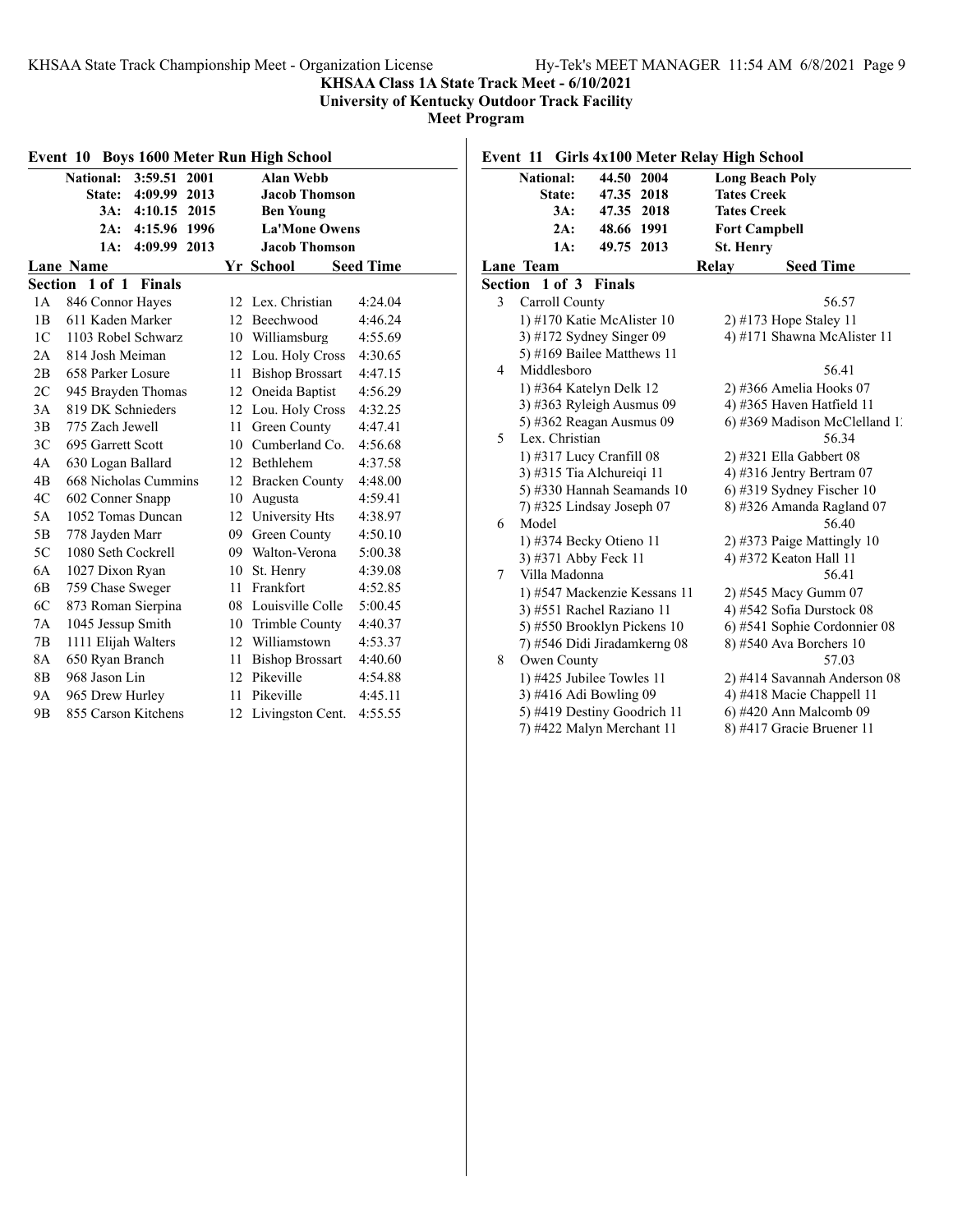**KHSAA Class 1A State Track Meet - 6/10/2021 University of Kentucky Outdoor Track Facility**

## **Meet Program**

#### **Section 2 of 3 Finals**

1 Fort Campbell 55.81 1) #198 Abigail Barker 08 2) #206 Kennedy Leary 07 3) #200 Asia Cabili 10  $\qquad \qquad$  4) #210 Savannah Ziegler 10 5) #209 Hailey Villegas  $10$  6) #205 Jinny Joo  $10$ 7) #199 Lauren Blanton 08 2 Williamsburg 55.57 1) #583 Madison Peace 09 2) #587 Madison Taylor 11 3) #576 Ashley Chapman 12  $\qquad$  4) #575 Zoie Brown 10 5) #585 Arianna Ramirez 10 6) #574 Hailey Brown 12 7) #579 Sabrina Lewis 12 8) #580 Alana Mah 10 3 Williamstown 55.45 1) #591 Lily Fabela 08 2) #594 Tanya Streine 08 3) #593 Trinity Pence 11 4) #596 Kailey Varner 11 4 Frankfort 55.28 1) #233 Maddie Starkey 07 2) #224 Rhealee Ellis 10 3) #223 Jamaya Chenault 11 4) #229 Katie Norman 09 5) #236 Annabelle Young 09 6) #234 Rebecca Vaught 10 7) #235 Brianna Walker 12 8) #226 Julie Anne Monroe 07 5 Mayfield 54.70 1) #353 Ella Smith 10 2) #349 Quiaries Fox 07 3) #351 Camea Hunt 07 4) #350 Kate Henderson 11 5) #352 Samantha Hurt 12 6 Presentation 54.72 1) #459 Kaelyn Benner 11 2) #465 Aria Suggs 11 3) #460 Shanya Bibbs 11 4) #461 Ta'Mya Davis 10 5) #458 Ce'Onna Beason 12 6) #462 Clara Kelty 09 7) #463 Lily Norton 11 7 Pikeville 55.44 1) #447 Mattie Crum 11 2) #454 Emma Ratliff 12 3) #455 Ava Rogers 07 4) #449 Kylie G Hall 09 5) #453 Taylor Mckinney 11 6) #445 Elizabeth Brown 11 8 Edmonson County 55.46 1) #192 Maham Shabazz 11 2) #195 Lilly Jane Vincent 10 3) #187 Courtney Garrett 12 4) #188 Katie Lindsey 12 5) #185 Emma Grace Cena 11 6) #193 Jaedlyn Simon 11 7) #186 Christina Compton 10 9 Prestonsburg 55.60 1) #472 Mady Stambaugh 11 2) #466 Alexis Beatty 10 3) #471 Kennedy Rose 12  $\qquad$  4) #468 Arianne Morris 10

5) #469 Allysa Ousley 10 6) #470 Sophia Ratliff 10 7) #473 Lindsey Stratton 08 8) #467 Savannah Lafferty 09 **Section 3 of 3 Finals...(Event 11 Girls 4x100 Meter Relay Hig** 1 Lou. Holy Cross 54.66 1) #273 Amaya Allen 12 2) #274 Emma Baxter 09 3) #275 Riley Brutscher 10  $\qquad$  4) #279 Trinity Howard 09 5) #280 Becca Kaelin 10 6) #281 Emily Kulp 09 7) #285 Mattie Streble 10 8) #278 Abbagail Howard 12 2 Walton-Verona 54.40 1) #561 Meg Gamm 12 2) #555 Trinity Bauwens 09 3) #556 Emily Bowlin 09  $\qquad \qquad$  4) #564 Kaylee Neace 10 5) #560 Kassidy Evans 09 6) #559 Olivia Drohan 11 7) #566 Olivia Sams 09 8) #568 Caileigh Waters 12 3 Fort Knox 53.74 1) #212 Desirae Britt 11 2) #220 Shaianne Wiley 10 3) #218 Amaiya Townsend 10  $\qquad$  4) #211 Kennedi Alford 08 5) #219 Faith Triplett 11 4 St. Henry 53.16 1) #506 Cassidy Cline 10 2) #519 Teresa Pope 12 3) #520 Kate Ryan 10 4) #518 Natalie Noll 11 5) #514 Kaelyn King 10 6) #507 Jadyn Danbury 10 7) #508 Annalee Ernst 09 8) #513 Mackenzie Kent 12 5 Murray 52.72 1) #388 Abby Elmore 12 2) #387 Hollis Bourque 11 3) #393 Farris Howard 11  $\qquad$  4) #397 Rachel Trzepacz 12 5) #389 Erin Faulkner 11 6) #391 Kynzlee Fox 11 6 Bishop Brossart 52.78 1) #144 Lauren Gooderson 10 2) #152 Sophie Neufelder 11 3) #141 Lia Callahan 11  $\qquad \qquad$  4) #146 Chloe Hein 10 5) #154 Rylee Schultz 11 6) #145 Lydia Haubner 11 7) #150 Hannah Kramer 10 8) #142 Miranda Csordas 10 7 Owensboro Cath. 53.34 1) #431 Caroline Kanipe 12 2) #427 Mallary Bailey 09 3) #428 Emilee Cecil 11 4) #433 Kash Rice 08 5) #430 Gracie Johnson 10 6) #426 Susan Aung 08 7) #434 Maleigha Shelton 11 8) #435 Carol Staples 11 8 Bethlehem 53.83 1) #128 Rebecca Lee 11 2) #137 Chloe Young 08 3) #133 Kasey Spalding 11  $\qquad$  4) #135 Carlie Thurmond 09 5) #129 Lilly Meredith 10  $\qquad$  6) #130 Aslyn Miles 08 7) #125 Dolce Dillard 11 9 Leslie County 54.63 1) #311 Ava Napier 07 2) #300 Emily Bowling 12 3) #308 Eden Melton 10  $\qquad \qquad$  4) #312 Iris Napier 10 5) #301 Caroline Buckle 10  $\qquad$  6) #307 Shayley Madden 07

7) #304 Hailey Lewis 10 8) #309 Kattie Morgan 10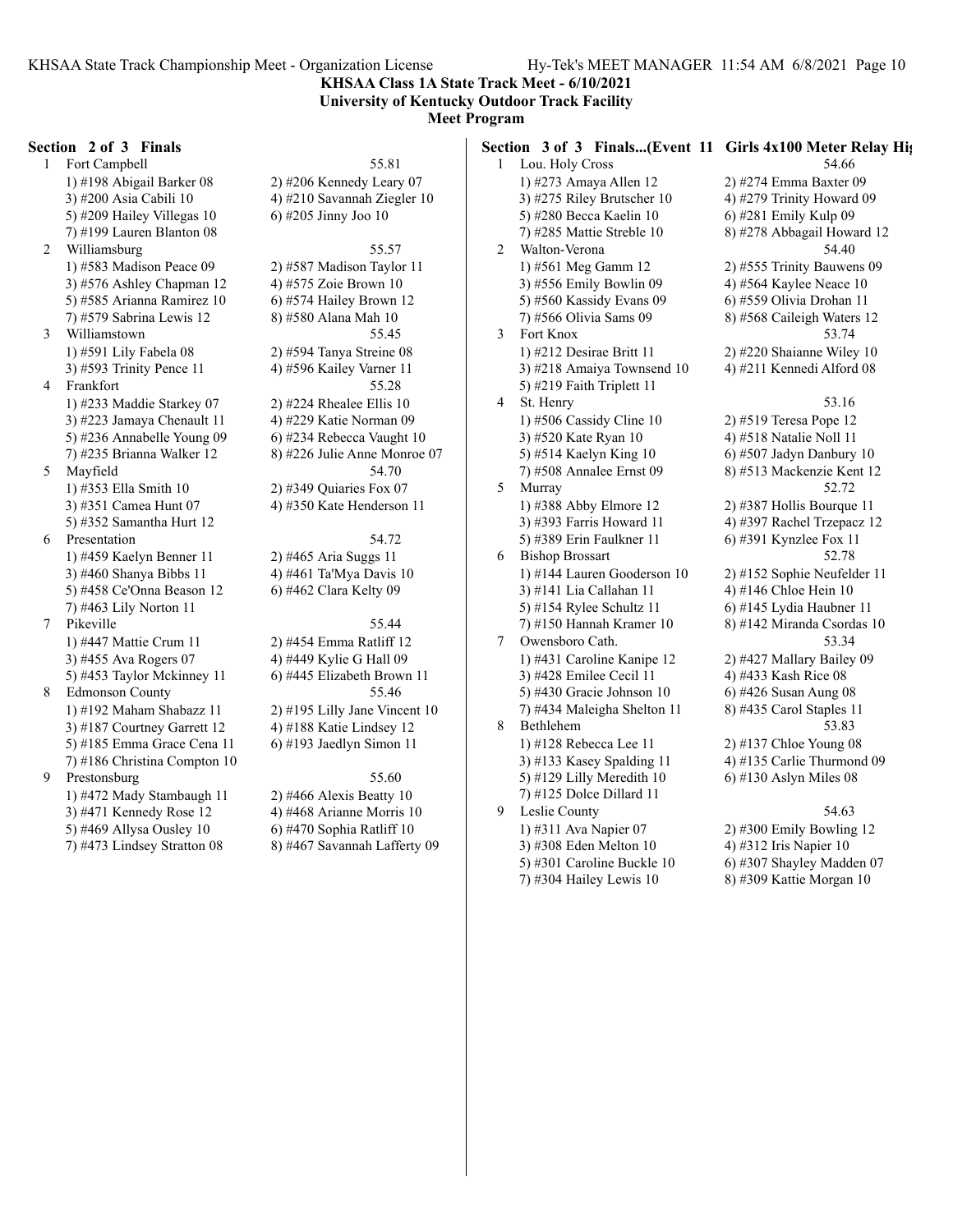**KHSAA Class 1A State Track Meet - 6/10/2021 University of Kentucky Outdoor Track Facility**

|   | Event 12 Boys 4x100 Meter Relay High School |                                | $\mathbf{1}$ | Section 2 of 3<br>Nicholas C |
|---|---------------------------------------------|--------------------------------|--------------|------------------------------|
|   | 39.76 1998<br><b>National:</b>              | Fort Worth - Wyatt High School |              | 1) #937 Ca                   |
|   | 41.10 2010<br>State:                        | Male                           |              | 3) #940 CJ                   |
|   | 3A:<br>41.10 2010                           | Male                           |              | 5) #944 An                   |
|   | 2A:<br>42.54 1986                           | <b>Fort Knox</b>               | 2            | Crittenden                   |
|   | 42.95 2016<br>1A:                           | <b>Murray</b>                  |              | 1) #692 Ka                   |
|   | Lane Team                                   | Relay<br><b>Seed Time</b>      |              | 3) #688 Tri                  |
|   | Section 1 of 3 Finals                       |                                | 3            | Harlan                       |
| 3 | Louisville Colle                            | 47.62                          |              | 1) #791 Ka                   |
|   | 1) #872 Hunter Sekelsky 12                  | 2) #871 Barton Ritchay 11      |              | 3) #790 Bri                  |
|   | 3) #879 Henri Zamanian 10                   | 4) #877 Julian Valiquette 08   | 4            | Williamsbu                   |
|   | 5) #868 Lance Pierie 11                     | 6) #867 Ben Pierie 11          |              | 1) #1102 M                   |
| 4 | Bellevue                                    | 47.53                          |              | 3) #1098 B                   |
|   | 1) #618 Logan Allen 11                      | $2)$ #626 Lorenzo Perez 12     |              | 5) #1106 H                   |
|   | 3) #621 Cole Johnson 12                     | 4) #625 Zachary Noonchester 1  |              | $(7)$ #1094 B                |
|   | 5) #620 Jonah Ellis 09                      | 6) #623 Corey Kable 12         | 5            | Pikeville                    |
|   | 7) #622 Elijah Joseph 10                    | 8) #624 Steven Meyers 10       |              | 1) #962 Tre                  |
| 5 | Kentucky Country                            | 47.36                          |              | 3) #970 Lo                   |
|   | 1) #822 Clay Bockhorst 11                   | 2) #828 Max Stucky 10          |              | 5) #956 Bla                  |
|   | 3) #829 Jalen Todd 12                       | 4) #827 Isaiah Robinson 11     |              | 7) #958 Isa                  |
|   | 5) #823 Carter Brown 10                     | 6) #830 Parker Touma 11        | 6            | Lou. Holy                    |
| 6 | Trimble County                              | 47.38                          |              | 1) #808 Tat                  |
|   | 1) #1036 Corbin Ginn 10                     | 2) #1044 Nathan Sharp 10       |              | 3) #820 Na                   |
|   | 3) #1037 Ricky Gray 10                      | 4) #1039 Damien Johnson 10     |              | 5) #807 Jos                  |
|   | 5) #1041 Ryan Long 12                       | 6) #1038 Ethan Horn 09         |              | 7) #806 Ty                   |
|   | 7) #1035 Dru Ferguson 11                    | 8) #1048 Jordan Woosley 11     | 7            | Murray                       |
| 7 | Villa Madonna                               | 47.57                          |              | 1) #918 Br                   |
|   | 1) #1062 Eli Cordonnier 10                  | 2) #1059 Sam Baker 08          |              | 3) #923 Ka                   |
|   | 3) #1060 Jackson Bond 12                    | 4) #1074 Mason Slazyk 11       |              | 5) #922 Dij                  |
|   | 5) #1070 Noah Kolar 11                      | $6)$ #1073 Hunter Pickens 10   | 8            | Newport C                    |
|   | $(7)$ #1071 Jonas Lescoe 11                 | 8) #1061 Liam Collins 10       |              | 1) #934 Qu                   |
| 8 | Raceland                                    | 47.84                          |              | 3) #928 Jah                  |
|   | 1) #989 Isaac Browning 09                   | 2) #993 Jaxon Heighton 09      | 9            | <b>Bishop Bro</b>            |
|   | 3) #987 Brody Austin 09                     | 4) #998 Christian Waugh 10     |              | 1) #656 No                   |
|   | 5) #995 William Nichols 12                  | 6) #997 Ty Tyson 09            |              | 3) #648 An                   |
|   | 7) #990 Cole Conlon 11                      | 8) #992 Jules Farrow 10        |              | 5) #663 Ca                   |

|                   |  | Section 2 of 3 Finals(Event 12 Boys 4x100 Meter Relay Hights |
|-------------------|--|--------------------------------------------------------------|
| 1 Nicholas County |  | 47.06                                                        |

|   | 1) #937 Carter Fryman 09      | 2) #939 Alex Koeder 08       |
|---|-------------------------------|------------------------------|
|   | 3) #940 CJ Koeder 11          | 4) #943 Zach Newell 12       |
|   | 5) #944 Andrew Watkins 11     | $6)$ #941 Conner Liver 09    |
| 2 | Crittenden Co.                | 46.61                        |
|   | 1) #692 Kaleb Nesbitt 10      | 2) #693 Noah Perkins 12      |
|   | 3) #688 Tristan Davidson 11   | 4) #691 Eli Moss 12          |
| 3 | Harlan                        | 46.22                        |
|   | 1) #791 Kaleb McLendon 11     | 2) #787 Darius Akal 09       |
|   | 3) #790 Britt Lawson 12       | 4) #789 Johann Gist 11       |
| 4 | Williamsburg                  | 46.15                        |
|   | 1) #1102 Max Rose 09          | 2) #1101 Jayden Rainwater 11 |
|   | 3) #1098 Ben Hale 10          | 4) #1105 Gavon Thomas 12     |
|   | 5) #1106 Hunter Thomas $09$   | $6$ ) #1096 Justin Decker 12 |
|   | 7) #1094 Bronson Bates 11     | 8) #1095 Riley Chinn 09      |
| 5 | Pikeville                     | 46.02                        |
|   | 1) #962 Trey Hancock 10       | 2) #959 Issac Coleman 11     |
|   | 3) #970 Logan Reed 10         | 4) #969 Zac Lockhart 11      |
|   | 5) #956 Blake Birchfield 10   | 6) #957 Anthony Brenden 08   |
|   | 7) #958 Isaiah Coleman 10     | 8) #960 Laithan Hall 11      |
| 6 | Lou. Holy Cross               | 46.14                        |
|   | 1) #808 Tate Gaw 12           | 2) #812 Jayse Hardesty 09    |
|   | 3) #820 Nate Siegrist 11      | 4) #821 Lex Thomas 12        |
|   | 5) #807 Joshua Chodyniecki 12 | 6) #810 Chaz Geraghty 12     |
|   | 7) #806 Tyler Ballard 10      | 8) #818 Johnny Rogers 11     |
| 7 | Murray                        | 46.20                        |
|   | 1) #918 Brendan Dahncke 12    | 2) #914 Xavier Biggers 09    |
|   | 3) #923 Kainoa Olive 09       | 4) #924 Christian Seavers 10 |
|   | 5) #922 Dijon Miles 12        | 6) #916 Caleb Cauley 11      |
| 8 | Newport Catholic              | 46.33                        |
|   | 1) #934 Quentin Meyer $12$    | 2) #929 Nick Beck 12         |
|   | 3) #928 Jahmir Ackerson 12    | 4) #933 Sam Lavin 12         |
| 9 | <b>Bishop Brossart</b>        | 47.03                        |
|   | 1) #656 Nolan Jordan 10       | 2) #665 Cory Steffen 12      |
|   | 3) #648 Andrew Alwell 12      | 4) #667 Tyler Twehues 11     |
|   | 5) #663 Carson Schirmer 12    | 6) #1112 Eli Thompson 12     |
|   | 7) #651 Mick Clines 12        | 8) #657 Ryan Keller 09       |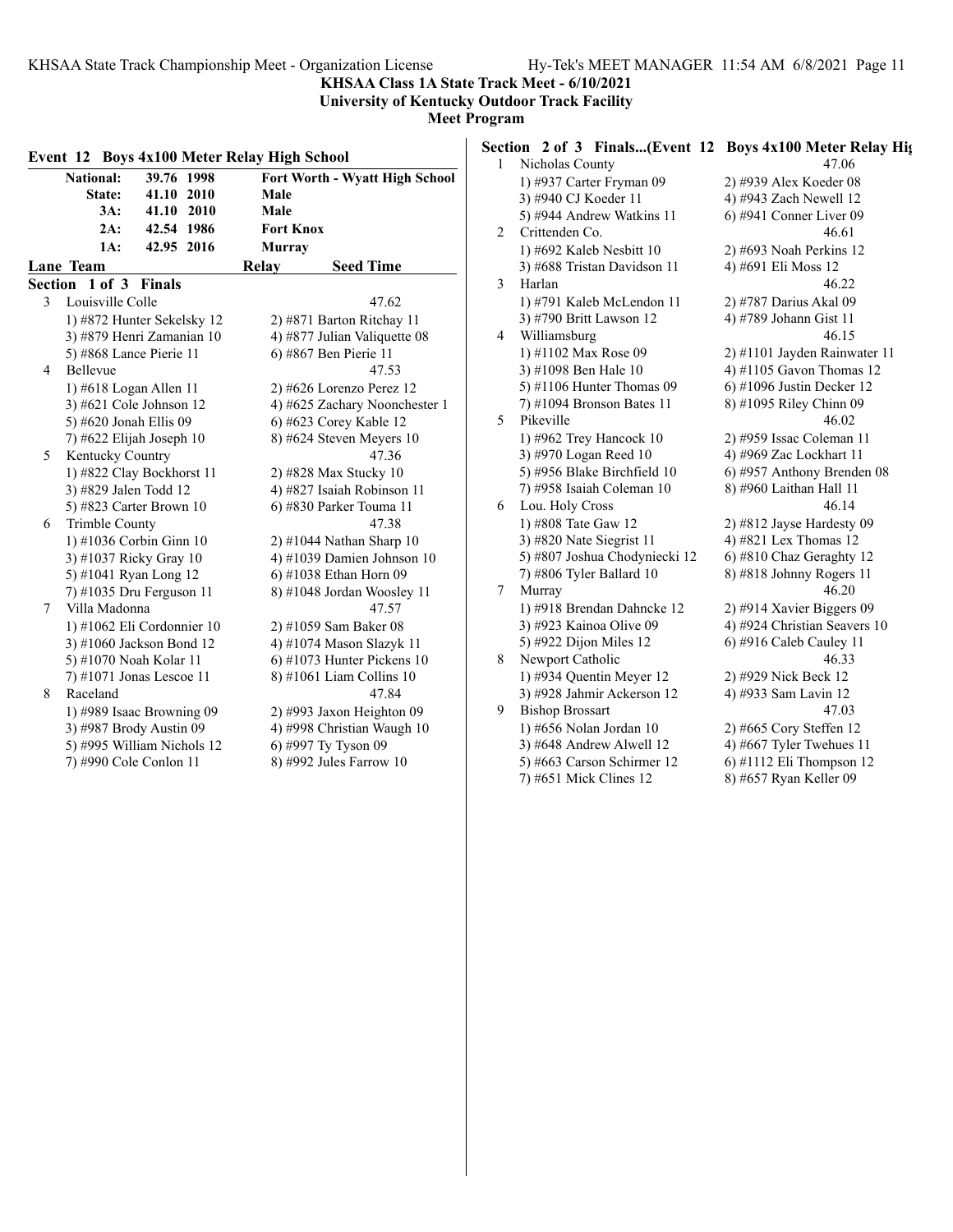**University of Kentucky Outdoor Track Facility**

#### **Meet Program**

#### **Section 3 of 3 Finals**

1 Dayton 46.00 1) #707 Jordan Marksberry 12 2) #708 Keith Souder 11 3) #709 Cameron Trimnell 12 <br>5) #703 Will Clark 11 <br>6) #704 Brayden Hall 10 7) #705 Eric Jimenez 11 8) #706 Marcus Johnson 11 2 West Carter 45.66 1) #1088 Leetavious Cline 12 2) #1090 Trace Harper 12 3) #1091 Gage Leadingham  $12 \qquad 4$ ) #1092 Kaden Wilson 11 3 Campbellsville 45.56 1) #685 Camren Vicari 10 2) #686 Deondre Weathers 09 3) #679 Zaquan Cowan 12  $\qquad$  4) #684 Reggie Thomas 12 5) #682 Gabriel Noyola 08 6) #681 Tashaun Hart 09 4 Fort Knox 45.21 1) #756 Jayden Thorpe 10 2) #746 Prentiss Alford 12 3) #755 Lionel Taylor Jr 11 4) #747 Malik Blunt 11 5) #754 Jeremy Remble 12 5 Walton-Verona 45.10 1) #1085 Grady Shay 10 2) #1086 Bryson Stanley 12 3) #1084 Justin Pronk 12 4) #1083 Zane Perry 12 5) #1079 Alex Baker 12 6) #1082 Davis Fritz 11 7) #1080 Seth Cockrell 09 8) #1081 Christian Dingus 11 6 Mayfield 45.19 1) #881 Daniel Coles 11 2) #882 Brajone Dabney 09 3) #884 Kylan Galbreath 12 4) #886 Isaac Stevenson 11 5) #883 Mehki Dumas 09 7 Prestonsburg 45.49 1) #977 Eric Armstrong 12 2) #979 Preston Crase 12 3) #982 Grant Justice 12 4) #986 Brayden Slone 12 5) #981 Kaleb Jarvis 12 6) #983 Bryan Maynard 09 7) #985 Payton Peters 09 8) #984 Taylor Ousley 10 8 Fort Campbell 45.66 1) #732 Jeremiah Holley 12 2) #738 Cole MacMurry 12 3) #743 Niklas Sujanani 11 4) #740 DaQuan Robinson 09 5) #733 Darrion Hutson 10  $\qquad$  6) #729 Mateo Cerritos Gatto 0 7) #735 Ja'Torreyeon Jones 10  $\qquad$  8) #739 John Montalvo 10 9 McLean County 45.87 1) #893 Andrew Munster 12 2) #887 Zach Clayton 11 3) #889 Elliot Evans 12 4) #894 Braeden Peercy 12 5) #891 Kadyn McElvain 11 6) #895 Caleb Stein 12

6) #704 Brayden Hall  $10$ 7) #888 Bryce Durbin 11 8) #892 Chandler Moore 12

|                | <b>National:</b>         | 50.74 2000 |    | <b>Monique Henderson</b> |                  |
|----------------|--------------------------|------------|----|--------------------------|------------------|
|                | State:                   | 54.60 2014 |    | Kianna Gray              |                  |
|                | 3A:                      | 54.60 2014 |    | Kianna Gray              |                  |
|                | 2A:                      | 55.46 1995 |    | <b>Shekera Weston</b>    |                  |
|                | 1A:                      | 55.91 2018 |    | <b>Saleia Porter</b>     |                  |
|                | <b>Lane Name</b>         |            |    | Yr School                | <b>Seed Time</b> |
|                | Section 1 of 3 Finals    |            |    |                          |                  |
| 3              | 573 Keyera Reynolds      |            |    | 09 West Carter           | 1:07.53          |
| $\overline{4}$ | 359 Anna Grace Blythe    |            |    | 10 Metcalfe County       | 1:06.89          |
| 5              | 483 Jermani Morris       |            |    | 09 Russellville          | 1:06.33          |
| 6              | 388 Abby Elmore          |            |    | 12 Murray                | 1:06.83          |
| 7              | 185 Emma Grace Cena      |            | 11 | Edmonson Coun            | 1:06.99          |
| 8              | 529 Aliviah Acree        |            |    | 08 University Hts        | 1:07.85          |
|                | Section<br>2 of 3 Finals |            |    |                          |                  |
| 1              | 141 Lia Callahan         |            | 11 | <b>Bishop Brossart</b>   | 1:06.07          |
| $\overline{2}$ | 411 Jill Schneider       |            |    | 09 Newport Catholi       | 1:05.63          |
| 3              | 583 Madison Peace        |            |    | 09 Williamsburg          | 1:05.17          |
| $\overline{4}$ | 557 Lindsey Brooks       |            |    | 08 Walton-Verona         | 1:04.80          |
| 5              | 342 Reese Ragland        |            |    | 11 Louisville Colle      | 1:03.89          |
| 6              | 322 Olivia Griese        |            |    | 11 Lex. Christian        | 1:04.53          |
| 7              | 220 Shaianne Wiley       |            |    | 10 Fort Knox             | 1:05.00          |
| 8              | 566 Olivia Sams          |            |    | 09 Walton-Verona         | 1:05.56          |
| 9              | 269 Olivia Miller        |            |    | 12 Cov. Holy Cross       | 1:05.71          |
|                | Section 3 of 3 Finals    |            |    |                          |                  |
| 1              | 324 Lilianne Hutchinson  |            |    | 10 Lex. Christian        | 1:03.82          |
| 2              | 527 Rebecca Kainer       |            |    | 09 Trimble County        | 1:02.98          |
| 3              | 586 Mikkah Siler         |            |    | 12 Williamsburg          | 1:02.58          |
| $\overline{4}$ | 108 Amelia Oldfield      |            |    | 12 Bath County           | 1:01.53          |
| 5              | 335 Alexandra Allen      |            |    | 08 Louisville Colle      | 1:00.68          |
| 6              | 111 Maryah Counts        |            |    | 09 Beechwood             | 1:01.16          |
| 7              | 152 Sophie Neufelder     |            |    | 11 Bishop Brossart       | 1:02.36          |
| 8              | 268 Kylie MacDonald      |            |    | 12 Cov. Holy Cross       | 1:02.69          |
| 9              | 407 Joelle Kinnett       |            |    | 10 Newport Catholi       | 1:03.18          |

#### **Event 14 Boys 400 Meter Dash High School**

|   | <b>National:</b>             | 45.19 2015 |  | <b>Michael Norman</b> |                  |       |  |
|---|------------------------------|------------|--|-----------------------|------------------|-------|--|
|   | State:                       | 47.09 2015 |  | William Allen         |                  |       |  |
|   | 3A:                          | 47.09 2015 |  | <b>William Allen</b>  |                  |       |  |
|   | 2A:                          | 48.23 1985 |  | <b>Shawn Jackson</b>  |                  |       |  |
|   | 1A:                          | 48.40 1980 |  | <b>James Jones</b>    |                  |       |  |
|   | <b>Lane Name</b>             |            |  | Yr School             | <b>Seed Time</b> |       |  |
|   | <b>Section 1 of 3 Finals</b> |            |  |                       |                  |       |  |
| 3 | 964 Carter Hurley            |            |  | 09 Pikeville          |                  | 53.93 |  |
| 4 | 1034 Matthew Craig           |            |  | 11 Trimble County     |                  | 53.66 |  |
| 5 | 1013 Jesse Zaragoza          |            |  | 10 Somerset           |                  | 53.61 |  |
| 6 | 976 Alex Steen               |            |  | 12 Portland Chris.    |                  | 53.63 |  |
| 7 | 691 Eli Moss                 |            |  | 12 Crittenden Co.     |                  | 53.67 |  |
| 8 | 949 Gabriel Maurer           |            |  | 12 Owen County        |                  | 54.25 |  |
|   |                              |            |  |                       |                  |       |  |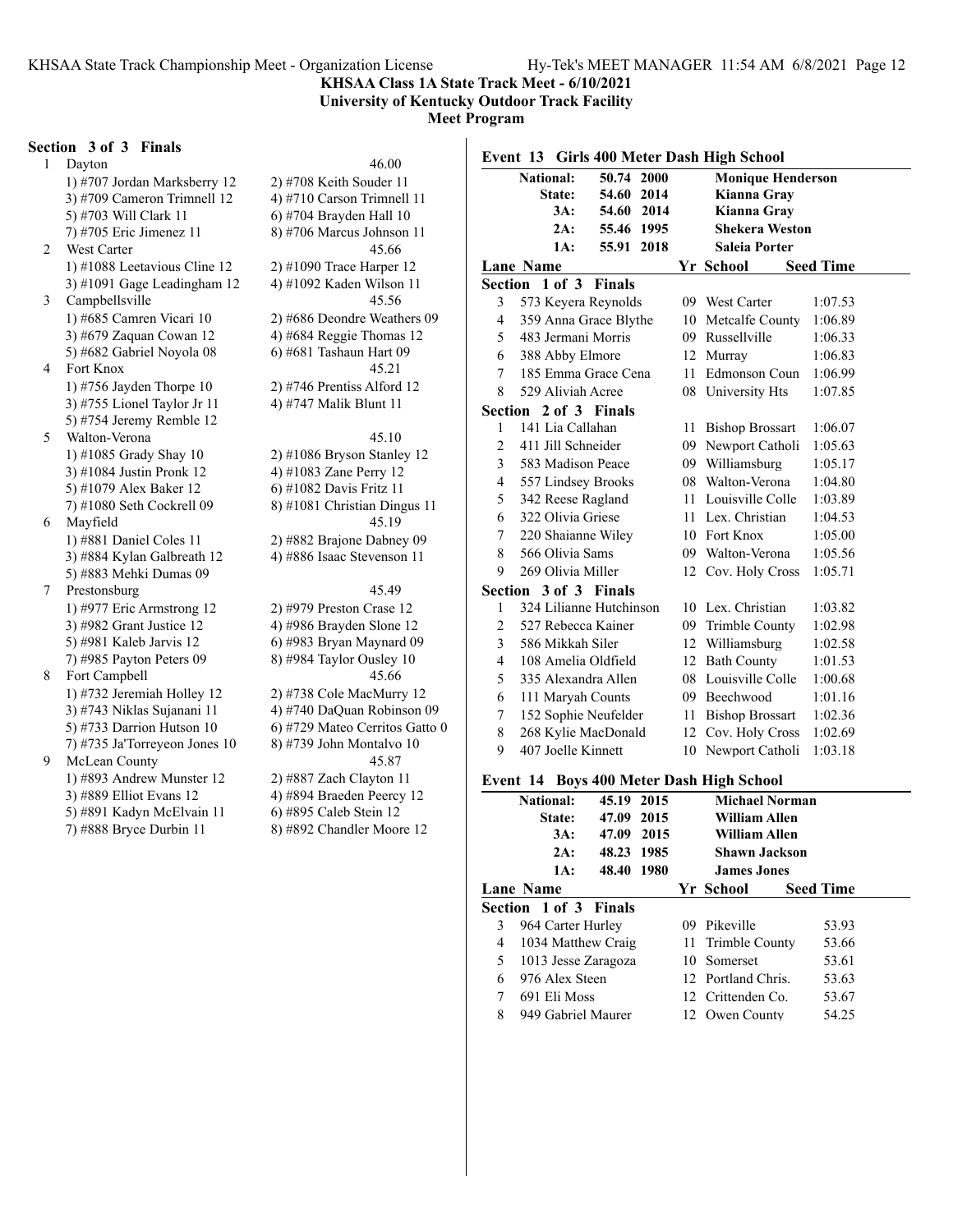**University of Kentucky Outdoor Track Facility**

**Meet Program**

## **Section 2 of 3 Finals**

| 1              | 843 Evan Brown               |    | 10 Lex. Christian      | 53.43 |
|----------------|------------------------------|----|------------------------|-------|
| 2              | 761 Wesley Brown             | 10 | <b>Fulton County</b>   | 53.11 |
| 3              | 940 CJ Koeder                | 11 | Nicholas County        | 52.76 |
| 4              | 875 Nolan Smith              | 11 | Louisville Colle       | 52.71 |
| 5              | 1112 Eli Thompson            | 12 | <b>Bishop Brossart</b> | 52.45 |
| 6              | 722 Lane Lindsey             | 12 | Edmonson Coun          | 52.57 |
| 7              | 782 Jullian Seymour          | 09 | Green County           | 52.72 |
| 8              | 751 Allston Leggette         | 10 | Fort Knox              | 52.91 |
| 9              | 830 Parker Touma             | 11 | Kentucky Count         | 53.22 |
|                | <b>Section 3 of 3 Finals</b> |    |                        |       |
| 1              | 844 Xavier Brown             |    | 11 Lex. Christian      | 52.15 |
| $\mathfrak{D}$ | 832 John Buckle              |    | 12 Leslie County       | 51.99 |
| 3              | 613 Ruben Rechtin            | 12 | Beechwood              | 51.71 |
| 4              | 748 Tristin Griffin          | 11 | Fort Knox              | 51.28 |
| 5              | 651 Mick Clines              | 12 | <b>Bishop Brossart</b> | 49.82 |
| 6              | 1020 Michael Brockman        | 12 | St. Henry              | 50.17 |
| 7              | 1083 Zane Perry              | 12 | Walton-Verona          | 51.62 |
| 8              | 865 Trevor Holbrook          | 12 | Louisville Colle       | 51.92 |
| 9              | 1092 Kaden Wilson            | 11 | West Carter            | 52.03 |
|                |                              |    |                        |       |

## **Event 15 Girls 300 Meter Hurdles High School**

|                | <b>National:</b>      | 39.98         | 2001 | <b>Lashinda Demus</b> |                       |                  |  |
|----------------|-----------------------|---------------|------|-----------------------|-----------------------|------------------|--|
|                | State:                | 43.00         | 1995 |                       | <b>Shonna Johnson</b> |                  |  |
|                | 3A:                   | 43.00         | 1995 |                       | Shonna Johnson        |                  |  |
|                | 2A:                   | 44.77         | 2013 |                       | <b>Abby Wiggins</b>   |                  |  |
|                | 1A:                   | 44.56 2004    |      |                       | <b>LeShea Preston</b> |                  |  |
|                | <b>Lane Name</b>      |               |      |                       | Yr School             | <b>Seed Time</b> |  |
|                | Section 1 of 3        | <b>Finals</b> |      |                       |                       |                  |  |
| 3              | 575 Zoie Brown        |               |      | 10                    | Williamsburg          | 53.83            |  |
| 4              | 496 Madison Garland   |               |      | 12                    | Somerset              | 53.56            |  |
| 5              | 380 Heaven Carver     |               |      | 11                    | Morgan County         | 53.43            |  |
| 6              | 181 Skye Bratcher     |               |      | 11                    | Dawson Springs        | 53.50            |  |
| 7              | 161 Rebecca Biggs     |               |      | 11                    | Burgin                | 53.78            |  |
| 8              | 158 Stella Ford       |               |      | 08                    | Brown                 | 53.95            |  |
|                | Section 2 of 3 Finals |               |      |                       |                       |                  |  |
| 1              | 133 Kasey Spalding    |               |      | 11                    | Bethlehem             | 53.39            |  |
| 2              | 524 Makayla Abbott    |               |      | 11                    | Trimble County        | 53.02            |  |
| 3              | 518 Natalie Noll      |               |      | 11                    | St. Henry             | 52.79            |  |
| $\overline{4}$ | 581 Lylah Mattingly   |               |      | 09                    | Williamsburg          | 52.45            |  |
| 5              | 229 Katie Norman      |               |      |                       | 09 Frankfort          | 51.72            |  |
| 6              | 341 Ayala Mehrotra    |               |      |                       | 12 Louisville Colle   | 51.96            |  |
| 7              | 560 Kassidy Evans     |               |      | 09                    | Walton-Verona         | 52.76            |  |
| 8              | 556 Emily Bowlin      |               |      | 09                    | Walton-Verona         | 52.87            |  |
| 9              | 249 Alex Kratzer      |               |      | 12                    | Hancock County        | 53.18            |  |
|                | Section 3 of 3 Finals |               |      |                       |                       |                  |  |
| 1              | 180 Love Mays         |               |      | 11                    | Danville              | 51.66            |  |
| 2              | 547 Mackenzie Kessans |               |      | 11                    | Villa Madonna         | 51.42            |  |
| 3              | 312 Iris Napier       |               |      |                       | 10 Leslie County      | 50.44            |  |
| $\overline{4}$ | 533 Evelyn Morales    |               |      |                       | 12 University Hts     | 49.71            |  |
| 5              | 385 Krista Perry      |               |      | 12                    | Morgan County         | 47.23            |  |
| 6              | 476 Sophie Maynard    |               |      | 07                    | Raceland              | 48.95            |  |
| 7              | 513 Mackenzie Kent    |               |      |                       | 12 St. Henry          | 49.91            |  |
| 8              | 135 Carlie Thurmond   |               |      | 09                    | Bethlehem             | 50.86            |  |
| 9              | 238 Ava Mylor         |               |      | 10                    | Gallatin County       | 51.66            |  |

|                |                       |                                        |                       | Event 16 Boys 300 Meter Hurdles High School |                  |  |  |
|----------------|-----------------------|----------------------------------------|-----------------------|---------------------------------------------|------------------|--|--|
|                | <b>National:</b>      | 35.02<br>2009                          | <b>Reggie Wyatt</b>   |                                             |                  |  |  |
|                | State:                | 37.83 2010                             | <b>Brandon Bagley</b> |                                             |                  |  |  |
|                | 3A:                   | 37.83 2010                             |                       | <b>Brandon Bagley</b>                       |                  |  |  |
|                | 2A:                   | 38.21 2018                             |                       | <b>Aaron Johnson</b>                        |                  |  |  |
|                | 1A:                   | 38.37 2013                             |                       | <b>Khalil Maynard</b>                       |                  |  |  |
|                | Lane Name             |                                        |                       | Yr School                                   | <b>Seed Time</b> |  |  |
|                | Section 1 of 3 Finals |                                        |                       |                                             |                  |  |  |
| 2              | 879 Henri Zamanian    |                                        |                       | 10 Louisville Colle                         | 48.59            |  |  |
| 3              | 1010 Guy Bailey       |                                        |                       | 10 Somerset                                 | 46.72            |  |  |
| 4              | 905 Nathan Napier     |                                        |                       | 12 Middlesboro                              | 45.62            |  |  |
| 5              | 913 A J Conley        |                                        |                       | 12 Morgan County                            | 45.17            |  |  |
| 6              | 758 Jaden Morgan      |                                        |                       | 11 Frankfort                                | 45.45            |  |  |
| 7              | 806 Tyler Ballard     |                                        |                       | 10 Lou. Holy Cross                          | 46.35            |  |  |
| 8              | 1047 Walker Tingle    |                                        | 11 -                  | Trimble County                              | 46.93            |  |  |
| Section        |                       | 2 of 3 Finals                          |                       |                                             |                  |  |  |
| 1              | 641 Jaxson Burchett   |                                        |                       | 10 Betsy Layne                              | 45.17            |  |  |
| $\overline{2}$ | 931 Connor Enxel      |                                        |                       | 12 Newport Catholi                          | 44.74            |  |  |
| 3              | 701 Landon Pace       |                                        |                       | 12 Dawson Springs                           | 44.67            |  |  |
| 4              | 663 Carson Schirmer   |                                        |                       | 12 Bishop Brossart                          | 44.08            |  |  |
| 5              | 1090 Trace Harper     |                                        |                       | 12 West Carter                              | 43.30            |  |  |
| 6              | 975 Kendal Wright     |                                        |                       | 11 Pikeville                                | 43.47            |  |  |
| 7              | 995 William Nichols   |                                        |                       | 12 Raceland                                 | 44.09            |  |  |
| 8              |                       | 625 Zachary Noonchester                |                       | 11 Bellevue                                 | 44.73            |  |  |
| 9              | 1021 Charlie Casey    |                                        | 11 -                  | St. Henry                                   | 45.13            |  |  |
|                | Section 3 of 3 Finals |                                        |                       |                                             |                  |  |  |
| 1              | 891 Kadyn McElvain    |                                        |                       | 11 McLean County                            | 43.28            |  |  |
| $\overline{2}$ | 776 Nash Johnson      |                                        |                       | 12 Green County                             | 43.05            |  |  |
| 3              | 1050 Connor Dill      |                                        |                       | 11 University Hts                           | 41.66            |  |  |
| $\overline{4}$ | 1085 Grady Shay       |                                        |                       | 10 Walton-Verona                            | 40.75            |  |  |
| 5              | 1081 Christian Dingus |                                        |                       | 11 Walton-Verona                            | 40.69            |  |  |
| 6              | 609 Nathan Howard     |                                        |                       | 11 Beechwood                                | 40.70            |  |  |
| 7              | 777 Jacob Keith       |                                        |                       | 11 Green County                             | 41.18            |  |  |
| 8              | 1060 Jackson Bond     |                                        |                       | 12 Villa Madonna                            | 41.74            |  |  |
| 9              | 610 Samuel Keith      |                                        | 11                    | Beechwood                                   | 43.24            |  |  |
|                | Event 17              | <b>Girls 800 Meter Run High School</b> |                       |                                             |                  |  |  |
|                | <b>National:</b>      | 2:02.04 2011                           |                       | Amy Weissenbach                             |                  |  |  |
|                |                       | State: 2:11.06 2018                    |                       | <b>Phoebe McCowan</b>                       |                  |  |  |
|                |                       | 3A: 2:11.06 2018                       |                       | <b>Phoebe McCowan</b>                       |                  |  |  |
|                | 2A:                   | 2:14.66<br>2014                        |                       | Gabriella Karas                             |                  |  |  |
|                | 1A:                   | 2:14.50 1993                           |                       | <b>Maureen Egan</b>                         |                  |  |  |
|                | <b>Lane Name</b>      |                                        |                       | Yr School                                   | <b>Seed Time</b> |  |  |
|                | Section 1 of 2 Finals |                                        |                       |                                             |                  |  |  |
| 1A             | 221 McKenzie Barber   |                                        |                       | 07 Frankfort                                | 2:34.16          |  |  |
| 1B             | 357 Taylor Parks      |                                        |                       | 10 Menifee County                           | 2:40.20          |  |  |
| 2A             | 110 Maddy Brauch      |                                        |                       | 09 Beechwood                                | 2.3441           |  |  |

|    | <b>National:</b>      | 2:02.04 2011 |    | <b>Amy Weissenbach</b> |                  |
|----|-----------------------|--------------|----|------------------------|------------------|
|    | State:                | 2:11.06 2018 |    | <b>Phoebe McCowan</b>  |                  |
|    | 3A:                   | 2:11.06 2018 |    | <b>Phoebe McCowan</b>  |                  |
|    | 2A:                   | 2:14.66 2014 |    | Gabriella Karas        |                  |
|    | 1A:                   | 2:14.50 1993 |    | Maureen Egan           |                  |
|    | <b>Lane Name</b>      |              |    | Yr School              | <b>Seed Time</b> |
|    | Section 1 of 2 Finals |              |    |                        |                  |
| 1А | 221 McKenzie Barber   |              |    | 07 Frankfort           | 2:34.16          |
| 1B | 357 Taylor Parks      |              |    | 10 Menifee County      | 2:40.20          |
| 2A | 110 Maddy Brauch      |              |    | 09 Beechwood           | 2:34.41          |
| 3A | 176 Kate Keller       |              |    | 12 Crittenden Co.      | 2:34.68          |
| 4A | 115 Becca Grunkemeyer |              |    | 11 Beechwood           | 2:35.07          |
| 5A | 532 Piper Hancock     |              |    | 11 University Hts      | 2:35.11          |
| 6A | 179 Graci Craft       |              |    | 09 Cumberland Co.      | 2:35.41          |
| 7A | 165 Mackenzi Mathews  |              | 11 | Burgin                 | 2:35.66          |
| 8A | 543 Abby Ernst        |              |    | 11 Villa Madonna       | 2:36.77          |
| 9Α | 196 Cariann Williams  |              | 07 | Edmonson Coun          | 2:38.38          |
|    |                       |              |    |                        |                  |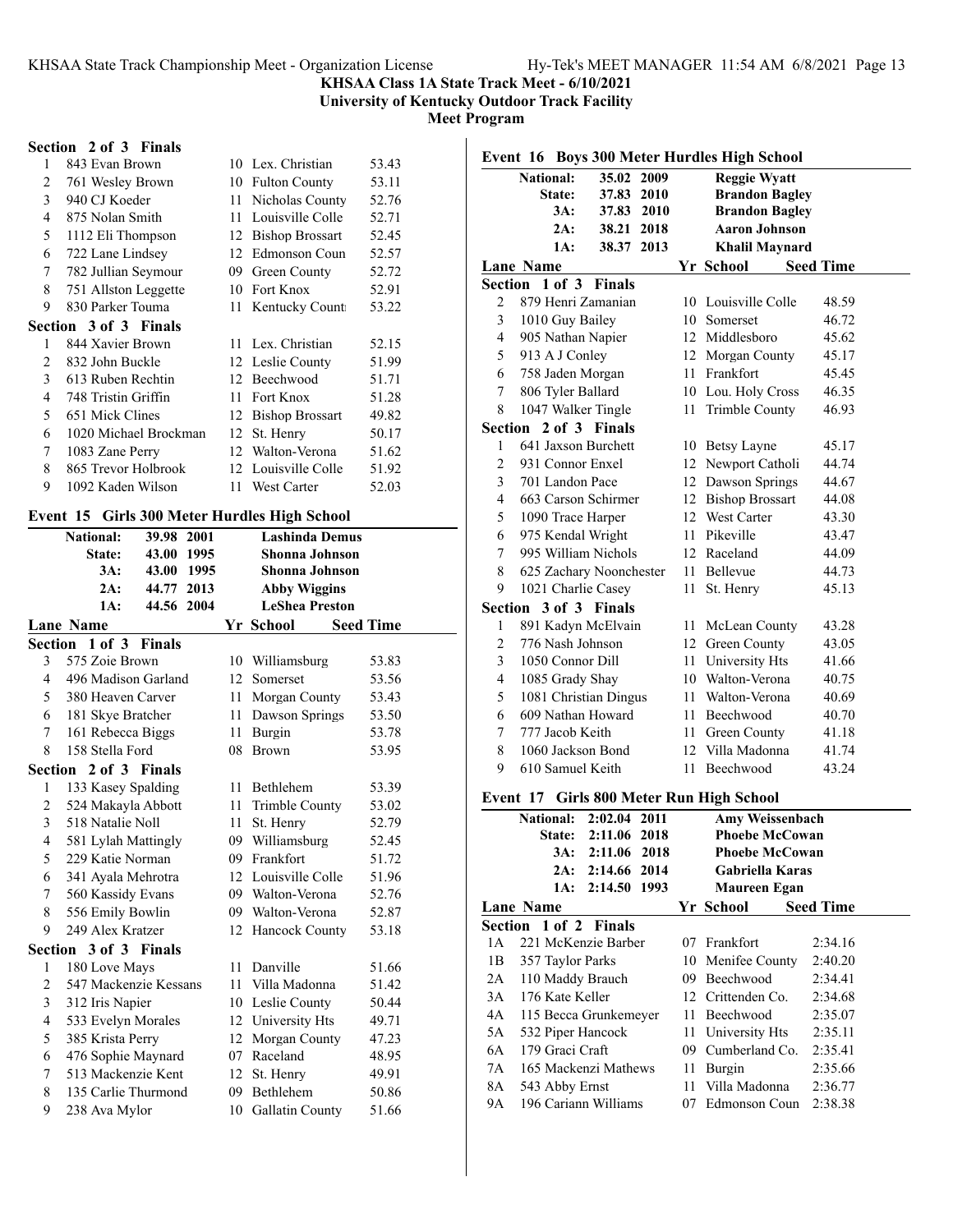**University of Kentucky Outdoor Track Facility**

**Meet Program**

#### **Section 2 of 2 Finals**

| 1 A            | 589 Nevaeh Warren    |     | 12 Williamsburg        | 2:26.82 |
|----------------|----------------------|-----|------------------------|---------|
| 1B             | 370 Grace Rose       |     | 12 Middlesboro         | 2:31.41 |
| 2A             | 517 Reganne McMain   |     | 10 St. Henry           | 2:26.83 |
| 2B             | 484 Catherine Graves | 11  | Sayre                  | 2:31.64 |
| 3A             | 331 Annie Sewell     |     | 07 Lex. Christian      | 2:26.94 |
| 3B             | 168 Kaylyn Smith     |     | 11 Campbellsville      | 2:32.03 |
| 4A             | 342 Reese Ragland    | 11. | Louisville Colle       | 2:27.14 |
| 4 <sub>B</sub> | 516 Mackenzie McMain |     | 08 St. Henry           | 2:32.21 |
| 5A             | 148 Olivia Holbrook  |     | 08 Bishop Brossart     | 2:27.63 |
| 5B             | 329 Lillian Samford  |     | 10 Lex. Christian      | 2:32.47 |
| 6A             | 415 Allison Bourne   |     | 12 Owen County         | 2:29.03 |
| 7A             | 108 Amelia Oldfield  |     | 12 Bath County         | 2:29.58 |
| 8A             | 502 Rosemary Peters  | 10  | St. Francis            | 2:29.89 |
| 9А             | 140 Emma Bezold      | 11  | <b>Bishop Brossart</b> | 2:30.11 |

#### **Event 18 Boys 800 Meter Run High School**

|           | 1:46.45 1996<br><b>National:</b> |    | <b>Michael Granville</b> |                  |
|-----------|----------------------------------|----|--------------------------|------------------|
|           | 1:49.96 2012<br>State:           |    | <b>Tretez Kinnaird</b>   |                  |
|           | 3A:<br>1:49.96 2012              |    | <b>Tretez Kinnaird</b>   |                  |
|           | 1:54.06 2008<br>2A:              |    | <b>Thomas Canary</b>     |                  |
|           | 1:54.47<br>1981<br>1A:           |    | <b>Sam Love</b>          |                  |
|           | <b>Lane Name</b>                 |    | Yr School                | <b>Seed Time</b> |
|           | Section 1 of 2<br><b>Finals</b>  |    |                          |                  |
| 1А        | 676 Caleb Howard                 | 11 | Calvary                  | 2:08.01          |
| 1B        | 714 Eli Rose                     |    | 12 East Ridge            | 2:14.88          |
| 2A        | 759 Chase Sweger                 | 11 | Frankfort                | 2:08.11          |
| 3A        | 1000 Chaun Cheaney               |    | 12 Russellville          | 2:08.27          |
| 4A        | 668 Nicholas Cummins             |    | 12 Bracken County        | 2:08.61          |
| 5A        | 614 Christopher Roberdea         |    | 09 Beechwood             | 2:09.50          |
| 6A        | 1080 Seth Cockrell               |    | 09 Walton-Verona         | 2:10.39          |
| 7A        | 832 John Buckle                  |    | 12 Leslie County         | 2:11.03          |
| 8A        | 1103 Robel Schwarz               |    | 10 Williamsburg          | 2:13.09          |
| <b>9A</b> | 855 Carson Kitchens              | 12 | Livingston Cent.         | 2:13.78          |
| Section   | 2 of 2 Finals                    |    |                          |                  |
| 1A        | 846 Connor Hayes                 |    | 12 Lex. Christian        | 2:00.21          |
| 1B        | 876 Stewart Stites               |    | 10 Louisville Colle      | 2:06.30          |
| 2A        | 630 Logan Ballard                |    | 12 Bethlehem             | 2:03.64          |
| 2B        | 695 Garrett Scott                |    | 10 Cumberland Co.        | 2:06.44          |
| 3A        | 650 Ryan Branch                  | 11 | <b>Bishop Brossart</b>   | 2:04.24          |
| 3B        | 968 Jason Lin                    | 12 | Pikeville                | 2:07.79          |
| 4A        | 809 Jackson Gawarecki            |    | 12 Lou. Holy Cross       | 2:04.33          |
| 4B        | 1109 Joel McCain                 | 11 | Williamstown             | 2:07.87          |
| 5A        | 1052 Tomas Duncan                |    | 12 University Hts        | 2:04.51          |
| 5B        | 775 Zach Jewell                  | 11 | Green County             | 2:07.97          |
| 6A        | 700 Gabe Suarez                  | 12 | Danville                 | 2:04.82          |
| 7A        | 852 Shaun Ware                   | 08 | Lex. Christian           | 2:05.55          |
| 8A        | 813 Triston Key                  |    | 10 Lou. Holy Cross       | 2:05.58          |
| 9Α        | 1064 Matt Davis                  |    | 12 Villa Madonna         | 2:05.93          |
|           |                                  |    |                          |                  |

|                         | <b>National:</b>      | 22.52      | 2003 |     | <b>Allyson Felix</b>                   |                  |       |
|-------------------------|-----------------------|------------|------|-----|----------------------------------------|------------------|-------|
|                         | State:                | 24.09 2014 |      |     | Kianna Gray                            |                  |       |
|                         | 3A:                   | 24.09 2014 |      |     | Kianna Gray                            |                  |       |
|                         | 2A:                   | 24.86 1996 |      |     | <b>Shekera Weston</b>                  |                  |       |
|                         | 2A:                   | 24.86 1998 |      |     | <b>Danielle Carruthers</b>             |                  |       |
|                         | 1A:                   | 24.82      | 2007 |     | <b>Sharika Smith</b>                   |                  |       |
|                         | <b>Lane Name</b>      |            |      |     | Yr School                              | <b>Seed Time</b> |       |
|                         | Section 1 of 3 Finals |            |      |     |                                        |                  |       |
| 3                       | 380 Heaven Carver     |            |      | 11- | Morgan County                          |                  | 28.41 |
| 4                       | 375 Hailee Garmon     |            |      |     | 10 Monroe County                       |                  | 28.30 |
| 5                       | 210 Savannah Ziegler  |            |      |     | 10 Fort Campbell                       |                  | 28.23 |
| 6                       | 485 Alexis Henry      |            |      |     | 12 Sayre                               |                  | 28.28 |
| 7                       | 581 Lylah Mattingly   |            |      |     | 09 Williamsburg                        |                  | 28.35 |
| 8                       | 468 Arianne Morris    |            |      |     | 10 Prestonsburg                        |                  | 28.62 |
| Section                 | 2 of 3 Finals         |            |      |     |                                        |                  |       |
| 1                       | 308 Eden Melton       |            |      |     | 10 Leslie County                       |                  | 28.22 |
| $\overline{2}$          | 401 Nacell Anderson   |            |      |     | 09 Newport                             |                  | 28.14 |
| 3                       | 128 Rebecca Lee       |            |      |     | 11 Bethlehem                           |                  | 28.00 |
| 4                       | 586 Mikkah Siler      |            |      |     | 12 Williamsburg                        |                  | 27.92 |
| 5                       | 483 Jermani Morris    |            |      |     | 09 Russellville                        |                  | 27.65 |
| 6                       | 238 Ava Mylor         |            |      |     | 10 Gallatin County                     |                  | 27.86 |
| 7                       | 322 Olivia Griese     |            |      |     | 11 Lex. Christian                      |                  | 27.97 |
| 8                       | 111 Maryah Counts     |            |      |     | 09 Beechwood                           |                  | 28.03 |
| 9                       | 135 Carlie Thurmond   |            |      |     | 09 Bethlehem                           |                  | 28.15 |
|                         | Section 3 of 3 Finals |            |      |     |                                        |                  |       |
| 1                       | 114 Allison Goodwin   |            |      |     | 09 Beechwood                           |                  | 27.64 |
| $\overline{\mathbf{c}}$ | 387 Hollis Bourque    |            |      |     | 11 Murray                              |                  | 27.47 |
| 3                       | 146 Chloe Hein        |            |      |     | 10 Bishop Brossart                     |                  | 27.22 |
| 4                       | 492 Kendall Burgess   |            |      |     | 12 Somerset                            |                  | 26.76 |
| 5                       | 335 Alexandra Allen   |            |      |     | 08 Louisville Colle                    |                  | 25.83 |
| 6                       | 439 Briley Cline      |            |      |     | 09 Paris                               |                  | 26.15 |
| 7                       | 211 Kennedi Alford    |            |      |     | 08 Fort Knox                           |                  | 27.15 |
| 8                       | 229 Katie Norman      |            |      |     | 09 Frankfort                           |                  | 27.45 |
| 9                       | 461 Ta'Mya Davis      |            |      |     | 10 Presentation                        |                  | 27.63 |
|                         | Event 20              |            |      |     | <b>Boys 200 Meter Dash High School</b> |                  |       |

|   | <b>National:</b><br>State: | 20.13 1985<br>20.73 2019<br>20.73 2019 |    | <b>Roy Martin</b>                          | <b>Langston Jackson</b> |                  |  |
|---|----------------------------|----------------------------------------|----|--------------------------------------------|-------------------------|------------------|--|
|   | 3A:<br>2A:<br>1A:          | 21.53 1995<br>21.67 2019               |    | <b>Josh Ellis</b><br><b>Isiah Pantiere</b> | <b>Langston Jackson</b> |                  |  |
|   | Lane Name                  |                                        |    | Yr School                                  |                         | <b>Seed Time</b> |  |
|   | Section 1 of 3 Finals      |                                        |    |                                            |                         |                  |  |
| 3 | 789 Johann Gist            |                                        | 11 | Harlan                                     |                         | 24.08            |  |
| 4 | 618 Logan Allen            |                                        |    | 11 Bellevue                                |                         | 23.95            |  |
| 5 | 766 Corey Smith II         |                                        |    | 12 Fulton County                           |                         | 23.87            |  |
| 6 | 1105 Gavon Thomas          |                                        |    | 12 Williamsburg                            |                         | 23.94            |  |
| 7 | 756 Jayden Thorpe          |                                        |    | 10 Fort Knox                               |                         | 23.98            |  |
| 8 | 802 Joseph Mullins         |                                        |    | 11 Cov. Holy Cross                         |                         | 24.15            |  |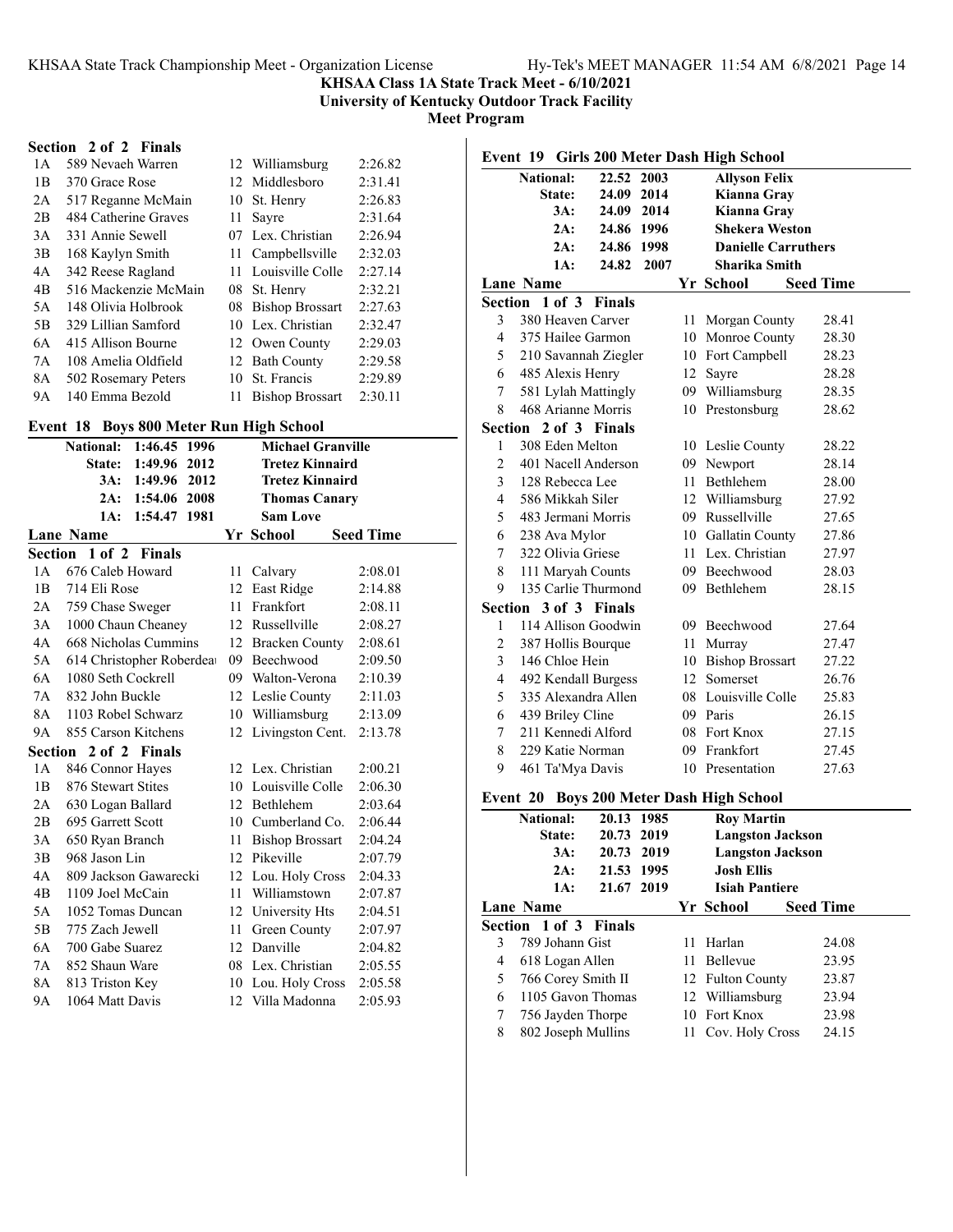**University of Kentucky Outdoor Track Facility**

**Meet Program**

## **Section 2 of 3 Finals**

| 1              | 969 Zac Lockhart             | 11 | Pikeville              | 23.86 |
|----------------|------------------------------|----|------------------------|-------|
| 2              | 1101 Jayden Rainwater        | 11 | Williamsburg           | 23.84 |
| 3              | 914 Xavier Biggers           | 09 | Murray                 | 23.79 |
| 4              | 1112 Eli Thompson            | 12 | <b>Bishop Brossart</b> | 23.65 |
| 5              | 610 Samuel Keith             | 11 | Beechwood              | 23.59 |
| 6              | 684 Reggie Thomas            | 12 | Campbellsville         | 23.61 |
| 7              | 1086 Bryson Stanley          | 12 | Walton-Verona          | 23.75 |
| 8              | 986 Brayden Slone            | 12 | Prestonsburg           | 23.80 |
| 9              | 808 Tate Gaw                 |    | 12 Lou. Holy Cross     | 23.85 |
|                | <b>Section 3 of 3 Finals</b> |    |                        |       |
| 1              | 848 Frankie Knight           | 11 | Lex. Christian         | 23.47 |
| $\mathfrak{D}$ | 1003 Jackson Marshall        | 11 | Sayre                  | 23.36 |
| 3              | 1083 Zane Perry              | 12 | Walton-Verona          | 23.16 |
| 4              | 1041 Ryan Long               | 12 | Trimble County         | 22.82 |
| 5              | 747 Malik Blunt              | 11 | Fort Knox              | 22.29 |
| 6              | 865 Trevor Holbrook          | 12 | Louisville Colle       | 22.81 |
| 7              | 651 Mick Clines              | 12 | <b>Bishop Brossart</b> | 23.03 |
| 8              | 844 Xavier Brown             | 11 | Lex. Christian         | 23.34 |
| 9              | 872 Hunter Sekelsky          |    | 12 Louisville Colle    | 23.39 |
|                |                              |    |                        |       |

## **Event 21 Girls 3200 Meter Run High School**

|                | <b>National:</b><br>9:47.88<br>2018 |     | <b>Katelyn Touhy</b>     |                  |
|----------------|-------------------------------------|-----|--------------------------|------------------|
|                | State: 10:35.36<br>2017             |     | Michaela Reinhart        |                  |
|                | 3A: 10:39.56<br>2004                |     | <b>Maddie Schueler</b>   |                  |
|                | 2A: 10:35.36<br>2017                |     | <b>Michaela Reinhart</b> |                  |
|                | 2015<br>1A: 10:55.11                |     | <b>Caroline Gosser</b>   |                  |
|                | <b>Lane Name</b>                    |     | Yr School                | <b>Seed Time</b> |
|                | Section 1 of 1 Finals               |     |                          |                  |
| 1A             | 149 Amy Klocke                      |     | 10 Bishop Brossart       | 11:50.10         |
| 1B             | 327 Annalise Randles                | 07  | Lex. Christian           | 13:01.29         |
| 1 <sup>C</sup> | 521 Mary Ryan                       | 09. | St. Henry                | 13:56.39         |
| 2A             | 296 Haley Schoenegge                | 10  | Kentucky Count 11:53.13  |                  |
| 2B             | 101 Braylie Curtis                  | 08  | Augusta                  | 13:05.80         |
| 2C             | 527 Rebecca Kainer                  | 09  | Trimble County 14:01.75  |                  |
| 3A             | 538 Lexi Baker                      | 11  | Villa Madonna            | 12:01.27         |
| 3B             | 429 Ella Claire Goetz               | 10  | Owensboro Cath 13:17.37  |                  |
| 3C             | 456 Trinity Rowe                    |     | 09 Pikeville             | 14:05.73         |
| 4A             | 528 Kinley Kunkel                   |     | 10 Trimble County        | 12:02.84         |
| 4B             | 361 Allie Thomas                    | 12  | Metcalfe County 13:18.26 |                  |
| 4C             | 515 Sara Kleier                     | 09  | St. Henry                | 14:09.09         |
| 5A             | 143 Claire Curtsinger               | 11  | <b>Bishop Brossart</b>   | 12:10.93         |
| 5B             | 132 Juliana Palumbo                 | 09  | Bethlehem                | 13:19.73         |
| 5C             | 178 Mary Martinez                   | 08  | Crittenden Co.           | 14:31.95         |
| 6A             | 117 Catie Hazzard                   | 09  | Beechwood                | 12:45.47         |
| 6B             | 291 Maddox Miller                   | 10  | Kentucky Count 13:21.31  |                  |
| 6C             | 523 Miranda Gartner                 | 10  | St. Marv                 | 14:54.75         |
| 7A             | 589 Nevaeh Warren                   | 12  | Williamsburg             | 12:52.12         |
| 7B             | 572 Elizabeth Middleton             | 11  | West Carter              | 13:22.30         |
| 8A             | 544 Charli Gerrein                  | 08  | Villa Madonna            | 12:53.61         |
| 8B             | 241 Kally Corbin                    | 08  | Green County             | 13:39.67         |
| 9Α             | 298 Weslyn McIntosh                 | 10  | Lee County               | 12:59.73         |
| 9Β             | 318 Emma Clare Doepke               |     | 09 Lex. Christian        | 13:47.58         |

|                |                     |               |      |    | Event 22 Boys 3200 Meter Run High School |                  |
|----------------|---------------------|---------------|------|----|------------------------------------------|------------------|
|                | National:           | 8:34.23       | 2008 |    | <b>German Fernandez</b>                  |                  |
|                | State:              | 9:07.17       | 2013 |    | <b>Jacob Thomson</b>                     |                  |
|                | 3A:                 | 9:12.19       | 2003 |    | <b>Bobby Curtis</b>                      |                  |
|                | 2A:                 | 9:26.40       | 1983 |    | <b>Mike Wilson</b>                       |                  |
|                | 1A:                 | 9:07.17 2013  |      |    | <b>Jacob Thomson</b>                     |                  |
|                | Lane Name           |               |      |    | Yr School                                | <b>Seed Time</b> |
| Section        | 1 of 1              | <b>Finals</b> |      |    |                                          |                  |
| 1A             | 846 Connor Hayes    |               |      |    | 12 Lex. Christian                        | 9:58.06          |
| 1B             | 1076 Peter Dalmares |               |      | 12 | Walden                                   | 10:40.32         |
| 1 <sup>C</sup> | 797 Kadin Engle     |               |      | 12 | Cov. Holy Cross 10:59.86                 |                  |
| 2A             | 630 Logan Ballard   |               |      |    | 12 Bethlehem                             | 9:59.03          |
| 2B             | 637 Isaac Riggs     |               |      |    | 08 Bethlehem                             | 10:47.64         |
| 2C             | 773 Gage Cornett    |               |      | 12 | Green County                             | 11:03.46         |
| 3A             | 819 DK Schnieders   |               |      |    | 12 Lou. Holy Cross 10:06.40              |                  |
| 3B             | 1111 Elijah Walters |               |      |    | 12 Williamstown                          | 10:51.70         |
| 3C             | 825 Addison Garlove |               |      |    | 09 Kentucky Count: 11:06.23              |                  |
| 4A             | 814 Josh Meiman     |               |      |    | 12 Lou. Holy Cross 10:15.20              |                  |
| 4B             | 1069 Adam Kolar     |               |      |    | 09 Villa Madonna                         | 10:51.98         |
| 4C             | 917 Luke Cross      |               |      | 11 | Murray                                   | 11:11.55         |
| 5A             | 1027 Dixon Ryan     |               |      | 10 | St. Henry                                | 10:19.05         |
| 5B             | 675 Scott Heyob     |               |      |    | 10 Calvary                               | 10:55.19         |
| 5C             | 880 Logan Brock     |               |      |    | 10 Lynn Camp                             | 11:19.45         |
| 6A             | 658 Parker Losure   |               |      | 11 | <b>Bishop Brossart</b>                   | 10:22.29         |
| 6B             | 855 Carson Kitchens |               |      |    | 12 Livingston Cent. 10:55.83             |                  |
| 6C             | 967 Rylan Keathley  |               |      | 10 | Pikeville                                | 11:48.20         |
| 7Α             | 1045 Jessup Smith   |               |      | 10 | Trimble County                           | 10:22.33         |
| 7B             | 597 Bryant Curtis   |               |      | 09 | Augusta                                  | 10:57.00         |
| 8A             | 965 Drew Hurley     |               |      | 11 | Pikeville                                | 10:37.09         |
| 8Β             | 945 Brayden Thomas  |               |      | 12 | Oneida Baptist                           | 10:57.73         |
| 9A             | 778 Jayden Marr     |               |      | 09 | Green County                             | 10:39.54         |
| 9Β             | 1051 Tobias Duncan  |               |      | 08 | University Hts                           | 10:58.00         |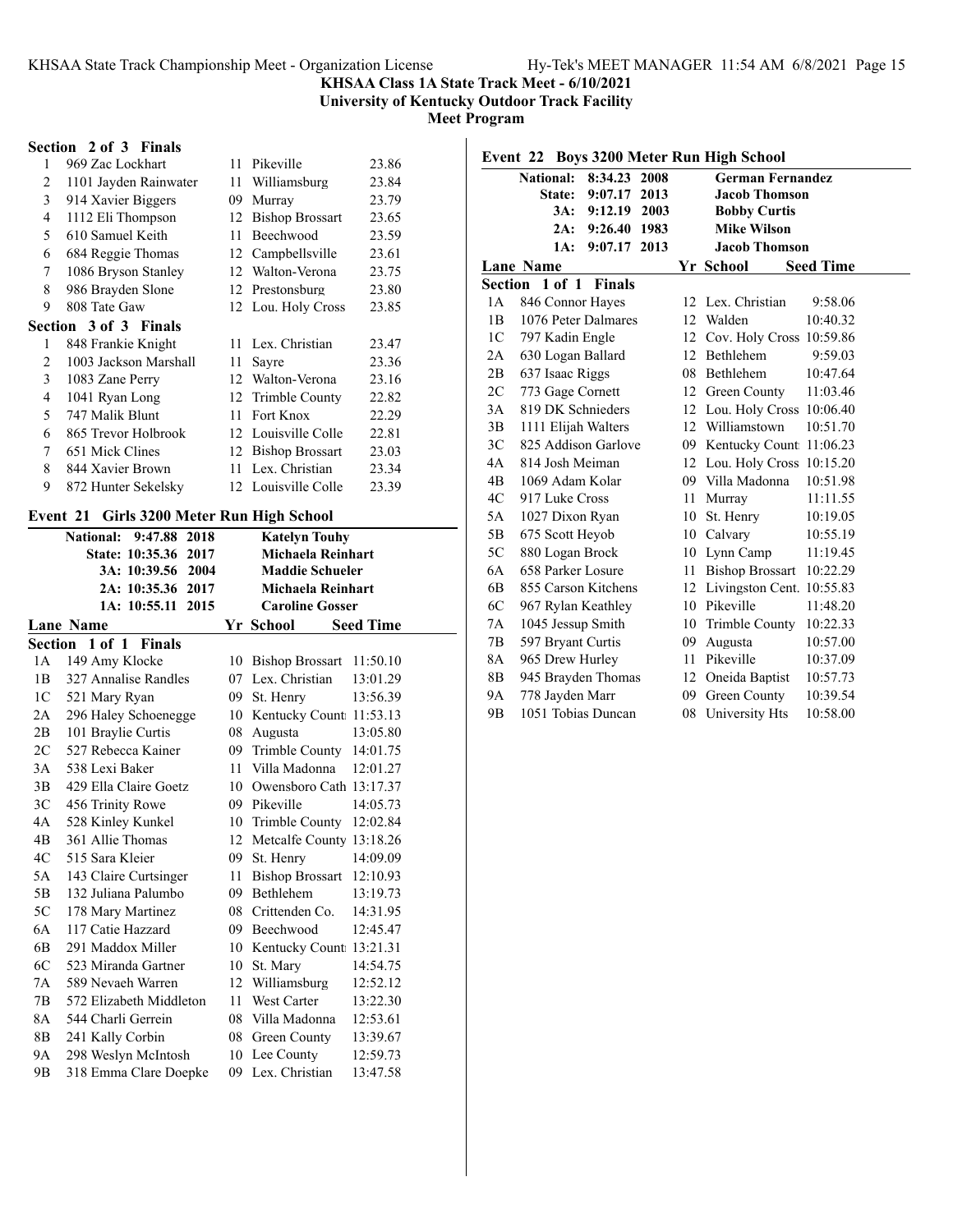**KHSAA Class 1A State Track Meet - 6/10/2021**

**University of Kentucky Outdoor Track Facility**

**Meet Program**

|   | National: 3:35.49 2004        | <b>Long Beach Poly</b>      |
|---|-------------------------------|-----------------------------|
|   | State: 3:52.97 1984           | <b>Ballard</b>              |
|   | 3A: 3:52.97 1984              | <b>Ballard</b>              |
|   | 2A: 3:56.07 2019              | <b>Mercer County</b>        |
|   | 3:58.87 1982<br>1A:           | <b>Fort Campbell</b>        |
|   | Lane Team                     | Relay<br><b>Seed Time</b>   |
|   | Section 1 of 3 Finals         |                             |
| 3 | Fort Campbell                 | 4:53.80                     |
|   | 1) #198 Abigail Barker 08     | 2) #204 Diamond Jenkins 11  |
|   | 3) #208 Madeline Thompson 08  | 4) #206 Kennedy Leary 07    |
|   | 5) #199 Lauren Blanton 08     | 6) #207 Ava Roberts 07      |
| 4 | Hancock County                | 4:46.38                     |
|   | 1) #255 Sydney Weatherholt 09 | 2) #250 Erica Lindsey 12    |
|   | 3) #254 Alaina Rudd 07        | 4) #253 Isabella Ross 07    |
|   | 5) #249 Alex Kratzer 12       | 6) #252 Julianna Nevitt 10  |
| 5 | Lynn Camp                     | 4:44.03                     |
|   | 1) #347 Alyssa Mounce 09      | 2) #348 Laren Partin 07     |
|   | 3) #345 Lillian Henize 07     | 4) #346 Abby Mabe 10        |
| 6 | Harlan                        | 4:45.15                     |
|   | 1) #260 Emma Owens 10         | 2) #258 Peighton Jones 10   |
|   | 3) #257 Abbie Jones 08        | 4) #259 Ella Morton 12      |
|   | 5) #261 Mia Pace 10           | $(6)$ #256 Haylee Couch 10  |
| 7 | Morgan County                 | 4:50.53                     |
|   | 1) #380 Heaven Carver 11      | $2)$ #383 Janesey Lewis 09  |
|   | 3) #378 Abby Allen 09         | 4) #379 Anna Cantrell 09    |
|   | 5) #381 Shelby Carver 07      | 6) #382 Kara Kelly 10       |
|   | 7) #384 Abby McPherson 08     | 8) #385 Krista Perry 12     |
| 8 | <b>Bath County</b>            | 4:54.29                     |
|   | 1) #103 Jaycie Bussell $12$   | $2)$ #107 Madison Mabior 08 |
|   | 3) #102 Hadley Alderman 12    | 4) #108 Amelia Oldfield 12  |
|   | 5) #104 Jaelyn Gibson 09      | $6$ ) #109 Kelsey Ostrom 09 |
|   | 7) #105 McKayla Hatfield 11   | 8) #106 Gracie Lewis 09     |

| оgгаш |                                                                |                               |
|-------|----------------------------------------------------------------|-------------------------------|
|       | Section 2 of 3 Finals(Event 23 Girls 4x400 Meter Relay Hights) |                               |
| 1     | Trimble County                                                 | 4:42.54                       |
|       | 1) #524 Makayla Abbott 11                                      | 2) #526 Meagan Kainer 12      |
|       | 3) #528 Kinley Kunkel 10                                       | 4) #527 Rebecca Kainer 09     |
| 2     | Villa Madonna                                                  | 4:39.61                       |
|       | 1) #547 Mackenzie Kessans 11                                   | 2) #552 Sarah Rice 11         |
|       | 3) #549 Caroline Mcdonald 12                                   | 4) #543 Abby Ernst 11         |
|       | 5) #550 Brooklyn Pickens 10                                    | 6) #537 Maddie Bailey 09      |
|       | 7) #542 Sofia Durstock 08                                      | 8) #544 Charli Gerrein 08     |
| 3     | Kentucky Country                                               | 4:37.47                       |
|       | 1) #290 Megan Maines 11                                        | 2) #292 Sonia Panchal 11      |
|       | 3) #294 Andrea Rice 11                                         | 4) #296 Haley Schoenegge 10   |
|       | 5) #287 Emory Garlove 12                                       | 6) #288 Emily Hollon 09       |
|       | 7) #295 Nichole Roberts 12                                     | 8) #297 Katy Vonder Haar 09   |
| 4     | Middlesboro                                                    | 4:33.58                       |
|       | 1) #366 Amelia Hooks 07                                        | 2) #362 Reagan Ausmus 09      |
|       | 3) #368 Kennadi Larew 10                                       | 4) #370 Grace Rose 12         |
|       | 5) #365 Haven Hatfield 11                                      | 6) #364 Katelyn Delk 12       |
|       | 7) #367 Kamryn Keith 10                                        | 8) #369 Madison McClelland 1. |
| 5     | University Hts                                                 | 4:28.46                       |
|       | 1) #532 Piper Hancock 11                                       | $2)$ #529 Aliviah Acree 08    |
|       | 3) #531 Audrey Grise 09                                        | 4) #533 Evelyn Morales 12     |
|       | 5) #534 Grace Pape 12                                          | $6$ ) #530 Alison Bullen 12   |
| 6     | Williamsburg                                                   | 4:31.82                       |
|       | 1) #583 Madison Peace 09                                       | 2) #582 Jamie Moses 12        |
|       | 3) #575 Zoie Brown 10                                          | 4) #589 Nevaeh Warren 12      |
|       | 5) #581 Lylah Mattingly 09                                     | 6) #586 Mikkah Siler 12       |
|       | 7) #588 Heaven Warren 10                                       | 8) #580 Alana Mah 10          |
| 7     | <b>Edmonson County</b>                                         | 4:37.30                       |
|       | 1) #185 Emma Grace Cena 11                                     | 2) #190 Caroline Parsley 11   |
|       | 3) #192 Maham Shabazz 11                                       | 4) #187 Courtney Garrett 12   |
|       | 5) #189 Lilly Miller 11                                        | 6) #188 Katie Lindsey 12      |
|       | 7) #193 Jaedlyn Simon 11                                       | 8) #196 Cariann Williams 07   |
| 8     | Leslie County                                                  | 4:38.74                       |
|       | 1) #314 Peyton Turner $07$                                     | 2) #307 Shayley Madden 07     |
|       | 3) #301 Caroline Buckle 10                                     | 4) #308 Eden Melton 10        |
|       | 5) #312 Iris Napier 10                                         | 6) #311 Ava Napier 07         |
|       | 7) #304 Hailey Lewis $10$                                      | 8) #313 Bailey Smith 10       |
| 9     | Lou. Holy Cross                                                | 4:40.61                       |
|       | 1) #276 Savannah Dennison 11                                   | 2) #280 Becca Kaelin 10       |

5) #286 Mackenzie Turner 11

- 
- 3) #285 Mattie Streble 10 <br>
5) #286 Mackenzie Turner 11 <br>
6) #277 Lillianna Evans 11
	-
- 7) #274 Emma Baxter 09 8) #284 Lindsay Smith 11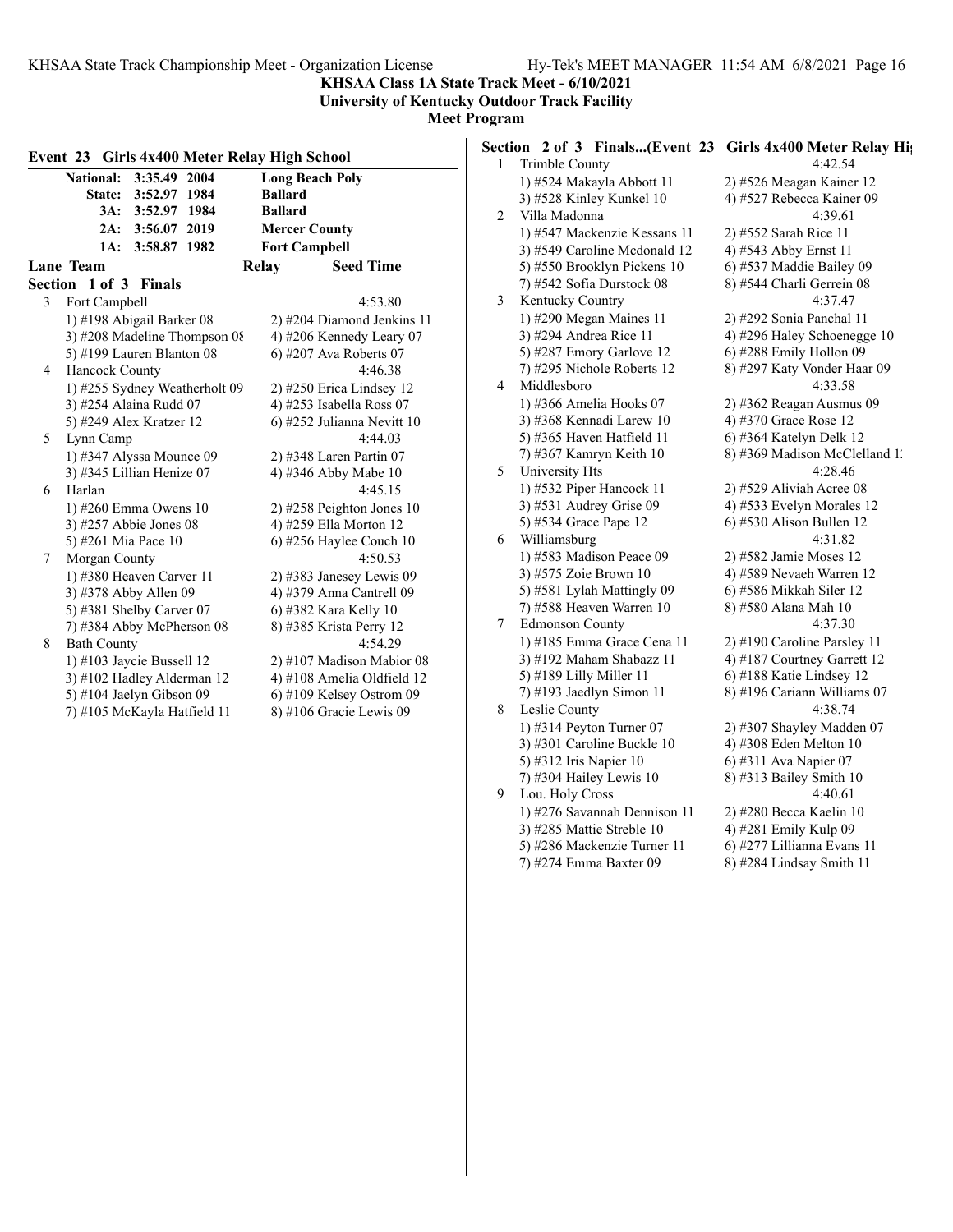#### **KHSAA Class 1A State Track Meet - 6/10/2021 University of Kentucky Outdoor Track Facility**

**Meet Program**

#### **Section 3 of 3 Finals**

1 Cov. Holy Cross 4:25.34 1) #262 Maggie Davis 12 2) #263 Isabelle Fisk 12 3) #268 Kylie MacDonald 12  $\qquad$  4) #269 Olivia Miller 12 5) #265 Kaitlyn Heist 12 6) #264 Noel Fisk 12 7) #272 Madison Quandt 11 8) #270 Paige Nielander 09 2 Owen County 4:24.22 1) #418 Macie Chappell 11 2) #419 Destiny Goodrich 11 3) #416 Adi Bowling 09  $\frac{4}{1415}$  Allison Bourne 12 5) #425 Jubilee Towles 11  $\qquad$  6) #421 McKenna McNay 10  $7)$  #414 Savannah Anderson 08  $8)$  #420 Ann Malcomb 09 3 Walton-Verona 4:23.05 1) #557 Lindsey Brooks 08 2) #566 Olivia Sams 09 3) #556 Emily Bowlin 09 4) #568 Caileigh Waters 12 5) #563 Dixie Hensley 08 6) #555 Trinity Bauwens 09 7) #560 Kassidy Evans 09 8) #567 Ella Shearer 09 4 Beechwood 4:18.28 1) #110 Maddy Brauch 09 2) #111 Maryah Counts 09 3) #114 Allison Goodwin 09  $\qquad$  4) #115 Becca Grunkemeyer 11 5) #116 Sarah Grunkemeyer 09 6) #117 Catie Hazzard 09 7) #119 Ava Lohre 12 8) #120 Sarah Sizemore 10 5 Bishop Brossart 4:13.65 1) #140 Emma Bezold 11 2) #148 Olivia Holbrook 08 3) #152 Sophie Neufelder 11  $\qquad$  4) #150 Hannah Kramer 10 5) #141 Lia Callahan 11 6) #146 Chloe Hein 10 7) #154 Rylee Schultz 11  $\qquad \qquad$  8) #143 Claire Curtsinger 11 6 Louisville Colle 4:16.76 1) #341 Ayala Mehrotra 12 2) #342 Reese Ragland 11 3) #340 Eva Martin 09 4) #335 Alexandra Allen 08 5) #339 Alice Lococo 11 7 St. Henry 4:21.24 1) #517 Reganne McMain 10 2) #506 Cassidy Cline 10 3) #513 Mackenzie Kent 12 4) #516 Mackenzie McMain 08 5) #507 Jadyn Danbury 10 6) #515 Sara Kleier 09 7) #504 Grace Brockman 12 8) #518 Natalie Noll 11 8 Lex. Christian 4:24.10 1) #330 Hannah Seamands 10 2) #331 Annie Sewell 07 3) #324 Lilianne Hutchinson 10  $\qquad$  4) #322 Olivia Griese 11 5) #316 Jentry Bertram 07 6) #321 Ella Gabbert 08 7) #329 Lillian Samford 10 8) #332 Reagan Wertzler 10 9 Newport Catholic 4:25.30 1) #408 Camryn Kohrs 10 2) #411 Jill Schneider 09 3) #402 Emma Beck 09 4) #407 Joelle Kinnett 10 5) #403 Kara Bleser 09 6) #404 Serena Drury 09

7) #410 Elizabeth Roderick 10  $8$ ) #406 Mary Kennedy 08

#### **Event 24 Boys 4x400 Meter Relay High School National: 3:07.40 1985 Hawthorne High School State: 3:16.78 1985 Eastern 3A: 3:16.78 1985 Eastern 2A: 3:19.43 1988 Paducah Tilghman 1A: 3:21.40 1982 Trigg County Lane Team Relay Seed Time Section 1 of 3 Finals** 3 Kentucky Country 3:48.74 1) #823 Carter Brown 10 2) #828 Max Stucky 10 3) #829 Jalen Todd 12 4) #830 Parker Touma 11 5) #822 Clay Bockhorst 11 6) #826 Hayden Roberts 12 7) #824 Ben Clift 12 8) #825 Addison Garlove 09 4 Fort Campbell 3:47.45 1) #734 Deontez Jenkins 12 2) #731 Jacob Gamez 09 3) #742 Brody Sharp  $09 \t 4$ ) #729 Mateo Cerritos Gatto 0 5) #736 Nathan Kovacevic 10  $\qquad$  6) #745 Thomas Wood 11 7) #739 John Montalvo 10 8) #740 DaQuan Robinson 09 5 Edmonson County 3:46.63 1) #722 Lane Lindsey 12 2) #725 Payton Vincent 12 3) #719 Zander Bass 10 4) #718 Tyler Anderson 10 5) #727 Daniel Woosley 12 6) #726 Braden Wall 10 7) #720 Logan Brooks 11 8) #723 Jarrett Prunty 11 6 Calvary 3:47.07 1) #678 Gavin Yusko 11 2) #677 Lucas Toro 09 3) #674 Andre Antoine 08 4) #676 Caleb Howard 11 5) #675 Scott Heyob 10 7 Raceland 3:48.60 1) #996 Grant Stephens 11 2) #990 Cole Conlon 11 3) #993 Jaxon Heighton 09 4) #987 Brody Austin 09 5) #995 William Nichols 12 6) #998 Christian Waugh 10 7) #988 Cameron Bell 09 8) #997 Ty Tyson 09 Pikeville 3:49.28 1) #974 Josh Varney 10 2) #972 Jacob Rogers 10 3) #964 Carter Hurley 09 4) #968 Jason Lin 12 5) #975 Kendal Wright 11 6) #966 Carter Justice 09 7) #967 Rylan Keathley 10 8) #959 Issac Coleman 11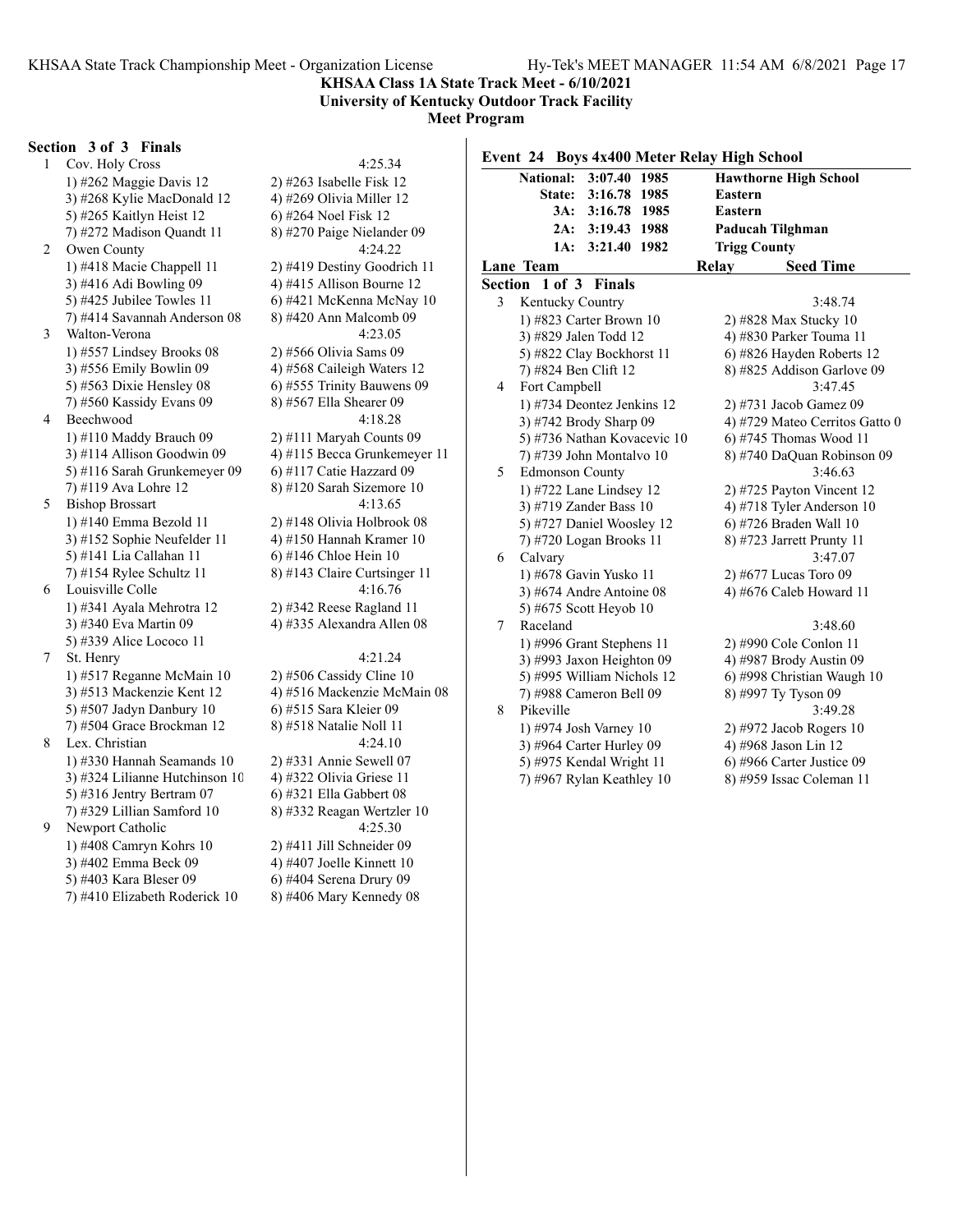**Section 3 of 3 Finals...(Event 24 Boys 4x400 Meter Relay Hig**

**KHSAA Class 1A State Track Meet - 6/10/2021 University of Kentucky Outdoor Track Facility**

## **Meet Program**

#### **Section 2 of 3 Finals**

1 Newport Catholic 3:46.01 1) #934 Quentin Meyer 12 2) #935 William Rapier 10 3) #933 Sam Lavin 12 4) #929 Nick Beck 12 5) #931 Connor Enxel 12 6) #930 Ryan Desmond 09 7) #932 Thomas Krallman 10 2 Middlesboro 3:45.24 1) #898 Caleb Baker 12 2) #900 Brendan Delph 12 3) #902 Cayden Grigsby  $09 \t 4$ ) #906 Ozzy Norris 12 5) #905 Nathan Napier 12 6) #901 Kameron Delph 07 7) #899 Nashawn Brooks 08 8) #904 Drew Martin 10 3 Murray 3:45.03 1) #923 Kainoa Olive 09 2) #916 Caleb Cauley 11 3) #921 Keaton McCoy 11  $\qquad$  4) #915 Zavion Carman 09 5) #918 Brendan Dahncke 12 4 Walton-Verona 3:44.30 1) #1084 Justin Pronk 12 2) #1080 Seth Cockrell 09 3) #1082 Davis Fritz 11 4) #1079 Alex Baker 12 5) #1081 Christian Dingus 11 6) #1085 Grady Shay 10 7) #1083 Zane Perry 12 8) #1086 Bryson Stanley 12 5 Trimble County 3:42.09 1) #1037 Ricky Gray 10 2) #1041 Ryan Long 12 3) #1045 Jessup Smith 10  $\qquad \qquad$  4) #1034 Matthew Craig 11 5) #1039 Damien Johnson 10 6) #1043 Alex Seward 12 7) #1047 Walker Tingle 11 8) #1038 Ethan Horn 09 6 Crittenden Co. 3:43.78 1) #693 Noah Perkins 12 2) #694 Rowen Perkins 10 3) #692 Kaleb Nesbitt 10 4) #691 Eli Moss 12 7 Owen County 3:44.91 1) #948 Andrew DeSpain 12 2) #951 Brandon Snell 10 3) #947 Gabe Carter 09 4) #949 Gabriel Maurer 12 5) #953 Sawyer Wilhoite 09 6) #950 Patrick Newell 09 7) #952 Hunter Steffen 11 8 Harlan 3:45.22 1) #791 Kaleb McLendon 11 2) #789 Johann Gist 11 3) #787 Darius Akal 09 4) #790 Britt Lawson 12 5) #792 Kyler McLendon 10 6) #788 Tristen Cornette 12 9 McLean County 3:45.42 1) #894 Braeden Peercy 12 2) #887 Zach Clayton 11 3) #889 Elliot Evans 12 4) #891 Kadyn McElvain 11

5) #888 Bryce Durbin 11 6) #893 Andrew Munster 12

1 Lou. Holy Cross 3:41.73 1) #807 Joshua Chodyniecki 12 2) #813 Triston Key 10 3) #814 Josh Meiman 12 4) #809 Jackson Gawarecki 12 5) #820 Nate Siegrist 11 6) #819 DK Schnieders 12 7) #806 Tyler Ballard 10 8) #808 Tate Gaw 12 2 St. Henry 3:40.81 1) #1018 Al Bessler 10 2) #1021 Charlie Casey 11 3) #1020 Michael Brockman 12  $4$ ) #1022 Lake Durrett 09 5) #1019 Josh Brockman 09 6) #1030 Antonio Sturpe 11 7) #1026 James Noble 09 8) #1017 Zachariah Barth 11 3 Lex. Christian 3:38.66 1) #843 Evan Brown 10 2) #848 Frankie Knight 11 3) #852 Shaun Ware 08 4) #844 Xavier Brown 11 5) #846 Connor Hayes 12 6) #845 Aiden Finley 09 7) #849 Harrison Samford 07 8) #847 Anthony Johns 11 4 Fort Knox 3:37.04 1) #755 Lionel Taylor Jr 11 2) #751 Allston Leggette 10 3) #754 Jeremy Remble 12  $\qquad$  4) #748 Tristin Griffin 11 5) #752 Javier Morales 12 6) #753 Kenlin Ortiz 11 7) #750 Frederick Jones 10 5 Bishop Brossart 3:33.94 1) #667 Tyler Twehues 11  $\qquad$  2) #1112 Eli Thompson 12 3) #650 Ryan Branch 11 4) #651 Mick Clines 12 5) #663 Carson Schirmer 12 6) #649 Landon Bain 10 7) #654 Matt Hickman 12 8) #653 Tyler Cook 12 6 Green County 3:36.34 1) #782 Jullian Seymour 09 2) #781 Darian Mitchell 11 3) #772 Blake Bryant 10  $\qquad \qquad$  4) #777 Jacob Keith 11 5) #776 Nash Johnson 12 6) #771 Jake Bishop 09 7) #770 Gage Bale 08 8) #778 Jayden Marr 09 7 Louisville Colle 3:37.81 1) #865 Trevor Holbrook 12 2) #876 Stewart Stites 10 3)  $\#875$  Nolan Smith 11 4)  $\#878$  Oliver Veliquette 09 5) #870 Zach Ramirez 12 6) #863 Benjamin Burke 12 8 University Hts 3:40.21 1) #1055 Mason Price 11 2) #1054 Walter Kunnmann 11 3) #1052 Tomas Duncan 12  $\qquad$  4) #1050 Connor Dill 11 5) #1051 Tobias Duncan 08 6) #1057 Trey Wyatt 11 9 Villa Madonna 3:41.25 1) #1070 Noah Kolar 11 2) #1060 Jackson Bond 12 3) #1059 Sam Baker 08 4) #1064 Matt Davis 12 5) #1063 Keegan Davis 10 6) #1065 Joey Grannen 10

- 
- 7) #1066 Connor Gumm 09 8) #1074 Mason Slazyk 11
- 
- 
- 7) #890 Jesse Jones 11 8) #895 Caleb Stein 12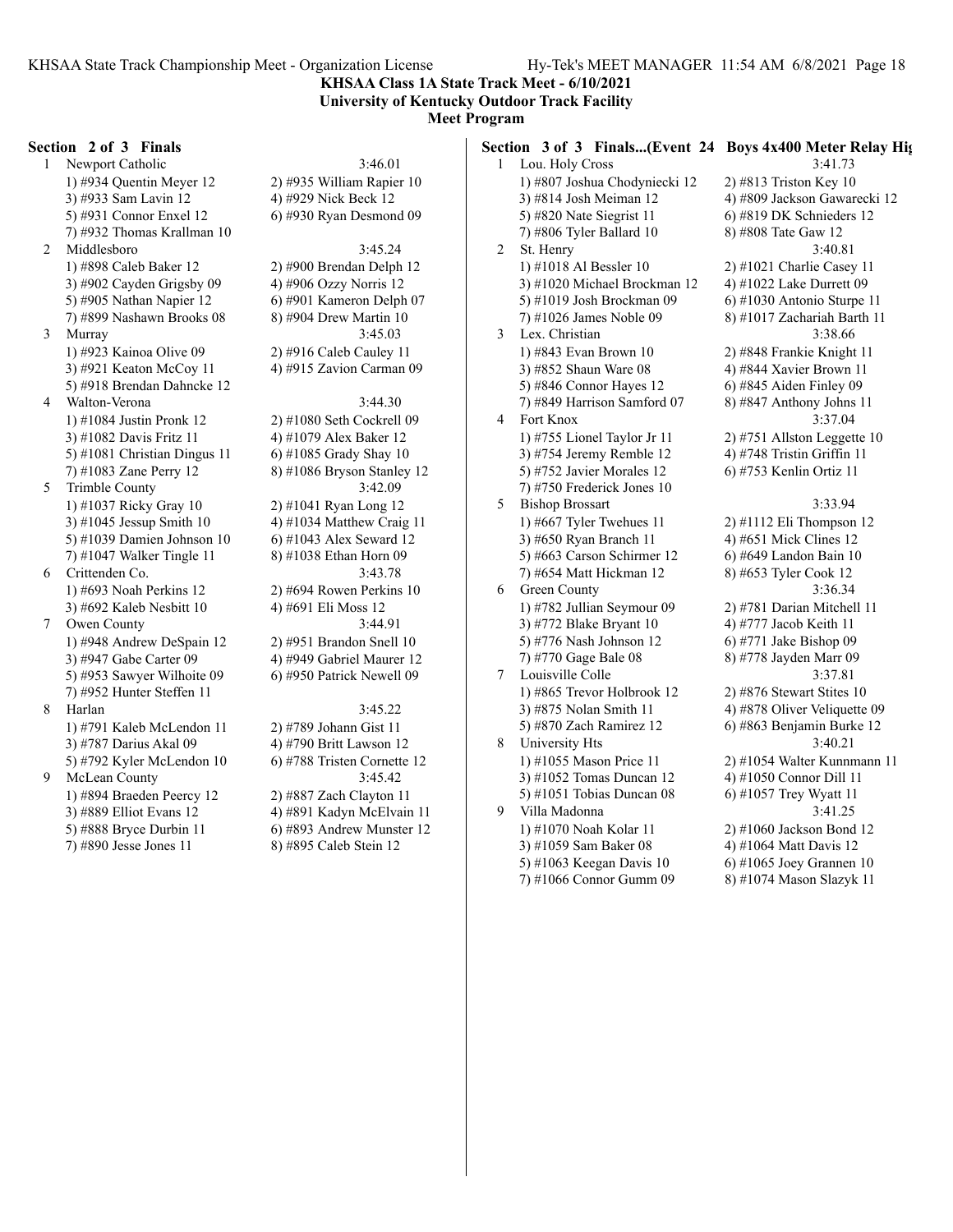**KHSAA Class 1A State Track Meet - 6/10/2021**

**University of Kentucky Outdoor Track Facility**

**Meet Program**

| <b>Girls Shot Put High School</b><br>Event 25 |                           |                                  |      |                              |                  |  |
|-----------------------------------------------|---------------------------|----------------------------------|------|------------------------------|------------------|--|
|                                               | <b>National: 57-01.25</b> | 2017                             |      | <b>Alyssa Wilson</b>         |                  |  |
|                                               |                           | State: 43-07.25 1994             |      | <b>Carla Prewitt</b>         |                  |  |
|                                               | 3A: 43-07.25              | 1994                             |      | <b>Carla Prewitt</b>         |                  |  |
|                                               | 2A: 42-10.50              | 2006                             |      | Pam Bell                     |                  |  |
|                                               | 1A:                       | 1999<br>40-04                    |      | <b>Shelley Mayes</b>         |                  |  |
| Pos                                           | Name                      |                                  |      | Yr School                    | <b>Seed Mark</b> |  |
| Flight                                        | 1 of 2                    | <b>Finals</b>                    |      |                              |                  |  |
| 1                                             | 442 Kaylynn Layne         |                                  |      | 09 Phelps                    | 27-03.50         |  |
| $\overline{c}$                                | 535 Ragen Pollard         |                                  |      | 11 University Hts            | 27-11.00         |  |
| 3                                             | 112 Amaya Day             |                                  |      | 11 Beechwood                 | 28-01.25         |  |
| $\overline{4}$                                | 437 Bethany Tackett       |                                  |      | 12 Paintsville               | 28-02.00         |  |
| 5                                             | 372 Keaton Hall           |                                  |      | 11 Model                     | 28-04.00         |  |
| 6                                             | 574 Hailey Brown          |                                  |      | 12 Williamsburg              | 28-06.50         |  |
| $\boldsymbol{7}$                              | 302 Taylor Caldwell       |                                  |      | 12 Leslie County             | 29-02.00         |  |
| 8                                             | 509 Anna Guard            |                                  |      | 09 St. Henry                 | 29-06.50         |  |
| 9                                             | 595 BrentLee Threlkeld    |                                  |      | 10 Williamstown              | 29-07.00         |  |
| 10                                            | 191 Karrington Peger      |                                  |      | 11 Edmonson Coun 29-11.50    |                  |  |
| 11                                            | 223 Jamaya Chenault       |                                  |      | 11 Frankfort                 | 30-04.50         |  |
| 12                                            | 486 Eyiselea Lea-Hendon   |                                  | 12   | Shawnee                      | 30-06.00         |  |
| Flight                                        | 2 of 2 Finals             |                                  |      |                              |                  |  |
| 1                                             | 569 Lynn Tormoehlen       |                                  |      | 12 Washington Cou 30-06.50   |                  |  |
| $\overline{c}$                                | 594 Tanya Streine         |                                  |      | 08 Williamstown              | 30-07.00         |  |
| 3                                             | 337 Kira Johnson          |                                  |      | 10 Louisville Colle 30-08.00 |                  |  |
| $\overline{4}$                                | 232 Amyah Robinson        |                                  |      | 09 Frankfort                 | 30-08.50         |  |
| 5                                             | 440 Riah Oliver           |                                  |      | 11 Paris                     | 31-05.50         |  |
| 6                                             | 481 S. Mackenzie Lawson   |                                  |      | 11 Red Bird                  | 31-05.75         |  |
| 7                                             | 282 Mary Mathews          |                                  |      | 12 Lou. Holy Cross 31-10.00  |                  |  |
| 8                                             | 464 Marissa Stephens      |                                  |      | 11 Presentation              | 32-00.00         |  |
| 9                                             | 395 Jade Oakley           |                                  |      | 11 Murray                    | 32-03.00         |  |
| 10                                            | 493 Trinity Burkett       |                                  |      | 12 Somerset                  | 33-04.50         |  |
| 11                                            | 496 Madison Garland       |                                  |      | 12 Somerset                  | 33-11.00         |  |
| 12                                            | 558 Maggie Buerger        |                                  | 11 - | Walton-Verona                | 34-00.25         |  |
| Event 26                                      |                           | <b>Boys Shot Put High School</b> |      |                              |                  |  |
|                                               | <b>National:</b>          | 77-00<br>1979                    |      | <b>Michael Carter</b>        |                  |  |
|                                               | State:                    | 67-00<br>1969                    |      | <b>Jesse Stuart</b>          |                  |  |
|                                               | 3A: 63-09.50              | 2018                             |      | <b>Bryan Hudson</b>          |                  |  |
|                                               | 2A: 65-07.50              | 2003                             |      | <b>Andy Fryman</b>           |                  |  |
|                                               | 1A:                       | 67-00 1969                       |      | <b>Jesse Stuart</b>          |                  |  |
| Pos                                           | Name                      |                                  |      | Yr School                    | <b>Seed Mark</b> |  |
| Flight                                        | $1$ of $2$                | <b>Finals</b>                    |      |                              |                  |  |
| 1                                             | 810 Chaz Geraghty         |                                  |      | 12 Lou. Holy Cross 39-05.75  |                  |  |
| $\overline{2}$                                | 627 Jaiden Cunningham     |                                  | 11   | Berea                        | 39-07.50         |  |
| 3                                             | 659 Devon McCormick       |                                  | 12   | Bishop Brossart 39-09.50     |                  |  |
| $\overline{4}$                                | 636 Luke Popovich         |                                  |      | 09 Bethlehem                 | 39-09.75         |  |
| 5                                             | 994 Ethan Melvin          |                                  |      | 10 Raceland                  | 40-02.50         |  |
| 6                                             | 642 Jacob Carrer          |                                  |      | 10 Betsy Layne               | 40-06.50         |  |
| 7                                             | 919 Gaige Jacobs          |                                  |      | 12 Murray                    | 41-02.50         |  |
| 8                                             | 690 Noah McGowan          |                                  |      | 12 Crittenden Co.            | 41-05.50         |  |
| 9                                             | 1049 Sam Cotthoff         |                                  | 11   | University Hts               | 41-11.00         |  |
| 10                                            | 1009 Haydon Wilson        |                                  | 11   | Sayre                        | 42-00.50         |  |
| 11                                            | 1032 Xazvion West         |                                  | 11   | Todd Central                 | 42-05.50         |  |

1094 Bronson Bates 11 Williamsburg 42-07.50

## **Flight 2 of 2 Finals...(Event 26 Boys Shot Put High School)**

|                | 820 Nate Siegrist      | 11 Lou. Holy Cross 42-08.50 |              |
|----------------|------------------------|-----------------------------|--------------|
| $\mathfrak{D}$ | 961 Landon Hammock     | 11 Pikeville                | 42-08.50     |
| 3              | 971 Alex Rogers        | 12 Pikeville                | 42-08.75     |
| 4              | 780 Kelson McKinney    | 09 Green County             | $42 - 10.50$ |
| 5              | 907 Zach Tong          | 11 Middlesboro              | 42-10.75     |
| 6              | 847 Anthony Johns      | 11 Lex. Christian           | 43-11.00     |
| 7              | 911 Jameson Pruitt     | 12 Monroe County            | 44-01.50     |
| 8              | 765 Tyler Love         | 12 Fulton County            | 44-04.00     |
| 9              | 991 Hunter Correll     | 12 Raceland                 | 44-05.75     |
| 10             | 793 Cade Middleton     | 11 Harlan                   | 44-08.50     |
| 11             | 862 Trevon Ramey       | 11 Lloyd Memorial 46-08.25  |              |
| 12             | 920 Sebastian Lawrence | 12 Murray                   | 47-02.50     |

## **Event 27 Girls Discus Throw High School**

|     | <b>National:</b><br>191-06 2012 |    | <b>Shelby Vaughan</b>          |  |
|-----|---------------------------------|----|--------------------------------|--|
|     | 142-02 2015<br>State:           |    | <b>Lilli Popovich</b>          |  |
|     | $3A$ :<br>134-06 1981           |    | <b>Gabrielle Sweeney</b>       |  |
|     | 2A: 142-02 2015                 |    | <b>Lilli Popovich</b>          |  |
|     | 125-09 2011<br>1A:              |    | <b>Brianna McCarthy</b>        |  |
| Pos | Name                            |    | Yr School Seed Mark            |  |
|     | Flight 1 of 2 Finals            |    |                                |  |
| 1   | 437 Bethany Tackett             |    | 12 Paintsville<br>78-07        |  |
| 2   | 412 Meghan Planck               |    | 10 Nicholas County<br>79-08    |  |
| 3   | 175 Lillian Burnett             |    | 10 Christian Fship<br>79-10    |  |
| 4   | 569 Lynn Tormoehlen             |    | 12 Washington Cou<br>81-09     |  |
| 5   | 293 Lizzie Papalia              |    | 12 Kentucky Count:<br>82-00    |  |
| 6   | 413 Madison Gritton             |    | 11 Oneida Baptist<br>82-06     |  |
| 7   | 525 Kaci Huff                   | 11 | <b>Trimble County</b><br>83-07 |  |
| 8   | 112 Amaya Day                   |    | 11 Beechwood<br>83-11          |  |
| 9   | 232 Amyah Robinson              |    | 09 Frankfort<br>84-03          |  |
| 10  | 184 Pamela Gommels              |    | 10 East Ridge<br>85-02         |  |
| 11  | 248 Autumn Sidebottom           |    | 86-05<br>12 Green County       |  |
| 12  | 396 Kawai Olive                 |    | 87-00<br>12 Murray             |  |
|     | Flight 2 of 2 Finals            |    |                                |  |
| 1   | 302 Taylor Caldwell             |    | 12 Leslie County<br>87-09      |  |
| 2   | 481 S. Mackenzie Lawson         |    | 11 Red Bird<br>88-09           |  |
| 3   | 509 Anna Guard                  | 09 | St. Henry<br>90-09             |  |
| 4   | 440 Riah Oliver                 | 11 | Paris<br>$92 - 00$             |  |
| 5   | 464 Marissa Stephens            |    | 92-06<br>11 Presentation       |  |
| 6   | 191 Karrington Peger            |    | 11 Edmonson Coun 94-11.50      |  |
| 7   | 159 Peyton Goodman              |    | 10 Brown<br>95-01              |  |
| 8   | 337 Kira Johnson                |    | 10 Louisville Colle<br>96-05   |  |
| 9   | 282 Mary Mathews                |    | 12 Lou. Holy Cross<br>98-07    |  |
| 10  | 124 Lauren DeBold               |    | 12 Bethlehem<br>105-05.50      |  |
| 11  | 395 Jade Oakley                 | 11 | 106-06<br>Murray               |  |
| 12  | 558 Maggie Buerger              | 11 | Walton-Verona<br>126-03        |  |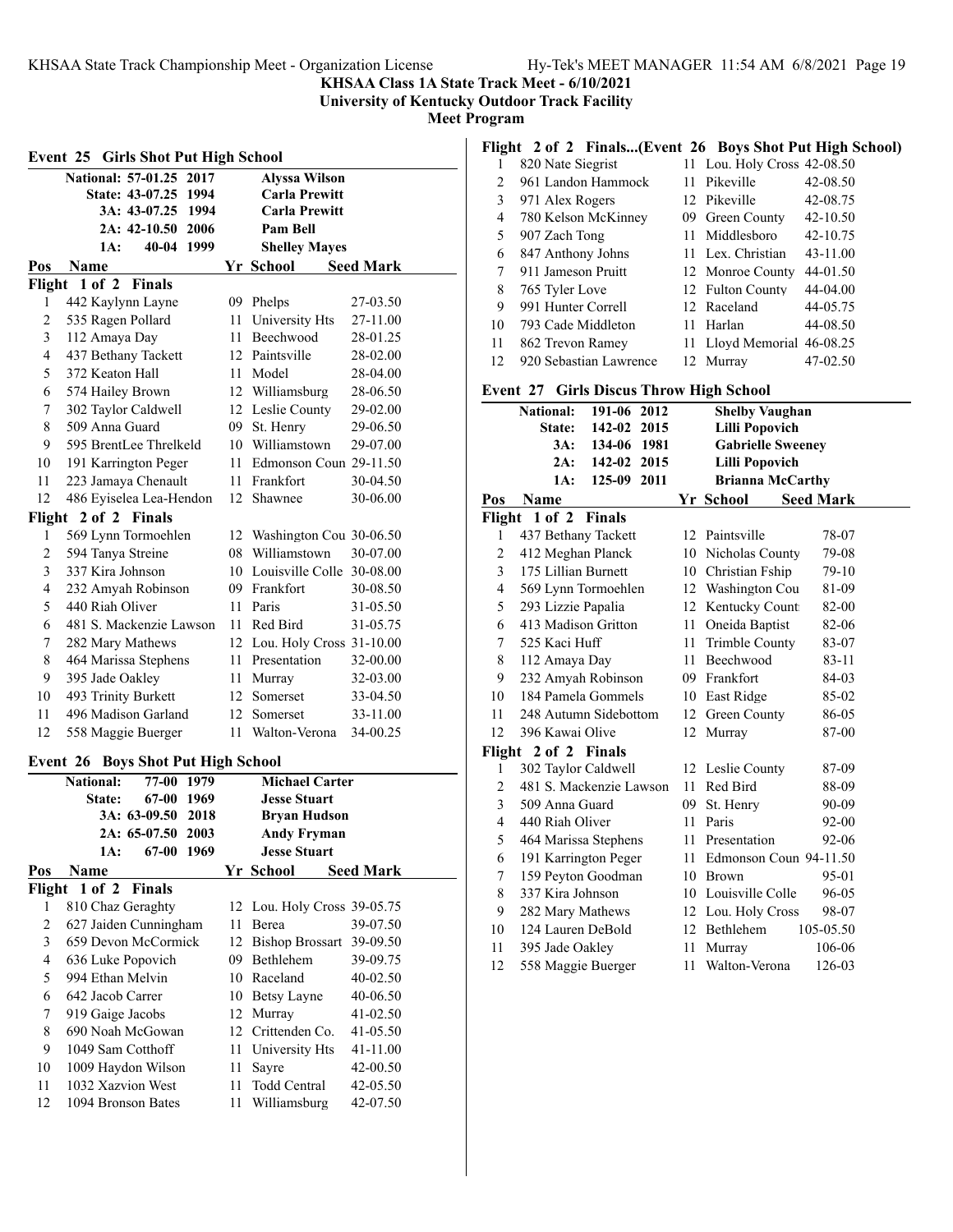**KHSAA Class 1A State Track Meet - 6/10/2021**

**University of Kentucky Outdoor Track Facility**

**Meet Program**

| <b>Event 28 Boys Discus Throw High School</b> |                                                        |                 |      |          |                                                |                      |  |
|-----------------------------------------------|--------------------------------------------------------|-----------------|------|----------|------------------------------------------------|----------------------|--|
|                                               | <b>National:</b><br>236-06 2009<br><b>Mason Finley</b> |                 |      |          |                                                |                      |  |
|                                               | State:                                                 | 194-11 2003     |      |          | <b>Andy Fryman</b>                             |                      |  |
|                                               |                                                        | 3A: 193-01 2010 |      |          | <b>Kyle Jenkins</b>                            |                      |  |
|                                               | 2A:                                                    | 194-11 2003     |      |          | <b>Andy Fryman</b>                             |                      |  |
|                                               | 1A:                                                    | 185-02 1984     |      |          | <b>John Poehlein</b>                           |                      |  |
| Pos                                           | Name                                                   |                 |      |          | Yr School                                      | <b>Seed Mark</b>     |  |
| Flight                                        | 1 of 2 Finals                                          |                 |      |          |                                                |                      |  |
| 1                                             | 783 Jake Stone                                         |                 |      |          | 12 Green County                                | 112-02               |  |
| 2                                             | 1025 Sean Ihrig                                        |                 |      |          | 10 St. Henry                                   | 112-04               |  |
| 3                                             | 662 Thomas Sayers                                      |                 |      |          | 11 Bishop Brossart                             | 113-05               |  |
| $\overline{4}$                                | 1031 Angel Villanueve                                  |                 |      |          | 11 Todd Central                                | 113-06               |  |
| 5                                             | 619 Braden Corley                                      |                 |      |          | 11 Bellevue                                    | 113-09               |  |
| 6                                             | 690 Noah McGowan                                       |                 |      |          | 12 Crittenden Co.                              | 114-08               |  |
| 7                                             | 907 Zach Tong                                          |                 |      |          | 11 Middlesboro                                 | 115-02               |  |
| 8                                             | 1009 Haydon Wilson                                     |                 |      |          | 11 Sayre                                       | 116-08               |  |
| 9                                             | 971 Alex Rogers                                        |                 |      |          | 12 Pikeville                                   | 117-11               |  |
| 10                                            | 705 Eric Jimenez                                       |                 |      |          | 11 Dayton                                      | 119-10               |  |
| 11                                            | 847 Anthony Johns                                      |                 |      |          | 11 Lex. Christian                              | 119-11               |  |
| 12                                            | 919 Gaige Jacobs                                       |                 |      |          | 12 Murray                                      | 120-06               |  |
|                                               | Flight 2 of 2 Finals                                   |                 |      |          |                                                |                      |  |
| 1                                             | 942 Spencer Neace                                      |                 |      |          | 11 Nicholas County                             | 120-07               |  |
| $\overline{c}$                                | 793 Cade Middleton                                     |                 |      |          | 11 Harlan                                      | 122-00               |  |
| 3                                             | 1107 Joseph West                                       |                 |      |          | 10 Williamsburg                                | 124-08               |  |
| $\overline{4}$                                | 765 Tyler Love                                         |                 |      |          | 12 Fulton County                               | 125-00               |  |
| 5                                             | 820 Nate Siegrist                                      |                 |      |          | 11 Lou. Holy Cross                             | 125-00               |  |
| 6                                             | 780 Kelson McKinney                                    |                 |      |          | 09 Green County                                | 126-09               |  |
| 7                                             | 659 Devon McCormick                                    |                 |      |          | 12 Bishop Brossart                             | 128-07               |  |
| 8                                             | 991 Hunter Correll                                     |                 |      |          | 12 Raceland                                    | 132-05               |  |
| 9                                             | 680 Levi Dicken                                        |                 |      |          | 10 Campbellsville                              | 137-02               |  |
| 10                                            | 936 Ethan Adams                                        |                 |      |          | 12 Nicholas County                             | 142-06               |  |
| 11                                            | 1078 Lucas Wunsch                                      |                 |      |          | 12 Walden                                      | 143-06               |  |
| 12                                            | 920 Sebastian Lawrence                                 |                 |      |          | 12 Murray                                      | 143-06               |  |
| Event 29                                      |                                                        |                 |      |          | <b>Girls Long Jump High School</b>             |                      |  |
|                                               | <b>National: 22-01.75</b>                              |                 | 1976 |          | <b>Kathy McMillan</b>                          |                      |  |
|                                               | <b>State:</b>                                          | 20-04 1975      |      |          | <b>Maxine Graham</b>                           |                      |  |
|                                               |                                                        | 3A: 19-09.25    | 2016 |          | Alexis Gibbons                                 |                      |  |
|                                               |                                                        | 2A: 18-06.50    | 2012 |          | <b>Brianne Brown</b>                           |                      |  |
|                                               | 1A:                                                    | 20-04 1975      |      |          | <b>Maxine Graham</b>                           |                      |  |
| Pos                                           | Name                                                   |                 |      |          | Yr School                                      | <b>Seed Mark</b>     |  |
| Flight                                        | $1$ of $2$                                             | <b>Finals</b>   |      |          |                                                |                      |  |
| 1<br>$\overline{c}$                           | 438 Katy Chumbley                                      |                 |      |          | 10 Paris<br>09 Carroll County                  | 13-01.00<br>13-05.00 |  |
| 3                                             | 172 Sydney Singer<br>249 Alex Kratzer                  |                 |      |          |                                                |                      |  |
| $\overline{4}$                                | 560 Kassidy Evans                                      |                 |      |          | 12 Hancock County 13-09.00<br>09 Walton-Verona | 14-03.25             |  |
|                                               |                                                        |                 |      |          |                                                |                      |  |
| 5<br>6                                        | 237 Javona Davis<br>471 Kennedy Rose                   |                 |      |          | 09 Fulton County<br>12 Prestonsburg            | 14-04.00<br>14-04.00 |  |
| 7                                             | 503 Hannah Beimesch                                    |                 |      |          | 12 St. Henry                                   | 14-04.25             |  |
| 8                                             | 457 Jessica Hedden                                     |                 |      | 11       | Portland Chris.                                | 14-05.50             |  |
| 9                                             | 120 Sarah Sizemore                                     |                 |      |          | 10 Beechwood                                   | 14-05.75             |  |
| 10                                            |                                                        |                 |      |          | 10 Leslie County                               | 14-07.00             |  |
| 11                                            | 310 Kenzie Morgan                                      |                 |      |          |                                                |                      |  |
| 12                                            | 334 Maddie Neary<br>375 Hailee Garmon                  |                 |      | 11<br>10 | Lloyd Memorial 14-09.50                        | 14-09.50             |  |
|                                               |                                                        |                 |      |          | Monroe County                                  |                      |  |

## **Flight 2 of 2 Finals...(Event 29 Girls Long Jump High Schoo**

| ິ  |                     |    |                             |          |
|----|---------------------|----|-----------------------------|----------|
|    | 491 Grace Burgess   | 09 | Somerset                    | 15-01.00 |
| 2  | 309 Kattie Morgan   |    | 10 Leslie County            | 15-04.50 |
| 3  | 273 Amaya Allen     |    | 12 Lou. Holy Cross 15-06.00 |          |
| 4  | 353 Ella Smith      |    | 10 Mayfield                 | 15-06.00 |
| 5  | 581 Lylah Mattingly |    | 09 Williamsburg             | 15-08.00 |
| 6  | 146 Chloe Hein      |    | 10 Bishop Brossart 15-09.75 |          |
| 7  | 553 Amelia Svidal   |    | 10 Walden                   | 15-09.75 |
| 8  | 397 Rachel Trzepacz |    | 12 Murray                   | 15-10.00 |
| 9  | 368 Kennadi Larew   |    | 10 Middlesboro              | 15-11.00 |
| 10 | 482 Avery Voth      |    | 11 Riverside                | 16-02.50 |
| 11 | 385 Krista Perry    |    | 12 Morgan County            | 16-05.75 |
| 12 | 492 Kendall Burgess |    | 12 Somerset                 | 18-08.00 |
|    |                     |    |                             |          |

## **Event 30 Boys Long Jump High School**

|                | $_{\text{20}}$ , $_{\text{20}}$ $_{\text{20}}$ $_{\text{20}}$ $_{\text{20}}$ $_{\text{21}}$ $_{\text{22}}$ $_{\text{22}}$ $_{\text{23}}$ $_{\text{24}}$ |                              |          |
|----------------|---------------------------------------------------------------------------------------------------------------------------------------------------------|------------------------------|----------|
|                | National: 26-04.75 1989                                                                                                                                 | <b>James Stallworth</b>      |          |
|                | State: 24-00.50 1985                                                                                                                                    | <b>William White</b>         |          |
|                | 3A: 24-00.50 1985                                                                                                                                       | <b>William White</b>         |          |
|                | 2A: 23-08.25 2007                                                                                                                                       | <b>Chrys Jones</b>           |          |
|                | 1A:<br>23-11 1990                                                                                                                                       | <b>Corey Smith</b>           |          |
| Pos            | Name                                                                                                                                                    | Yr School Seed Mark          |          |
|                | Flight 1 of 2 Finals                                                                                                                                    |                              |          |
| 1              | 638 Martayeous Smith                                                                                                                                    | 09 Bethlehem                 | 18-05.00 |
| $\overline{2}$ | 1098 Ben Hale                                                                                                                                           | 10 Williamsburg              | 18-06.00 |
| $\overline{3}$ | 727 Daniel Woosley                                                                                                                                      | 12 Edmonson Coun 18-07.00    |          |
| $\overline{4}$ | 897 Devan Alderson                                                                                                                                      | 11 Metcalfe County 18-07.50  |          |
| 5              | 713 Zack Mason                                                                                                                                          | 11 East Ridge                | 18-07.75 |
| 6              | 743 Niklas Sujanani                                                                                                                                     | 11 Fort Campbell 18-09.00    |          |
| 7              | 912 Jacob Wood                                                                                                                                          | 12 Monroe County 18-11.00    |          |
| $\,$ 8 $\,$    | 1018 Al Bessler                                                                                                                                         | 10 St. Henry                 | 19-00.25 |
| 9              | 995 William Nichols                                                                                                                                     | 12 Raceland                  | 19-00.50 |
| 10             | 982 Grant Justice                                                                                                                                       | 12 Prestonsburg              | 19-02.00 |
| 11             | 791 Kaleb McLendon                                                                                                                                      | 11 Harlan                    | 19-02.00 |
| 12             | 646 Dillon Williams                                                                                                                                     | 10 Betsy Layne               | 19-03.00 |
|                | Flight 2 of 2 Finals                                                                                                                                    |                              |          |
| 1              | 927 Quincy Barber                                                                                                                                       | 10 Newport                   | 19-05.00 |
| $\overline{2}$ | 875 Nolan Smith                                                                                                                                         | 11 Louisville Colle 19-07.00 |          |
| 3              | 746 Prentiss Alford                                                                                                                                     | 12 Fort Knox                 | 19-07.00 |
| $\overline{4}$ | 1075 Van Clements                                                                                                                                       | 12 Walden                    | 19-09.00 |
| 5              | 698 Blake Jones                                                                                                                                         | 12 Danville                  | 19-10.00 |
| 6              | 763 Josh Cole                                                                                                                                           | 12 Fulton County             | 19-10.00 |
| 7              | 981 Kaleb Jarvis                                                                                                                                        | 12 Prestonsburg              | 20-00.00 |
| $\,$ 8 $\,$    | 767 David Lee                                                                                                                                           | 12 Gallatin County           | 20-02.50 |
| 9              | 732 Jeremiah Holley                                                                                                                                     | 12 Fort Campbell             | 20-05.00 |
| 10             | 969 Zac Lockhart                                                                                                                                        | 11 Pikeville                 | 21-04.50 |
| 11             | 766 Corey Smith II                                                                                                                                      | 12 Fulton County             | 21-05.50 |
| 12             | 1012 Grayson Turner                                                                                                                                     | 11 Somerset                  | 22-09.00 |
|                |                                                                                                                                                         |                              |          |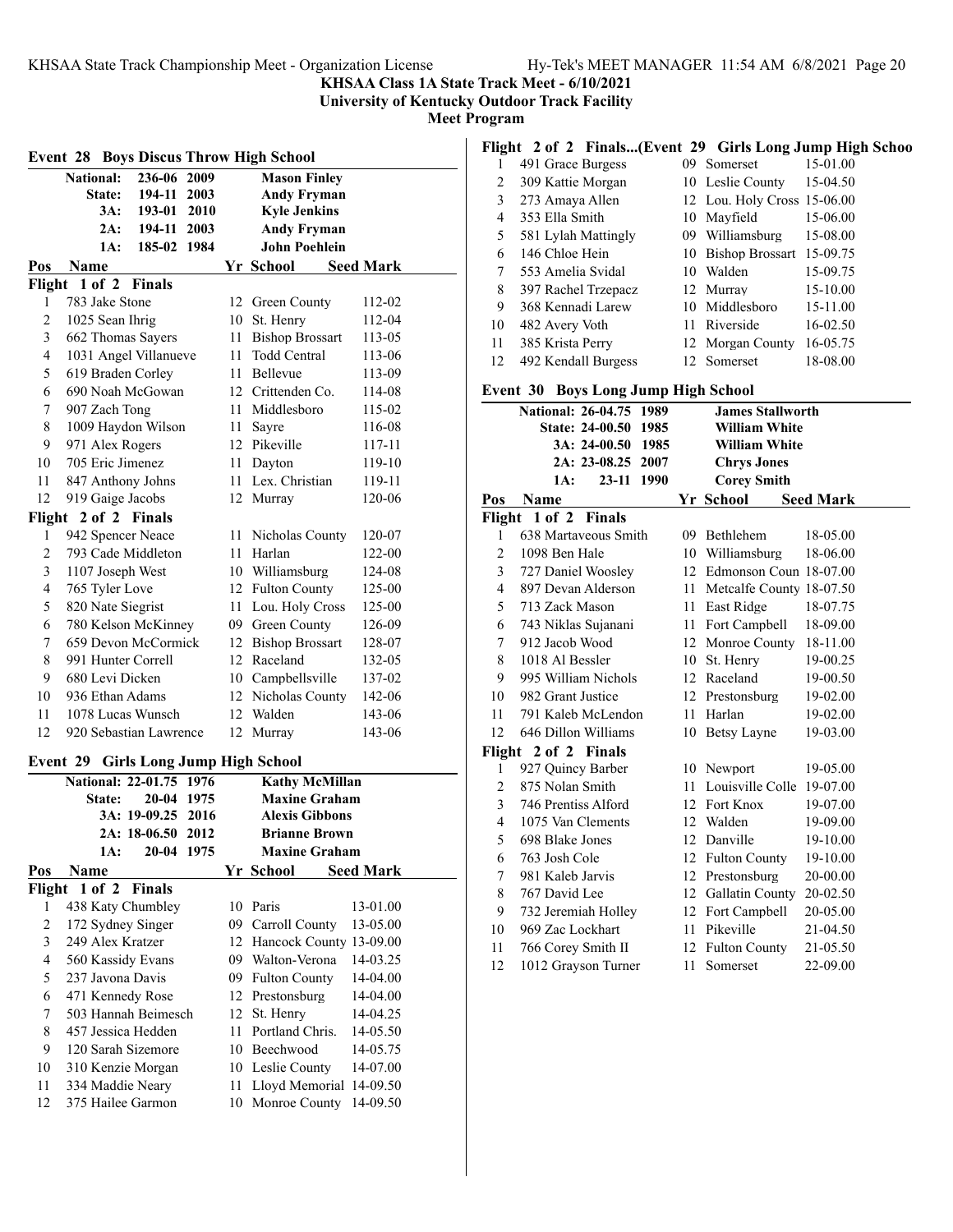**KHSAA Class 1A State Track Meet - 6/10/2021**

**University of Kentucky Outdoor Track Facility**

**Meet Program**

| <b>Event 31 Girls Triple Jump High School</b> |                                     |    |                             |                  |  |  |
|-----------------------------------------------|-------------------------------------|----|-----------------------------|------------------|--|--|
|                                               | National: 44-02.25 2001             |    | <b>Ychlindria Spears</b>    |                  |  |  |
|                                               | 40-07<br>2019<br><b>State:</b>      |    | <b>Sophie Galloway</b>      |                  |  |  |
|                                               | 3A:<br>40-07 2019                   |    | <b>Sophie Galloway</b>      |                  |  |  |
|                                               | 2A: 38-03.25 2012                   |    | Michaela Hunter             |                  |  |  |
|                                               | 1A: 39-03.25 2007                   |    | Sharika Smith               |                  |  |  |
| Pos                                           | <b>Name</b>                         |    | Yr School                   | <b>Seed Mark</b> |  |  |
|                                               | Flight 1 of 2<br>Finals             |    |                             |                  |  |  |
| 1                                             | 435 Carol Staples                   |    | 11 Owensboro Cath 28-10.00  |                  |  |  |
| $\overline{c}$                                | 249 Alex Kratzer                    |    | 12 Hancock County 29-02.00  |                  |  |  |
| 3                                             | 368 Kennadi Larew                   |    | 10 Middlesboro              | 29-11.00         |  |  |
| 4                                             | 164 Ellie Jenkins                   |    | 11 Burgin                   | 30-00.00         |  |  |
| 5                                             | 309 Kattie Morgan                   |    | 10 Leslie County            | 30-03.75         |  |  |
| 6                                             | 120 Sarah Sizemore                  |    | 10 Beechwood                | 30-04.50         |  |  |
| 7                                             | 531 Audrey Grise                    |    | 09 University Hts           | 30-05.00         |  |  |
| 8                                             | 438 Katy Chumbley                   |    | 10 Paris                    | 30-06.00         |  |  |
| 9                                             | 334 Maddie Neary                    |    | 11 Lloyd Memorial 30-08.25  |                  |  |  |
| 10                                            | 580 Alana Mah                       |    | 10 Williamsburg             | 30-09.25         |  |  |
| 11                                            | 560 Kassidy Evans                   |    | 09 Walton-Verona            | 31-02.25         |  |  |
| 12                                            | 471 Kennedy Rose                    |    | 12 Prestonsburg             | 31-05.00         |  |  |
| Flight                                        | 2 of 2 Finals                       |    |                             |                  |  |  |
| 1                                             | 383 Janesey Lewis                   |    | 09 Morgan County 31-06.00   |                  |  |  |
| $\overline{c}$                                | 554 Natalie Svidal                  |    | 07 Walden                   | 31-07.00         |  |  |
| 3                                             | 503 Hannah Beimesch                 |    | 12 St. Henry                | 31-09.75         |  |  |
| $\overline{4}$                                | 357 Taylor Parks                    |    | 10 Menifee County 31-10.75  |                  |  |  |
| 5                                             | 142 Miranda Csordas                 |    | 10 Bishop Brossart 32-00.50 |                  |  |  |
| 6                                             | 482 Avery Voth                      |    | 11 Riverside                | 32-07.00         |  |  |
| 7                                             | 397 Rachel Trzepacz                 |    | 12 Murray                   | 33-04.50         |  |  |
| 8                                             | 497 Emily Ham                       |    | 11 Somerset                 | 33-06.00         |  |  |
| 9                                             | 353 Ella Smith                      |    | 10 Mayfield                 | 34-05.00         |  |  |
| 10                                            | 553 Amelia Svidal                   |    | 10 Walden                   | 34-07.50         |  |  |
| 11                                            | 273 Amaya Allen                     |    | 12 Lou. Holy Cross 36-06.00 |                  |  |  |
| 12                                            | 492 Kendall Burgess                 |    | 12 Somerset                 | 39-06.25         |  |  |
| Event 32                                      | <b>Boys Triple Jump High School</b> |    |                             |                  |  |  |
|                                               | National: 52-10.50 1980             |    | <b>Charles Mayfield</b>     |                  |  |  |
|                                               | State: 50-02.50 2007                |    | <b>Chrys Jones</b>          |                  |  |  |
|                                               | 3A: 49-02.75 2017                   |    | <b>Darian Clyburn</b>       |                  |  |  |
|                                               | 2A: 50-02.50 2007                   |    | <b>Chrys Jones</b>          |                  |  |  |
|                                               | 48-06 2006<br>1A:                   |    | <b>Chrys Jones</b>          |                  |  |  |
| Pos                                           | Name                                |    | Yr School                   | <b>Seed Mark</b> |  |  |
|                                               | Flight 1 of 2<br>Finals             |    |                             |                  |  |  |
| 1                                             | 871 Barton Ritchay                  | 11 | Louisville Colle 37-07.50   |                  |  |  |
| $\overline{c}$                                | 769 Mason Smith                     |    | 12 Gallatin County          | 37-08.00         |  |  |
| 3                                             | 972 Jacob Rogers                    |    | 10 Pikeville                | 38-00.25         |  |  |
| $\overline{4}$                                | 927 Quincy Barber                   |    | 10 Newport                  | 38-02.50         |  |  |
| 5                                             | 1062 Eli Cordonnier                 |    | 10 Villa Madonna            | 38-03.75         |  |  |
| 6                                             | 722 Lane Lindsey                    |    | 12 Edmonson Coun 38-05.50   |                  |  |  |
| 7                                             | 841 Wyatt Ostrander                 |    | 10 Leslie County            | 38-05.75         |  |  |
| 8                                             | 646 Dillon Williams                 |    | 10 Betsy Layne              | 38-06.25         |  |  |
| 9                                             | 744 Amari Waddy                     |    | 10 Fort Campbell            | 38-06.50         |  |  |
| 10                                            | 1029 Matt Setters                   |    | 12 St. Henry                | 38-06.75         |  |  |
| 11                                            | 1077 Ty High                        |    | 12 Walden                   | 38-07.00         |  |  |
| 12                                            | 749 Jason Hemingway                 | 11 | Fort Knox                   | 38-07.50         |  |  |
|                                               |                                     |    |                             |                  |  |  |

|  |  | Flight 2 of 2 Finals(Event 32 Boys Triple Jump High School |  |
|--|--|------------------------------------------------------------|--|
|  |  |                                                            |  |

|    | 605 Hunter Middleton | 12 Bath County              | 38-07.75 |
|----|----------------------|-----------------------------|----------|
| 2  | 889 Elliot Evans     | 12 McLean County 39-01.00   |          |
| 3  | 831 X'Avion Thompson | 12 Lee County               | 39-02.75 |
| 4  | 934 Quentin Meyer    | 12 Newport Catholi 39-03.25 |          |
| 5  | 698 Blake Jones      | 12 Danville                 | 39-05.00 |
| 6  | 881 Daniel Coles     | 11 Mayfield                 | 39-07.00 |
| 7  | 981 Kaleb Jarvis     | 12 Prestonsburg             | 40-00.75 |
| 8  | 617 Alex Woods       | 11 Beechwood                | 40-07.00 |
| 9  | 732 Jeremiah Holley  | 12 Fort Campbell            | 40-11.00 |
| 10 | 1018 Al Bessler      | 10 St. Henry                | 41-10.75 |
| 11 | 1012 Grayson Turner  | Somerset                    | 42-11.50 |
| 12 | 766 Corey Smith II   | 12 Fulton County            | 45-04.50 |

#### **Event 33 Girls High Jump High School**

|                                   |      | Vashti Cunningham                                   |                                                                                                                                                                                                                                                                                                                                                                                                                                                                             |
|-----------------------------------|------|-----------------------------------------------------|-----------------------------------------------------------------------------------------------------------------------------------------------------------------------------------------------------------------------------------------------------------------------------------------------------------------------------------------------------------------------------------------------------------------------------------------------------------------------------|
| 5-10.50<br><b>State:</b>          |      | <b>Kelley Bowman</b>                                |                                                                                                                                                                                                                                                                                                                                                                                                                                                                             |
| 3A:<br>5-10.25                    |      | <b>Robin Gard</b>                                   |                                                                                                                                                                                                                                                                                                                                                                                                                                                                             |
| 2A:                               |      | <b>Sharon Ottens</b>                                |                                                                                                                                                                                                                                                                                                                                                                                                                                                                             |
| 1A:<br>5-10.50                    |      | <b>Kelley Bowman</b>                                |                                                                                                                                                                                                                                                                                                                                                                                                                                                                             |
| Name                              |      |                                                     | <b>Seed Mark</b>                                                                                                                                                                                                                                                                                                                                                                                                                                                            |
| 1 of 1<br>Flight<br><b>Finals</b> |      |                                                     |                                                                                                                                                                                                                                                                                                                                                                                                                                                                             |
| 216 Sarah Jones                   |      |                                                     | 4-04.00                                                                                                                                                                                                                                                                                                                                                                                                                                                                     |
| 360 Autumn Spillman               |      | Metcalfe County                                     | 4-04.00                                                                                                                                                                                                                                                                                                                                                                                                                                                                     |
| 441 Amiyah Speaks                 |      | Paris                                               | 4-06.00                                                                                                                                                                                                                                                                                                                                                                                                                                                                     |
| 552 Sarah Rice                    |      |                                                     | 4-06.00                                                                                                                                                                                                                                                                                                                                                                                                                                                                     |
| 482 Avery Voth                    |      | Riverside                                           | 4-06.00                                                                                                                                                                                                                                                                                                                                                                                                                                                                     |
| 204 Diamond Jenkins               |      |                                                     | 4-06.00                                                                                                                                                                                                                                                                                                                                                                                                                                                                     |
| 177 Payton Maness                 |      |                                                     | 4-06.00                                                                                                                                                                                                                                                                                                                                                                                                                                                                     |
| 562 Natalie Hall                  | 10   | Walton-Verona                                       | 4-06.00                                                                                                                                                                                                                                                                                                                                                                                                                                                                     |
| 471 Kennedy Rose                  |      |                                                     | 4-06.00                                                                                                                                                                                                                                                                                                                                                                                                                                                                     |
| 157 Gineva Riley                  |      |                                                     | 4-06.00                                                                                                                                                                                                                                                                                                                                                                                                                                                                     |
| 560 Kassidy Evans                 |      |                                                     | 4-06.00                                                                                                                                                                                                                                                                                                                                                                                                                                                                     |
| 182 Brylee Spurlin                |      |                                                     | 4-06.00                                                                                                                                                                                                                                                                                                                                                                                                                                                                     |
| 459 Kaelyn Benner                 |      |                                                     | 4-06.00                                                                                                                                                                                                                                                                                                                                                                                                                                                                     |
| 401 Nacell Anderson               |      |                                                     | 4-08.00                                                                                                                                                                                                                                                                                                                                                                                                                                                                     |
| 491 Grace Burgess                 |      | Somerset                                            | 4-08.00                                                                                                                                                                                                                                                                                                                                                                                                                                                                     |
| 393 Farris Howard                 |      | Murray                                              | 4-08.00                                                                                                                                                                                                                                                                                                                                                                                                                                                                     |
| 377 Ova Turner                    |      |                                                     | 4-08.00                                                                                                                                                                                                                                                                                                                                                                                                                                                                     |
| 574 Hailey Brown                  |      |                                                     | 4-08.00                                                                                                                                                                                                                                                                                                                                                                                                                                                                     |
| 474 Makayla Clark                 |      |                                                     | 4-08.00                                                                                                                                                                                                                                                                                                                                                                                                                                                                     |
| 506 Cassidy Cline                 |      |                                                     | $4 - 10.00$                                                                                                                                                                                                                                                                                                                                                                                                                                                                 |
| 461 Ta'Mya Davis                  | 10   | Presentation                                        | $4 - 10.00$                                                                                                                                                                                                                                                                                                                                                                                                                                                                 |
| 498 Lexie Herndon                 |      |                                                     | $4 - 10.00$                                                                                                                                                                                                                                                                                                                                                                                                                                                                 |
| 586 Mikkah Siler                  |      |                                                     | $5 - 00.00$                                                                                                                                                                                                                                                                                                                                                                                                                                                                 |
| 397 Rachel Trzepacz               | 12   | Murray                                              | 5-00.00                                                                                                                                                                                                                                                                                                                                                                                                                                                                     |
| 334 Maddie Neary                  |      | Lloyd Memorial                                      | 5-02.00                                                                                                                                                                                                                                                                                                                                                                                                                                                                     |
|                                   | 2000 | National: 6-04.50 2015<br>2000<br>1982<br>5-10 1982 | $\mathbf{r}$ and $\mathbf{r}$ and $\mathbf{r}$ and $\mathbf{r}$ and $\mathbf{r}$ and $\mathbf{r}$ are $\mathbf{r}$<br>Yr School<br>09 Fort Knox<br>09<br>11<br>11 Villa Madonna<br>11<br>11 Fort Campbell<br>09 Crittenden Co.<br>12 Prestonsburg<br>10 Bracken County<br>09 Walton-Verona<br>11 Dawson Springs<br>11 Presentation<br>09 Newport<br>09<br>11<br>07 Monroe County<br>12 Williamsburg<br>11 Raceland<br>10 St. Henry<br>12 Somerset<br>12 Williamsburg<br>11. |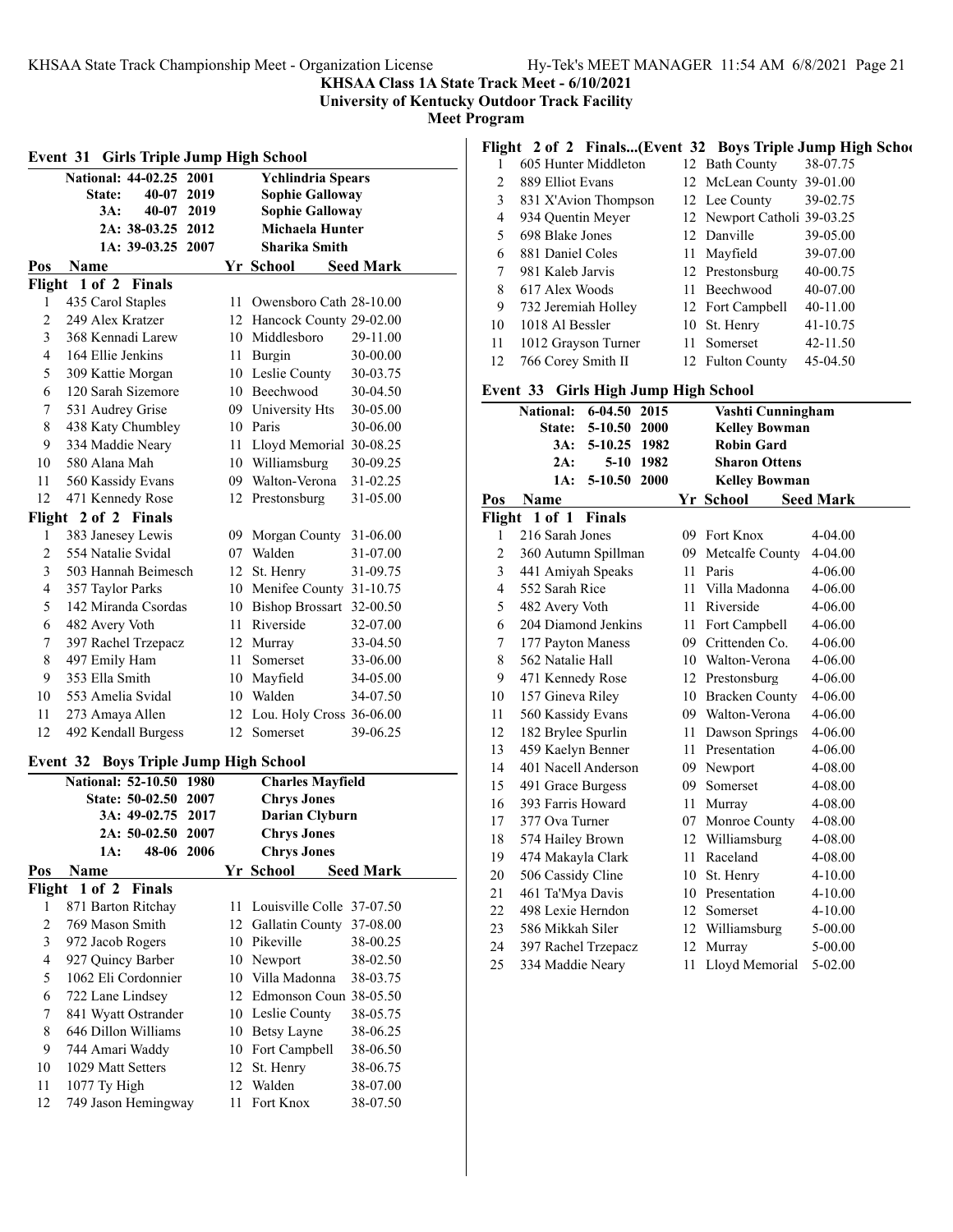## **KHSAA Class 1A State Track Meet - 6/10/2021**

**University of Kentucky Outdoor Track Facility**

| Event 34 Boys High Jump High School |                             |             |      |    |                         |                  |
|-------------------------------------|-----------------------------|-------------|------|----|-------------------------|------------------|
|                                     | <b>National:</b>            | $7-06$ 2017 |      |    | <b>Vernon Turner</b>    |                  |
|                                     | $6 - 11.25$<br>State:       |             | 1997 |    | <b>Matt Reecer</b>      |                  |
|                                     | 3A:<br>$6 - 11.25$          |             | 1997 |    | <b>Matt Reecer</b>      |                  |
|                                     | $6 - 10.75$<br>2A:          |             | 1988 |    | <b>Tom Noe</b>          |                  |
|                                     | 2A:<br>$6 - 10.75$          |             | 2012 |    | <b>Tyler Bray</b>       |                  |
|                                     | 1A:<br>$6 - 10.25$          |             | 1984 |    | <b>J.B. Brown</b>       |                  |
| Pos                                 | <b>Name</b>                 |             |      |    | Yr School               | <b>Seed Mark</b> |
| Flight                              | $1$ of $1$<br><b>Finals</b> |             |      |    |                         |                  |
| 1                                   | 982 Grant Justice           |             |      |    | 12 Prestonsburg         | 5-06.00          |
| $\overline{c}$                      | 813 Triston Key             |             |      |    | 10 Lou. Holy Cross      | 5-06.00          |
| 3                                   | 811 Jacob Hand              |             |      |    | 09 Lou. Holy Cross      | 5-06.00          |
| $\overline{4}$                      | 768 Tyller Ragio            |             |      |    | 10 Gallatin County      | 5-06.00          |
| 5                                   | 672 Blake McLemore          |             |      | 11 | <b>Breathitt County</b> | 5-06.00          |
| 6                                   | 689 Nate Faith              |             |      |    | 10 Crittenden Co.       | 5-06.00          |
| 7                                   | 655 Zach Holtz              |             |      | 11 | <b>Bishop Brossart</b>  | 5-06.00          |
| 8                                   | 749 Jason Hemingway         |             |      | 11 | Fort Knox               | 5-08.00          |
| 9                                   | 975 Kendal Wright           |             |      | 11 | Pikeville               | 5-08.00          |
| 10                                  | 744 Amari Waddy             |             |      |    | 10 Fort Campbell        | 5-08.00          |
| 11                                  | 1029 Matt Setters           |             |      | 12 | St. Henry               | 5-08.00          |
| 12                                  | 891 Kadyn McElvain          |             |      | 11 | McLean County           | 5-08.00          |
| 13                                  | 995 William Nichols         |             |      | 12 | Raceland                | 5-08.00          |
| 14                                  | 1040 Patrick Kainer         |             |      | 10 | Trimble County          | 5-08.00          |
| 15                                  | 869 Woodford Ragland        |             |      | 10 | Louisville Colle        | 5-08.00          |
| 16                                  | 701 Landon Pace             |             |      | 12 | Dawson Springs          | 5-08.00          |
| 17                                  | 894 Braeden Peercy          |             |      | 12 | McLean County           | 5-10.00          |
| 18                                  | 673 Austin Sperry           |             |      | 09 | <b>Breathitt County</b> | 5-10.00          |
| 19                                  | 660 Mason Meyer             |             |      | 10 | <b>Bishop Brossart</b>  | 5-10.00          |
| 20                                  | 897 Devan Alderson          |             |      | 11 | Metcalfe County         | 5-10.00          |
| 21                                  | 1018 Al Bessler             |             |      | 10 | St. Henry               | 5-10.00          |
| 22                                  | 764 Dakyran Gossett         |             |      | 11 | <b>Fulton County</b>    | $6 - 00.00$      |
| 23                                  | 1081 Christian Dingus       |             |      | 11 | Walton-Verona           | $6 - 00.00$      |
| 24                                  | 1075 Van Clements           |             |      | 12 | Walden                  | $6 - 00.00$      |
| 25                                  | 713 Zack Mason              |             |      | 11 | East Ridge              | $6 - 00.00$      |
| 26                                  | 603 Michael Smith           |             |      | 12 | Barbourville            | $6 - 00.00$      |
| 27                                  | 688 Tristan Davidson        |             |      | 11 | Crittenden Co.          | $6 - 00.00$      |
| 28                                  | 640 Davey Bentley           |             |      | 12 | <b>Betsy Layne</b>      | $6 - 02.00$      |

|                | Event 35 Girls Pole Vault High School |               |      |    |                        |                  |  |
|----------------|---------------------------------------|---------------|------|----|------------------------|------------------|--|
|                | <b>National:</b>                      | 14-04 2017    |      |    | <b>Rachel Baxter</b>   |                  |  |
|                | State:                                | 13-03 2017    |      |    | <b>Jaci Bickett</b>    |                  |  |
|                | State:                                | 12-06 2016    |      |    | <b>Kristina Leggas</b> |                  |  |
|                | $3A$ :                                | 13-03 2017    |      |    | <b>Jaci Bickett</b>    |                  |  |
|                | 2A:                                   | $12 - 03$     | 2019 |    | Raegan Franklin        |                  |  |
|                | 1A:                                   | $12 - 01$     | 2019 |    | <b>Grace Turner</b>    |                  |  |
| Pos            | Name                                  |               |      |    | Yr School              | <b>Seed Mark</b> |  |
| Flight         | 1 of 1                                | <b>Finals</b> |      |    |                        |                  |  |
| 1              | 162 Abigale Church                    |               |      | 11 | Burgin                 | 5-00.00          |  |
| 2              | 378 Abby Allen                        |               |      | 09 | Morgan County          | 5-00.00          |  |
| 3              | 479 Macie Webb                        |               |      |    | 10 Raceland            | 5-00.00          |  |
| $\overline{4}$ | 311 Ava Napier                        |               |      |    | 07 Leslie County       | 5-06.00          |  |
| 5              | 157 Gineva Riley                      |               |      |    | 10 Bracken County      | 5-06.00          |  |
| 6              | 240 Anna Coffey                       |               |      | 11 | Green County           | 5-06.00          |  |
| 7              | 552 Sarah Rice                        |               |      | 11 | Villa Madonna          | $6 - 00.00$      |  |
| 8              | 475 Sophie Hale                       |               |      |    | 10 Raceland            | $6 - 00.00$      |  |
| 9              | 280 Becca Kaelin                      |               |      |    | 10 Lou. Holy Cross     | $6 - 02.00$      |  |
| 10             | 202 Ava Dennis                        |               |      |    | 08 Fort Campbell       | 6-06.00          |  |
| 11             | 183 Angel Patterson                   |               |      |    | 12 Dayton              | 7-00.00          |  |
| 12             | 500 Lucy McArthur                     |               |      | 11 | Somerset               | 7-00.00          |  |
| 13             | 576 Ashley Chapman                    |               |      |    | 12 Williamsburg        | 7-00.00          |  |
| 14             | 579 Sabrina Lewis                     |               |      |    | 12 Williamsburg        | 7-06.00          |  |
| 15             | 153 Grace Schroeder                   |               |      | 11 | <b>Bishop Brossart</b> | 7-06.00          |  |
| 16             | 389 Erin Faulkner                     |               |      | 11 | Murray                 | 7-06.00          |  |
| 17             | 319 Sydney Fischer                    |               |      |    | 10 Lex. Christian      | 8-00.00          |  |
| 18             | 377 Ova Turner                        |               |      |    | 07 Monroe County       | 8-00.00          |  |
| 19             | 208 Madeline Thompson                 |               |      | 08 | Fort Campbell          | 8-00.00          |  |
| 20             | 391 Kynzlee Fox                       |               |      | 11 | Murray                 | 8-06.00          |  |
| 21             | 376 Aubrey Graves                     |               |      |    | 10 Monroe County       | $9 - 00.00$      |  |
| 22             | 333 Abbi Berger                       |               |      | 10 | Lloyd Memorial         | $9 - 00.00$      |  |
| 23             | 512 Lauren Kent                       |               |      | 11 | St. Henry              | 10-08.00         |  |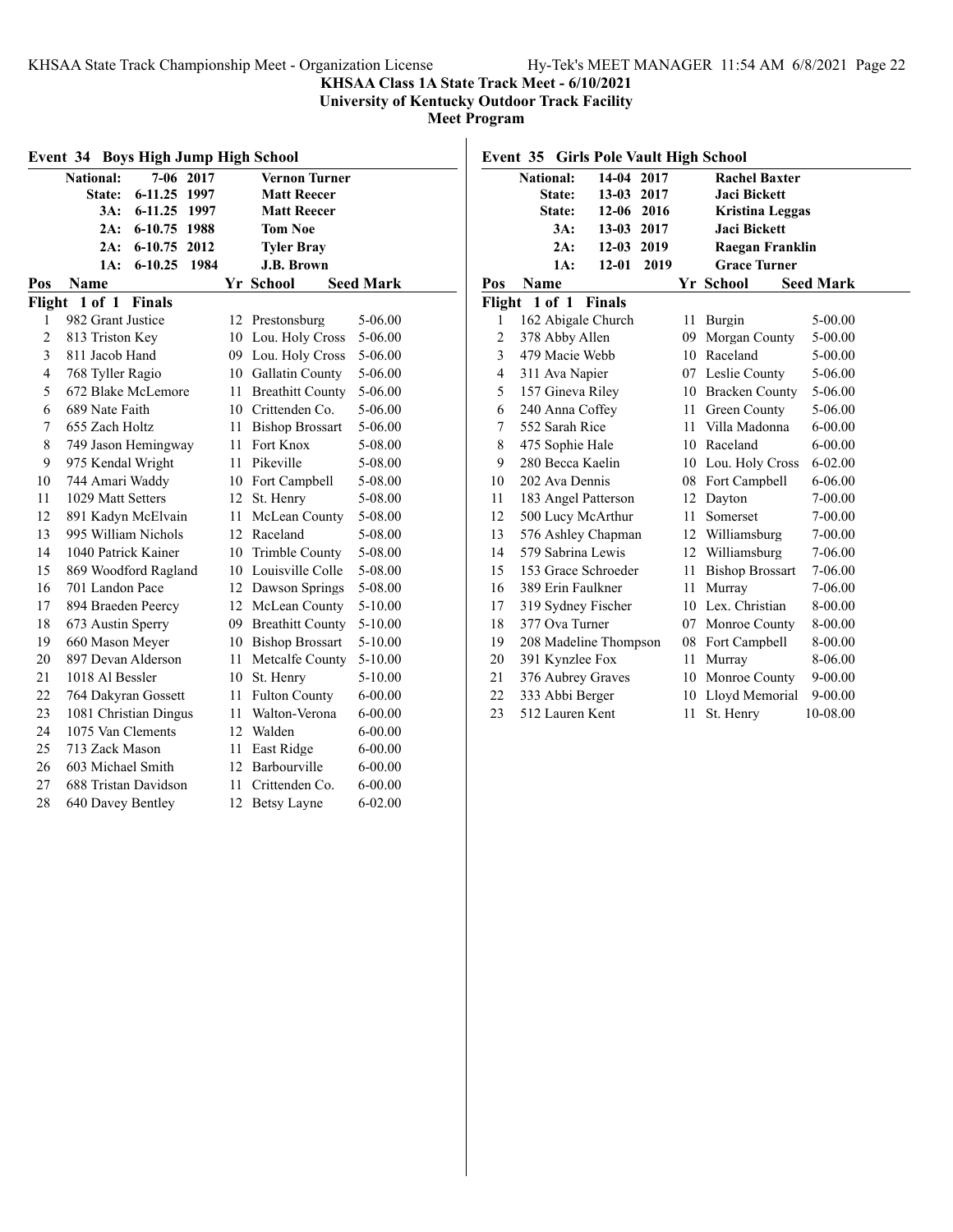## **KHSAA Class 1A State Track Meet - 6/10/2021**

**University of Kentucky Outdoor Track Facility**

| <b>Event 36 Boys Pole Vault High School</b>                  |                                |     |                             |                  |  |  |
|--------------------------------------------------------------|--------------------------------|-----|-----------------------------|------------------|--|--|
| <b>National: 19-05.50</b><br>2018<br><b>Armand Duplantis</b> |                                |     |                             |                  |  |  |
|                                                              | <b>State:</b><br>16-00<br>2003 |     | <b>Chip Heuser</b>          |                  |  |  |
|                                                              | 3A:<br>16-00 2003              |     | <b>Chip Heuser</b>          |                  |  |  |
|                                                              | 2A: 15-02.25 2018              |     | <b>Clayton Franklin</b>     |                  |  |  |
|                                                              | 1A: 14-07.25 2015              |     | <b>Connor Messer</b>        |                  |  |  |
| Pos                                                          | Name                           |     | Yr School                   | <b>Seed Mark</b> |  |  |
|                                                              | Flight 1 of 1<br>Finals        |     |                             |                  |  |  |
| 1                                                            | 724 Blake Skaggs               |     | 12 Edmonson Coun            | 8-06.00          |  |  |
| $\overline{c}$                                               | 1019 Josh Brockman             |     | 09 St. Henry                | 8-06.00          |  |  |
| 3                                                            | 860 Kaleb Holtman              |     | 07 Lloyd Memorial           | 8-06.00          |  |  |
| 4                                                            | 841 Wyatt Ostrander            |     | 10 Leslie County            | $9 - 00.00$      |  |  |
| 5                                                            | 999 Braden Wellman             |     | 10 Raceland                 | 9-00.00          |  |  |
| 6                                                            | 1095 Riley Chinn               |     | 09 Williamsburg             | 9-00.00          |  |  |
| 7                                                            | 779 Austin McCandless          |     | 09 Green County             | 9-00.00          |  |  |
| 8                                                            | 728 Chance Bryant              |     | 08 Fort Campbell            | 9-00.00          |  |  |
| 9                                                            | 1033 Hunter Bachmann           |     | 09 Trimble County           | 9-06.00          |  |  |
| 10                                                           | 604 Judah Hill                 | 11  | <b>Bath County</b>          | 9-06.00          |  |  |
| 11                                                           | 834 Taylor Callahan            |     | 11 Leslie County            | 9-06.00          |  |  |
| 12                                                           | 1028 Mark Ryan                 |     | 11 St. Henry                | 10-00.00         |  |  |
| 13                                                           | 1043 Alex Seward               |     | 12 Trimble County           | 10-00.00         |  |  |
| 14                                                           | 738 Cole MacMurry              |     | 12 Fort Campbell            | 10-00.00         |  |  |
| 15                                                           | 1058 Kaleb Alden               |     | 12 Villa Madonna            | 10-06.00         |  |  |
| 16                                                           | 910 Jackson Hollinsworth       |     | 10 Monroe County            | 11-00.00         |  |  |
| 17                                                           | 1011 Cole Blakeman             |     | 12 Somerset                 | 12-00.00         |  |  |
| 18                                                           | 926 Cameron Youngblood         |     | 11 Murray                   | 12-06.00         |  |  |
| 19                                                           | 925 Rowdy Sokolowski           |     | 11 Murray                   | 12-06.00         |  |  |
| 20                                                           | 702 Nolan Brooks               | 12  | Dayton                      | 12-06.00         |  |  |
| 21                                                           | 859 Jake Davidson              | 11  | Lloyd Memorial 15-06.00     |                  |  |  |
| 22                                                           | 631 Logan Isaacs               |     | 12 Bethlehem                | 15-06.00         |  |  |
| Event 41                                                     | <b>Mixed Shot Put Unified</b>  |     |                             |                  |  |  |
|                                                              | State: 88-08.50 2016           |     | T. Lindsey/Drake            |                  |  |  |
|                                                              | 3A: 88-08.50 2016              |     | T. Lindsey/Drake            |                  |  |  |
|                                                              | 2A: 78-00.50 2016              |     | C. Anderson/Jager           |                  |  |  |
|                                                              | 1A: 69-10.25<br>2016           |     | J. Fields/Renfro            |                  |  |  |
| Pos                                                          | Name                           |     | Yr School                   | <b>Seed Mark</b> |  |  |
| Flight                                                       | 1 of 1<br><b>Finals</b>        |     |                             |                  |  |  |
| 1                                                            | 670 Tyler Holton               |     | M09 Bracken County 27-00.00 |                  |  |  |
| $\overline{c}$                                               | 156 Elsie Combs                | W11 | <b>Bracken County</b>       | ND               |  |  |
| 3                                                            | 757 Will Lairson               | M10 | Frankfort                   | 42-10.00         |  |  |
| $\overline{\mathcal{L}}$                                     | 230 Amaya Perry                | W11 | Frankfort                   | ND               |  |  |
| 5                                                            | 946 Cameron Carter             | M12 | Owen County                 | 42-11.00         |  |  |
| 6                                                            | 423 Katie Morgan               | W12 | Owen County                 | ND               |  |  |
| 7                                                            | 424 Tylor Stafford             | W11 | Owen County                 | 43-05.00         |  |  |
| 8                                                            | 954 Adin Wilson                | M10 | Owen County                 | ND               |  |  |
| 9                                                            | 436 Ann Switzer                | W12 | Owensboro Cath 48-10.00     |                  |  |  |
| 10                                                           | 955 Dylan Nichols              | M11 | Owensboro Cath              | ND               |  |  |
| 11                                                           | 1087 AJ Butler                 | M11 | West Carter                 | 59-05.00         |  |  |

|                                         | <b>Event 42 Mixed Long Jump Unified</b> |                   |      |                            |                                                   |  |  |  |  |
|-----------------------------------------|-----------------------------------------|-------------------|------|----------------------------|---------------------------------------------------|--|--|--|--|
|                                         | State:                                  | 33-04 2019        |      |                            | A. Huston/Z. Blue                                 |  |  |  |  |
|                                         | 3A:                                     | 33-04 2019        |      |                            | A. Huston/Z. Blue                                 |  |  |  |  |
|                                         |                                         | 2A: 26-07.50 2019 |      |                            | L. Mathis/S. Jones                                |  |  |  |  |
|                                         |                                         | 1A: 31-05.75 2019 |      |                            | W. Lairson/W. O'Bryan                             |  |  |  |  |
| Pos                                     | <b>Name</b>                             |                   |      |                            | Yr School Seed Mark                               |  |  |  |  |
|                                         | Flight 1 of 1 Finals                    |                   |      |                            |                                                   |  |  |  |  |
| 1                                       | 424 Tylor Stafford                      |                   |      | W11 Owen County            | 14-06.00                                          |  |  |  |  |
| 2                                       | 954 Adin Wilson                         |                   |      | M10 Owen County            | ND                                                |  |  |  |  |
| 3                                       | 946 Cameron Carter                      |                   |      | M12 Owen County            | 14-08.00                                          |  |  |  |  |
| 4                                       | 423 Katie Morgan                        |                   |      | W12 Owen County            | ND                                                |  |  |  |  |
| 5                                       | 757 Will Lairson                        |                   |      | M <sub>10</sub> Frankfort  | 23-00.00                                          |  |  |  |  |
| 6                                       | 222 Charlotte Barnett                   |                   |      | W09 Frankfort              | ND                                                |  |  |  |  |
|                                         |                                         |                   |      |                            |                                                   |  |  |  |  |
|                                         | Event 43 Mixed 2x50 Meter Relay Unified |                   |      |                            |                                                   |  |  |  |  |
| 12.50 2019<br>Atherton<br><b>State:</b> |                                         |                   |      |                            |                                                   |  |  |  |  |
|                                         | A. Huston/I. Coleman                    |                   |      |                            |                                                   |  |  |  |  |
|                                         | 3A:                                     | 12.50 2019        |      | Atherton                   |                                                   |  |  |  |  |
|                                         | A. Huston/I. Coleman                    |                   |      |                            |                                                   |  |  |  |  |
|                                         | 2A:                                     | 12.91             | 2019 | <b>Doss</b>                |                                                   |  |  |  |  |
|                                         | R. Teagle/L. Mathis                     |                   |      |                            |                                                   |  |  |  |  |
|                                         | 1A:                                     | 14.28 2019        |      | <b>Fulton County</b>       |                                                   |  |  |  |  |
|                                         | B. Bridges/L. Terrell                   |                   |      |                            |                                                   |  |  |  |  |
|                                         | <b>Lane Team</b>                        |                   |      | Relay                      | <b>Seed Time</b>                                  |  |  |  |  |
|                                         | <b>Section 1 of 1 Finals</b>            |                   |      |                            |                                                   |  |  |  |  |
| 3                                       | <b>Bracken County</b>                   |                   |      |                            | 20.64                                             |  |  |  |  |
|                                         | 1) #670 Tyler Holton 09                 |                   |      |                            | $2)$ #669 Ashton Holton 12                        |  |  |  |  |
| 4                                       | Owen County                             |                   |      |                            | 17.60                                             |  |  |  |  |
|                                         | 1) #946 Cameron Carter 12               |                   |      |                            | 2) #423 Katie Morgan 12                           |  |  |  |  |
|                                         | 3) #946 Cameron Carter 12               |                   |      |                            | 4) #954 Adin Wilson 10                            |  |  |  |  |
| 5                                       | <b>Fulton County</b>                    |                   |      |                            | 14.99                                             |  |  |  |  |
|                                         | 1) #760 Broc Bridges 12                 |                   |      |                            | $2)$ #762 Michael Burns 12                        |  |  |  |  |
| 6                                       | Frankfort                               |                   |      |                            | 15.05                                             |  |  |  |  |
|                                         | 1) #757 Will Lairson 10                 |                   |      |                            | 2) #222 Charlotte Barnett 09                      |  |  |  |  |
| 7                                       | Owen County                             |                   |      | Β                          | 19.57                                             |  |  |  |  |
|                                         | 1) #424 Tylor Stafford 11               |                   |      | 2) #954 Adin Wilson 10     |                                                   |  |  |  |  |
| 8                                       | West Carter                             |                   |      |                            | 23.36                                             |  |  |  |  |
|                                         | 1) #1087 AJ Butler 11                   |                   |      | $2)$ #1090 Trace Harper 12 |                                                   |  |  |  |  |
|                                         |                                         |                   |      |                            |                                                   |  |  |  |  |
|                                         |                                         |                   |      |                            | Event 44 Mixed 4x100 Meter Shuttle Hurdle Unified |  |  |  |  |
|                                         | State:                                  | 54.32 2017        |      |                            | <b>Oldham County</b>                              |  |  |  |  |
|                                         | 3A:                                     | 54.32 2017        |      |                            | <b>Oldham County</b>                              |  |  |  |  |
|                                         | 2A:                                     | 54.44 2018        |      | <b>Doss</b>                |                                                   |  |  |  |  |
|                                         | 1A:                                     | 55.58 2019        |      | <b>Fulton County</b>       |                                                   |  |  |  |  |
|                                         | B. Bridges/M. Burns/R. Beard/L.Terrell  |                   |      |                            |                                                   |  |  |  |  |
|                                         | <b>Lane Team</b>                        |                   |      | Relay                      | <b>Seed Time</b>                                  |  |  |  |  |
| Section                                 | 1 of 1                                  | Finals            |      |                            |                                                   |  |  |  |  |
| 4                                       | Frankfort                               |                   |      |                            | 1:02.94                                           |  |  |  |  |
|                                         | 1) #757 Will Lairson 10                 |                   |      |                            | 2) #222 Charlotte Barnett 09                      |  |  |  |  |
| 5                                       | <b>Fulton County</b>                    |                   |      |                            | 1:00.61                                           |  |  |  |  |
|                                         | 1) #760 Broc Bridges 12                 |                   |      |                            | $2)$ #762 Michael Burns 12                        |  |  |  |  |
| 6                                       | Campbellsville                          |                   |      |                            | 1:02.28                                           |  |  |  |  |
|                                         | 1) #681 Tashaun Hart 09                 |                   |      |                            | $2)$ #683 James Padgett 10                        |  |  |  |  |
| 7                                       | Owen County                             |                   |      |                            | 1:13.45                                           |  |  |  |  |
|                                         | 1) #424 Tylor Stafford 11               |                   |      |                            | 2) #423 Katie Morgan 12                           |  |  |  |  |
|                                         | 3) #946 Cameron Carter 12               |                   |      |                            | 4) #954 Adin Wilson 10                            |  |  |  |  |
|                                         |                                         |                   |      |                            |                                                   |  |  |  |  |